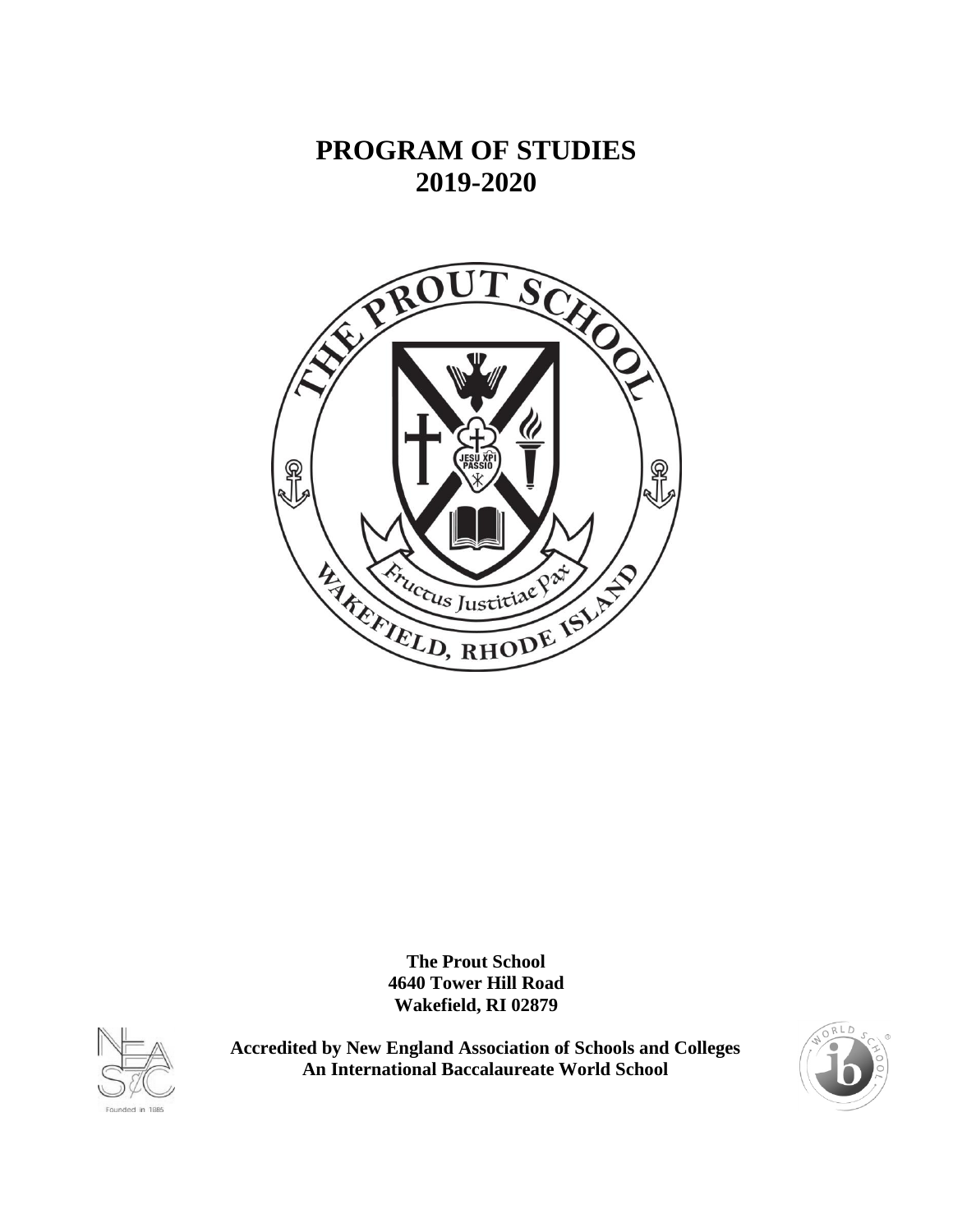# **GRADUATION REQUIREMENTS**

Prout students must successfully pass at least 24 credits to earn a Prout diploma. The following units must be completed in each subject area.

| Religion                                | 4 Credits            |
|-----------------------------------------|----------------------|
| English                                 | 4 Credits            |
| <b>Mathematics</b>                      | 3 Credits            |
| Science                                 | 3 Credits            |
| Social Studies (one must be US History) | 3 Credits            |
| Foreign Language                        | 3 Credits            |
| (Three year sequence of one language)   |                      |
| <b>Physical Education/Health</b>        | 2 Credits            |
| Arts                                    | $\frac{1}{2}$ Credit |
|                                         |                      |

#### **In addition to passing the courses listed above, students must pass a sufficient number of elective courses to accumulate a minimum of 24 credits.**

**Please note**: Students are required to be enrolled in a course during every period.

The Administration reserves the right to withdraw a course offering because of insufficient student enrollment.

#### **All requests to add, drop or change a course must be made within the first (5) days of the academic semester.**

Wanting a different teacher, not liking a class, wanting to be with friends or a different period are not legitimate reasons for a class change.

In all course selections, the Assistant Principal will have final approval.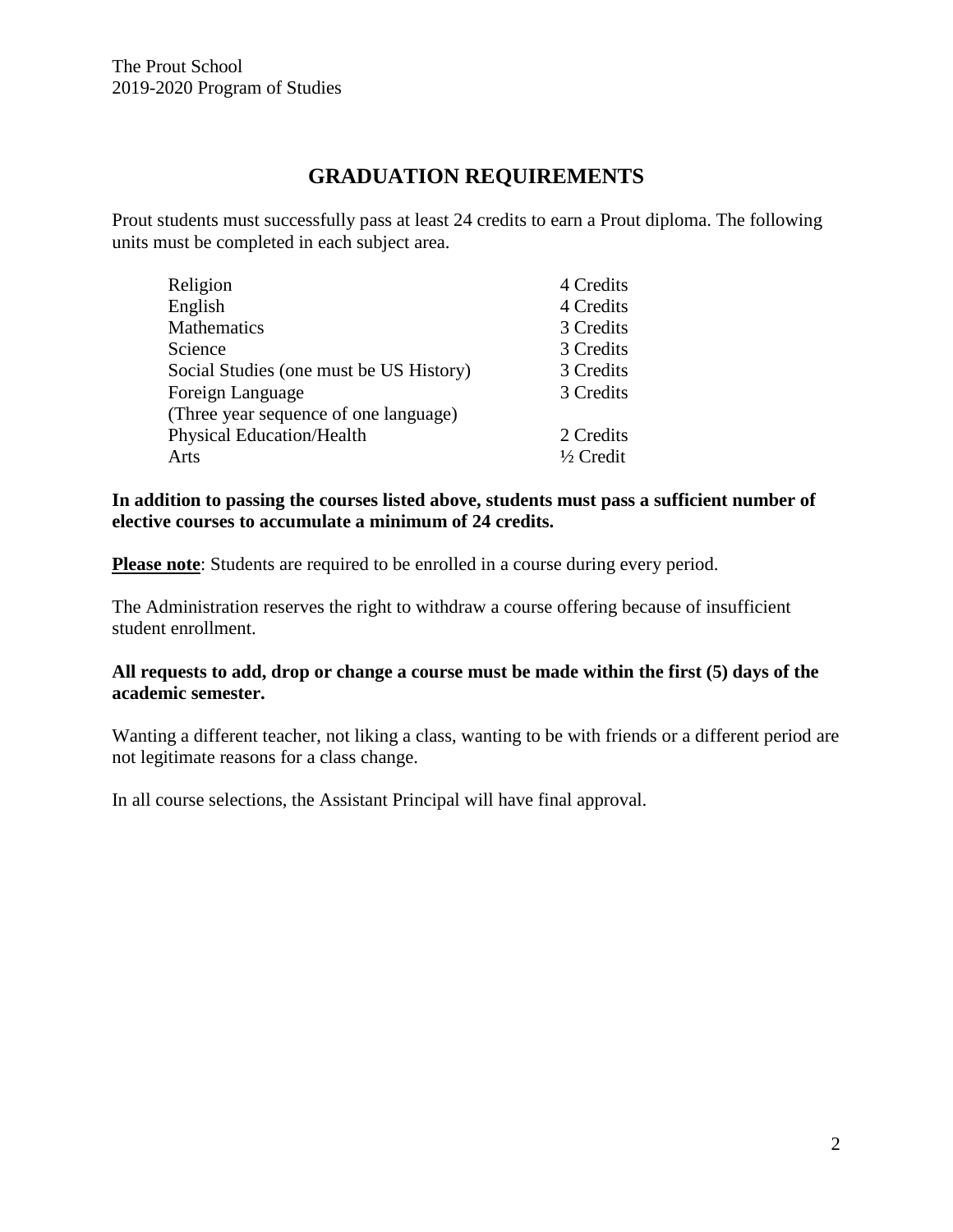# **DESCRIPTION OF LEVELS**

The college preparatory curriculum at The Prout School is designed to challenge all students. Keeping in mind that students differ in learning style and ability, courses differ by level in the following areas:

- The presentation of material will be compatible with students' abilities varying in pace, complexity and depth;
- Independent work will vary by type, number assigned, and amount of teacher direction;
- Assessments of students will be designed according to the material at the level, differing in type, evaluative criteria, and format;
- Supplementary topics suited to the talents and interests of students will be incorporated at the discretion of the teacher.

**College Prep –** College Prep level is offered for the majority of students at Prout. It is designed to offer a rigorous program and to challenge college-bound students. The courses at this level are designed to allow students to realize their potential and acquire the essential skills necessary for success in college. Instruction at this level includes the development of critical and creative thinking and some additional independent assignments.

**Honors –** Honors level courses are designed to rigorously challenge students to pursue their course material from a broader perspective and in greater depth. It also introduces students to the research and seminar technique at an early stage in their high school years and instills in them the habit of creative and critical thinking. Independent assignments and summer projects are characteristic features of Honors level work.

In addition to College Prep and Honors, Prout offers the following:

**Advanced Placement (AP) –** A joint endeavor of the College Board, participating colleges/universities and The Prout School. AP courses are provided as part of the curriculum to further encourage the student who has demonstrated superior achievement. These courses challenge and stimulate students, accelerate learning, and indicate that the school values intellectual achievement and academic excellence. Students are presented with college-level work and are evaluated according to standards as set out by The College Board.

**International Baccalaureate (IB) –** A program of study designed by The International Baccalaureate Organization (IBO), curricula and examinations are developed by the IBO. Grading of required college-level work and final examinations are done by IBO examiners throughout the world. IB classes offer the highest level of rigor and should only be considered by the most serious of students who closely match up with the IB Learner Profile. IB courses provide college-level challenges for the top students.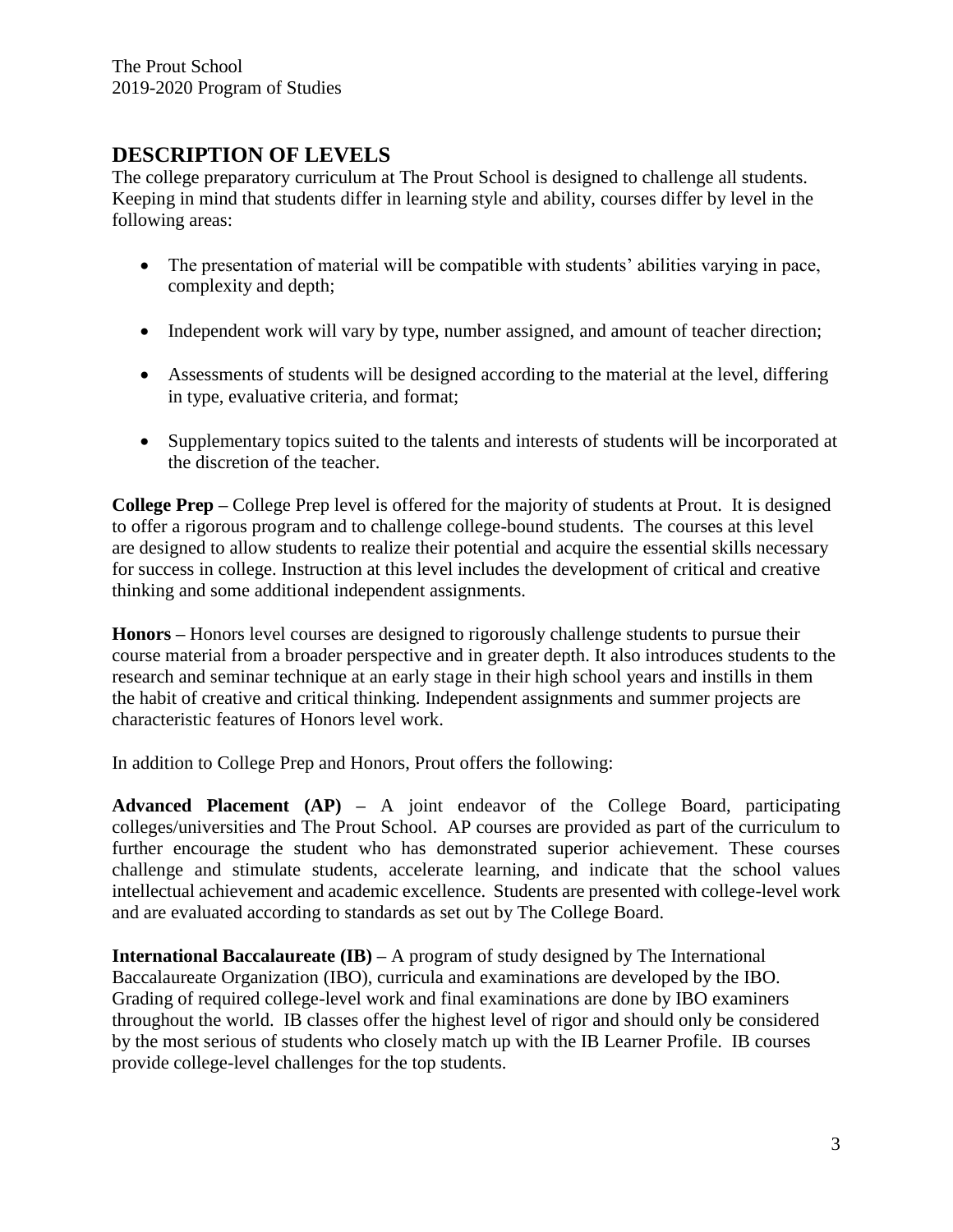# **GENERAL SCHOOL GUIDELINES RELATED TO STUDENT PLACEMENT IN COURSES**

- If a student wished to move from a college preparatory class to an honors class for the next academic year, he/she must have a *minimum* average of 90 in the current related content area class.
- If a student wishes to remain in an honors class for the next academic year he/she must maintain a *minimum* average of 80 in the current related content area class.
- If a student wishes to move from an honors class to an AP or IB class for the next academic year. He/she must fulfill the following requirements in order to be considered for this placement.
	- 1) A *minimum* average of 90 in the current related area honors class,
	- 2) Written recommendation by the current teacher of that content area honors class,
	- 3) An interview with the current AP or IB teacher of the content area the student wants to participate in the next academic year is strongly advised and in some cases required. IB World History and IB English also require a writing assessment which must meet the minimum stated grade.
- AP and IB courses are extremely demanding. Only those students who have achieved very high academic grades, demonstrate intellectual curiosity and commitment, display mature independence and responsibility as learners, and consistently exhibit a strong work ethic should consider trying to elect these courses.

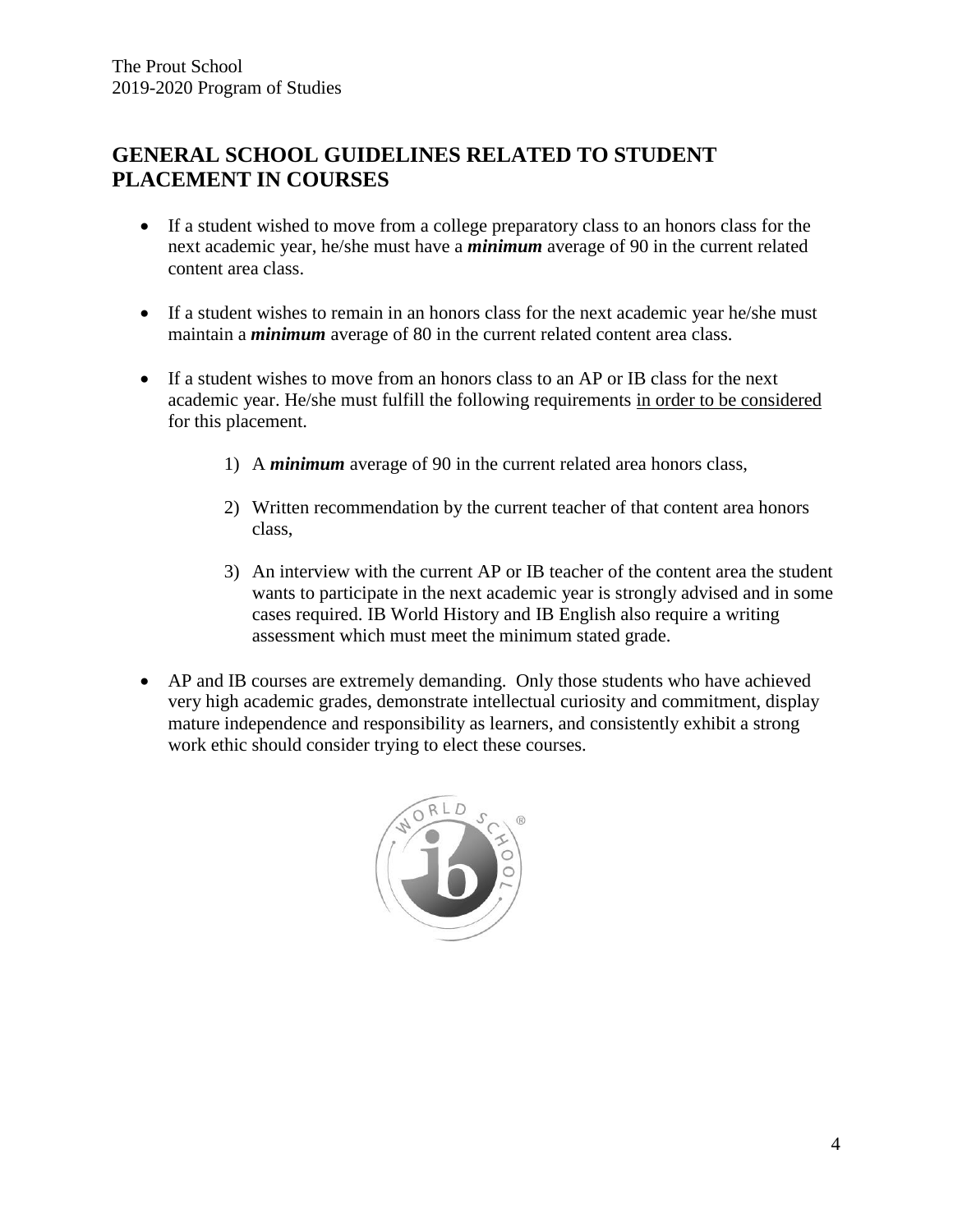# **English Department**

The Prout school English Department prepares students to become independent, self-confident learners who are proficient in reading, writing, speaking, listening, thinking, and problem solving. Incorporating the school's mission statement and the standards of the National Council of English Teachers, the program helps foster the IB Learner Profile Attributes within students: inquirers, knowledgeable, thinkers, communicators, principled, open-minded, caring, risk taking, balanced and reflective.

Throughout the curriculum, students are encouraged to become actively engaged, thinking individuals in a complex, dynamic, global world, At the core of the English curriculum is commitment to fostering in students an understanding of, sensitivity towards, and embracing of the power of the human spirit. Students are guided to use all facets of the program to investigate and respond to classical and contemporary works from many cultures and literary periods.

## **English 9 CP**

Grade: 9  $Credit - 1$ 

Prerequisite/s: Placement by freshman guidance counselor in relationship to entrance exam results, middle school teacher recommendations, and student writing sample.

Freshman CP English is designed to introduce students to basic reading and writing skills. The course is tailored towards meeting students at their own individual level. The course reviews literary terms previously learned, and introduces new terms. Students are guided in learning strategies to help them better comprehend, interpret, and analyze literature. These students also focus on fundamental grammar skills, and vocabulary building. The course utilizes a variety of different texts from all walks of life, giving students a survey of what the literary canon has to offer. The principles of essay writing are also introduced, with a large emphasis placed on student's focus, clarity, and logical organization of ideas within their writing.

Freshman CP English has an essential question surrounding identity: *How can reading and writing help us better understand those around us and our own identity?* This course examines how literature can be a vehicle for expression of ourselves, and who we are as human beings.

## **English 9 Honors**

Grade: 9 Credit - 1 Prerequisite/s: Placement by freshman guidance counselor in relationship to entrance exam results, middle school teacher recommendations, and student writing sample.

Freshman Honors English aims to strengthen student's fundamental skills in reading, writing, speaking, and critical thinking that are essential to achieve success in their future high school courses. Students are introduced to new terms, as well as the process involved in analyzing, interpreting, and writing about literature. Students are also instructed in methods of approaching a variety of different texts such as short stories, novels, plays, essays, and poetry.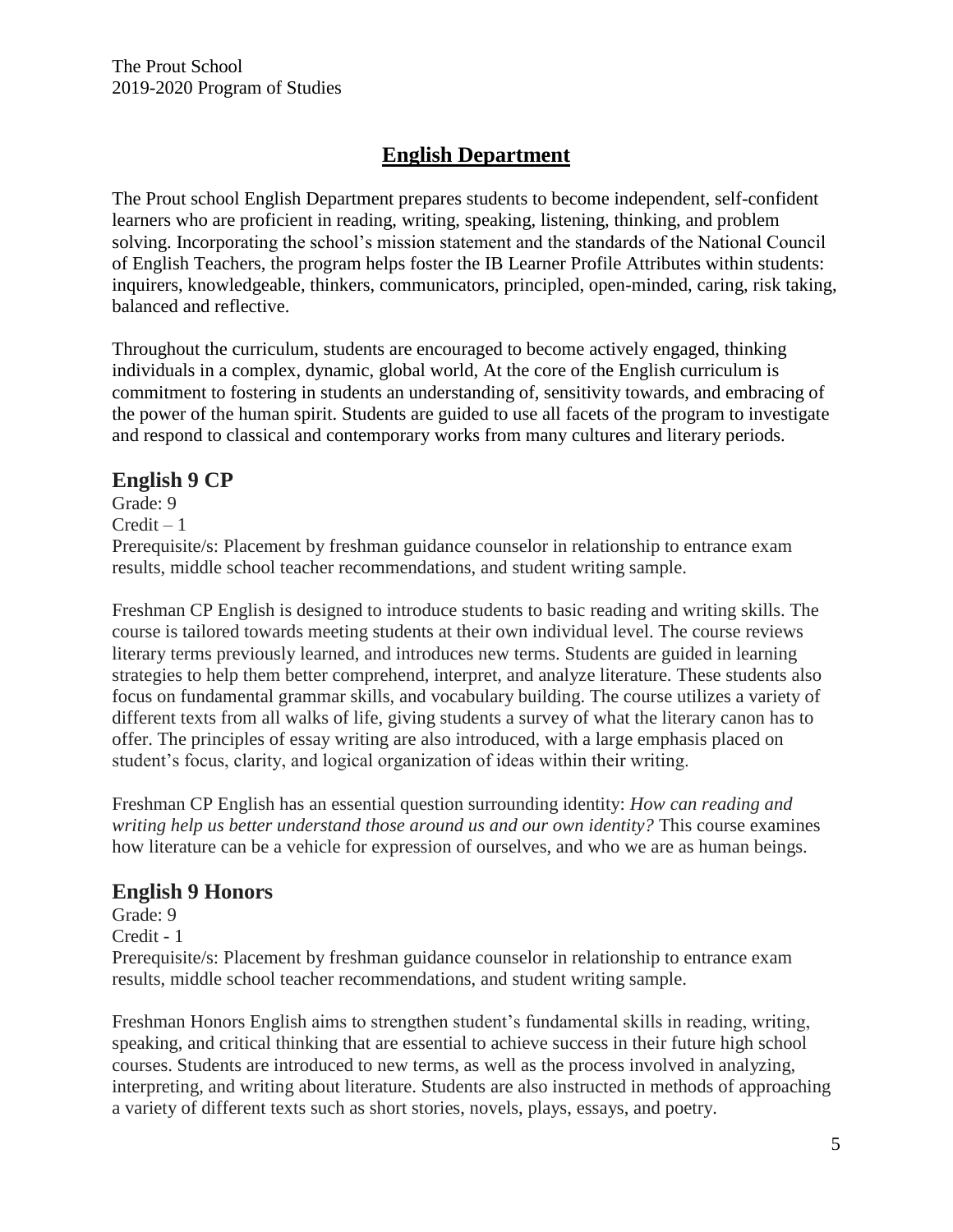Foundational writing skills are developed such as MLA formatting, crafting thesis statements, essay organization, and the fundamentals of strong research. In accordance with a strong belief in preparation for IB courses, writing assignments often require students to not only make connections to the texts they are reading, but also to the modern world they live in. Writing is always assigned with the goal of encouraging students to begin thinking critically about the world around them.

Freshman Honors English has an essential question surrounding identity: *How can reading and writing help us better understand those around us and our own identity?* This course examines how literature can be a vehicle for expression of ourselves, and who we are as human beings.

#### **English 10**

Grade: 10 Prerequisite/s: Successful completion of College Preparatory English 9

Sophomore College Preparatory English 10 continues to develop students' knowledge of American literature and the American identity by focusing on the concept of 'individuality' within all of the texts read. The course is designed to build on the foundation skills set in English 9 to further develop students' understanding of literature. Students will focus on engaging in the stories using both analytical and critical thinking. This is turn will allow them to continue the refinement of their writing skills. Students will be exposed to American novels, short stories, plays and poetry and with time will be able to critically analyze the works in terms of symbolism, theme (especially the theme of identity), connotation, etc. Cooperative group work and presentations encourage the development of both collaborative and speaking skills.

Students will also continue to add tools into their toolbox in terms of writing. Every unit consists of multiple reading quizzes and an essay that is used in order to expose and refine students' skills in sentence structure, grammar, analytical skills, and MLA format.

#### **English 10 Honors**

Grades: 10  $Credit - 1$ Prerequisite/s: Completion of English 9 Honors with a grade of B or above and teacher recommendation

Sophomore Honors English is designed to introduce students to a more in-depth study of the background, influences, and cultural context of written works by American authors concerning themes of American identity. The core challenge of this course is to advance students' proficiency in critical, reflective, and analytical abilities by strengthening and developing skills in the writing process. These themes include The Formation of the Hero, The Evolution of the Individual, Internal and External Struggle, and Fate and Free Will.

Subsequent to the theme of American identity are four ancillary thematic clusters used as a supporting backdrop for instruction reflected in each quarter of the year. Assessment for this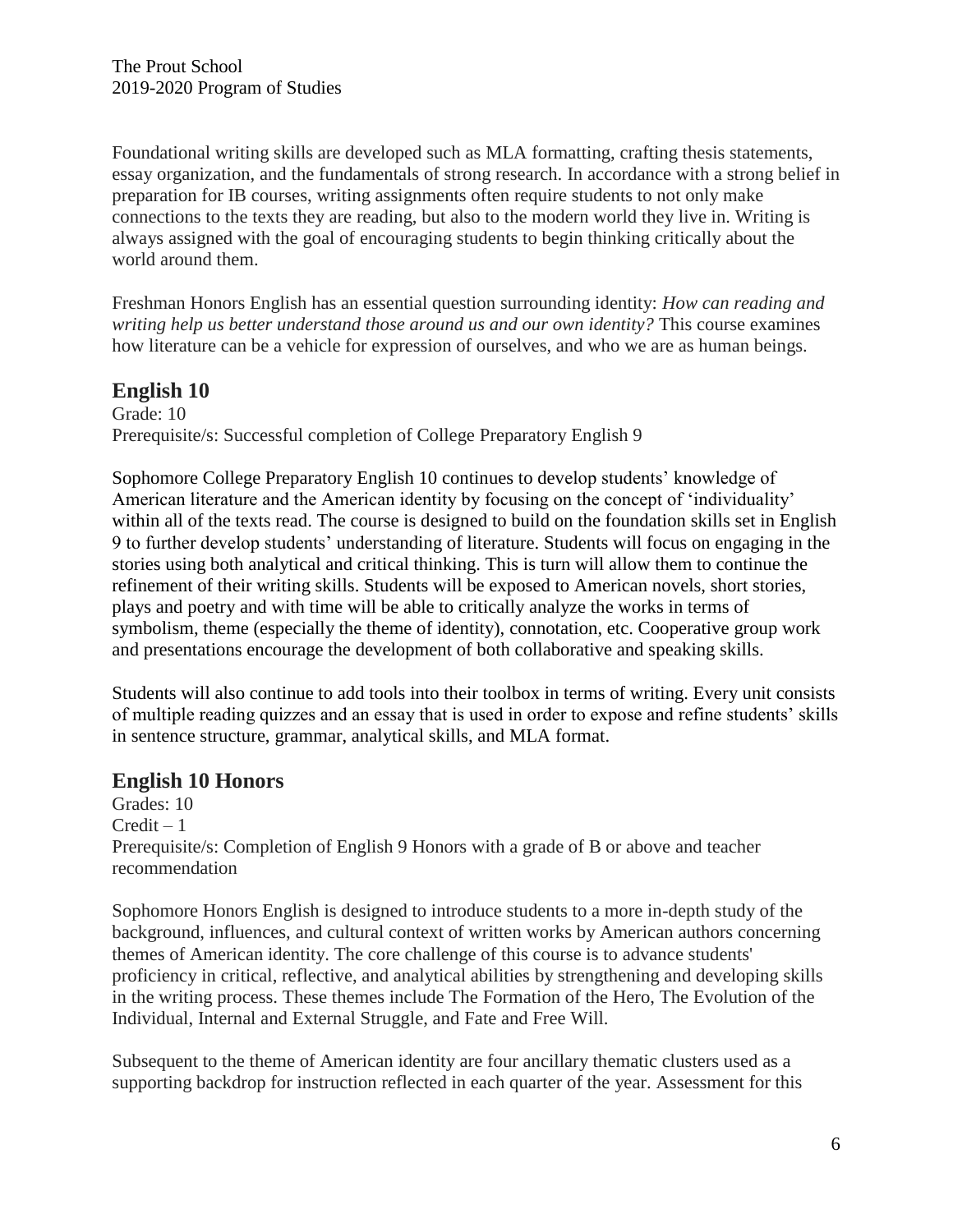course is manifested in reflective journals, quizzes, essay exams, outside reading, Socratic Seminar and formal analytical essays.

# **English 11**

Grades: 11  $Credit - 1$ Prerequisite/s: Successful completion of College Preparatory English 10

Junior College Preparatory English takes a genre approach to British literature, including three novels, one Shakespearian play, and short story and poetry units. Students' knowledge of literary terms and writing techniques are reviewed and enlarged, and the vocabulary program from 10th grade is continued. Cooperative group work and presentations encourage the development of both collaborative and speaking skills. Novel units incorporate critical thinking skills and offer the opportunity to broaden and improve students' analytical and writing abilities. Analysis of literature consists of basic historical, biographical, and philosophical critical approaches. College Prep students are required to read one outside work per quarter from a list of British and contemporary writers to which they then respond in essay format. Every unit includes research skills and technology and culminates in a thesis paper and/or a project. Students also complete a research paper—choosing a topic and problem to solve; creating a thesis; evaluating, analyzing, and synthesizing information; and organizing and writing the paper.

# **English 11 Honors**

Grade: 11 Credit 1 Prerequisite/s: Completion of Honors English 10 with a grade of B and above and teacher recommendation

Honors English 11 is an investigation of literature from the United Kingdom (England, Scotland, Wales, Northern Ireland). The course explores the concept: *The World as a Stage: To What Extent Does Art Imitate Life?* During the class, we will explore thematic motifs such as innocence and experience, individuality and conformity, reality and illusion, social justice, equality/prejudice, relationships, and friendship/love. The class challenges students in terms of exploring literature from a literary, cultural, and aesthetic perspective. As such, the class deals with the societal/cultural context during which the literature was written, how environment influenced the authors, and in what ways the pieces have contributed to shaping the course of history. We explore how literature can very often be a reflection of the human condition. In order to most effectively make decisions about how literature is related to the human condition, we utilize an "across content area approach". We utilize many different areas of art, history/politics, morality, and philosophy to study how humans interact with one another, what they value, how they function in society, and what it means to be "human".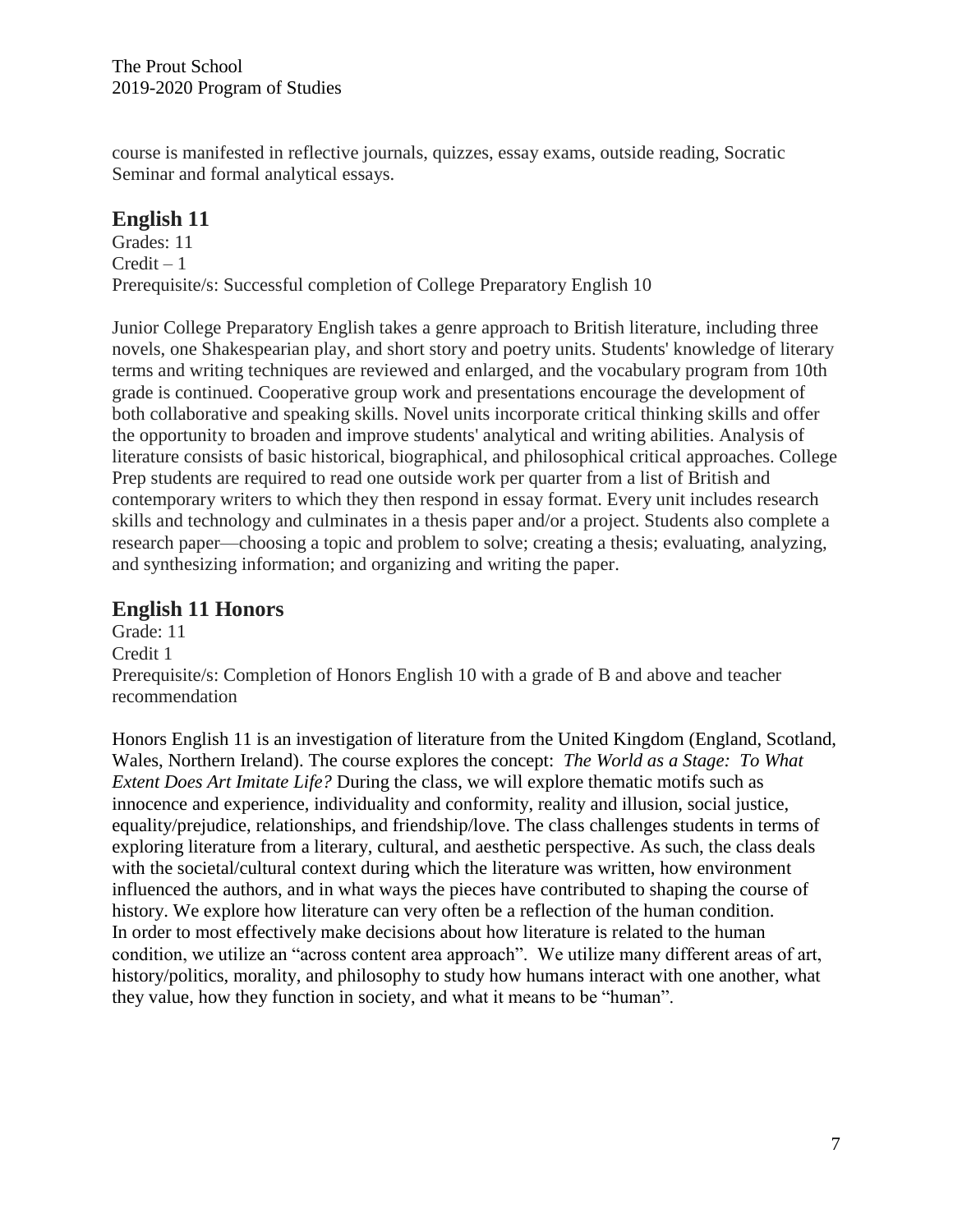## **IB English 11 (HL)**

Grade: 11  $Credit - 1$ Prerequisite/s: Completion of English 10 Honors with a grade of 90 or above, recommendation of teacher, and score an 87 or above on English Department writing assessment.

IB English 11 is the first year of a two-year higher level IB course. It is designed to fulfill the World Literature and Groups of Works components of the International Baccalaureate curriculum. Students explore the concepts and meaning of culture. Students are already experienced in literacy analysis; insightful critical analysis, thinking, reading, writing, and speaking is assumed; a proficiency in Standard English is required. Topics/Themes include but are not limited to: Objectivism, The Power of the Individual, Identity, The Willingness to Ignore the Truth, Fate vs. Freewill, Gender: Masculinity and the Sacrificial Role of Women, Kingship vs. Tyranny, Passion, Rage, The Role of the Gods.

In IB English, the students are engaged in the critical reading and analysis of literature. They study challenging works of literary merit, including novels, essays, short stories, and poetry. Examined in each work are its literary techniques, language, characters, structure, themes, and its relationship to contemporary experience as well as to the times in which it was written.

All IB English 11 students, in addition to formal papers, journal entries, in class analysis, will write one World Literature paper utilizing the externally assessed IB rubric. In addition, they are required to do a ten to fifteen-minute oral presentation utilizing the externally assessed IB rubric. A research paper (12-16 pages in length) critically analyzing the life and work of an assigned poet is due fourth term.

## **English 12**

Grade: 12 Credits – 1 Prerequisite/s: Successful completion of College Preparatory English 11

Senior College Preparatory English involves a survey of World Literature helping students to gain an understanding of the interconnections among texts throughout the world. From the Zen Buddhist stories of American J.D. Salinger and the Vietnam War Stories of Tim O'Brien, to the spiritual-psychological fiction of German author Herman Hesse and the Modern-Existentialist writings of Frank Kafka, students in this course begin to develop analytic skills by recognizing that religion, art, film, history, and the social sciences are vital contexts for the study of English. Throughout the course of this one-year class, students will write three formal analytic essays of varying lengths and one final seven to ten page research paper on a poet of their choice. By the end of the year, students are expected to be versed in literary terms, literary movements and author's lives. Each student is expected to foster a critical eye that is pertinent to future study of literature and culture.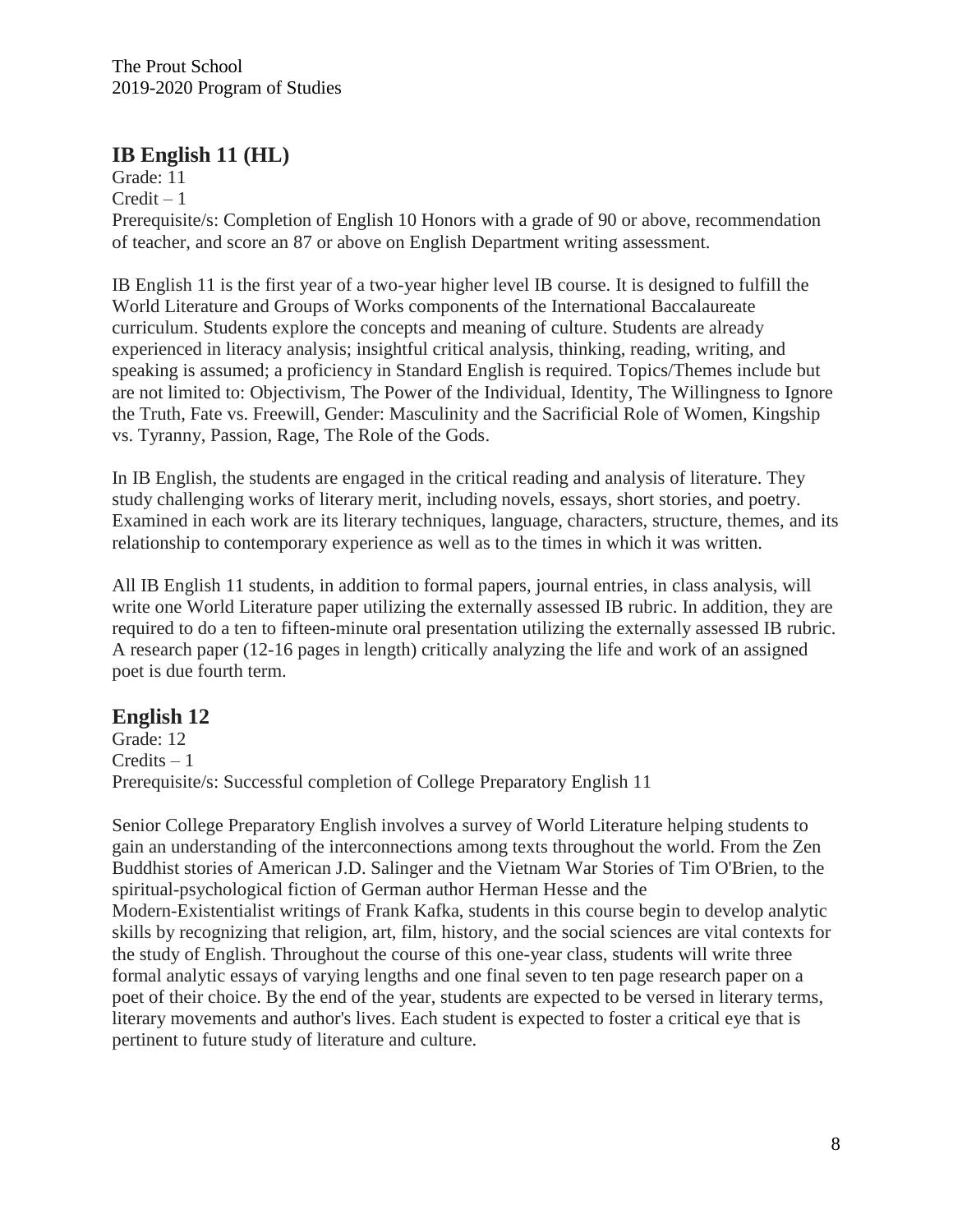## **English 12 (Honors)**

Grade: 12 Credit 1 Prerequisite/s: Completion of Honors English 11 with a grade of B or above and teacher recommendation

Senior Honors English assures that students are already competent in the tools necessary for elevated, upper-level literary analysis. Critical thinking about challenging literary texts is not only expected, but also assumed. Through a range of literary genres and forms that include, but are not limited to, Greek Tragedy, Shakespearean Tragedy, Short Stories, Detective Fiction, Zen Buddhist stories exploring the post WW2 landscape, O'Brien's meta-fiction collection entiltled The Things They Carried, and poetry students will confront numerous themes and conflicts that pervade literature from around the world. These thematic conflicts include The Individual's Willingness to ignore the Truth, The Cynicism of 1930s America and the Corruption of American Society, Physical and Emotional Burdens, Truth, Identity, Ambiguous Morality, the Conflict Between Fate and Free Will, and Gender.

In addition to the complexity of genres and thematics explored throughout the course, students will be asked to write polished college-level critical-analytical essays, journal entries, and in class analytical response. The writing component of the course also requires numerous passage analyses, quarterly critical essays and a major research paper on poetry. As a result of the indepth study, students will leave prepared for the academic rigor expected in college English and will come to a personal understanding of his or her own identity and place in the world.

# **IB English 12 (HL)**

Grade: 12  $Credit - 1$ Prerequisite/s: Completion of IB English 11 with a grade of B or above and teacher recommendation

IB English 12 is designed to fine tune students' proficiency in critical, reflective, and analytical abilities in reading, writing, evaluating, and responding to literature. Within the course, the theme of The Writer as Social Critic is utilized. The class challenges students in terms of exploring literature from a literary, cultural, and aesthetic perspective. As such, the class deals with the societal/cultural context during which the literature was written, how environment influenced the authors, and in what ways the pieces have contributed to shaping the course of history.

In order to most effectively make decisions about the role of the writer and literature in society, we utilize an "across content area paradigms" approach. In this way, the course relies heavily on integrating related supplementary materials from various disciplines and mediums (historical, political, philosophical, moral, artistic, etc.). Students are required to complete a twenty-fivepage analytical research paper.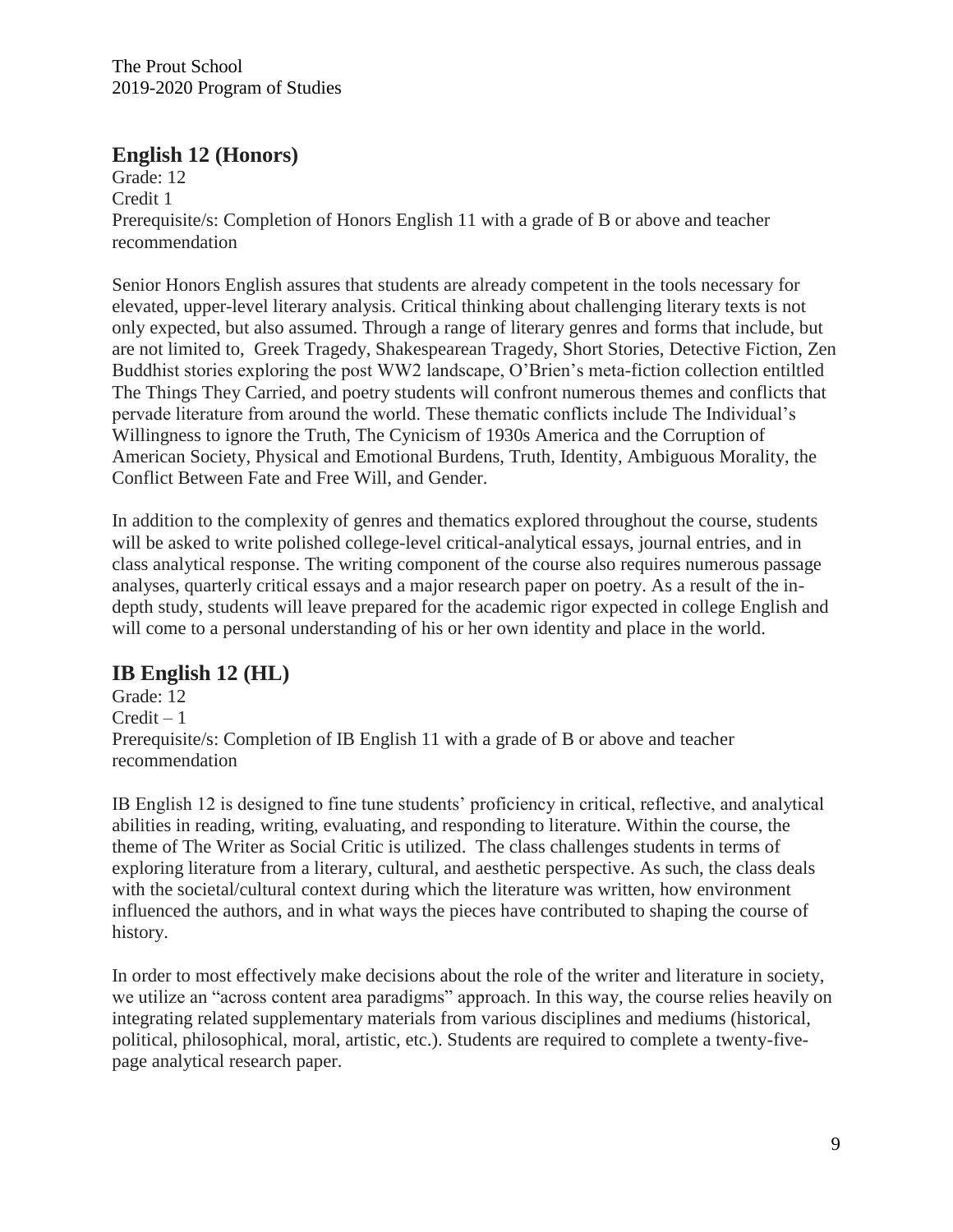The course helps prepare students for not only the IB Literature examinations in May, but also for analytical college work. All students enrolled in IB English 12 are required to take the externally assessed IB literature examination in May

# **Creative Writing**

Grades: 9, 10, 11, 12 Credits - .50

Creative Writing is a one semester elective that is focused on introducing students to various forms of writing such as fiction, creative nonfiction (a broad category for prose works such as personal memoirs, nature/travel writing, reviews etc), and poetry. The course introduces students to the technical inner workings, or craft, of good writing. Students are tasked with in class writing exercises, weekly writing assignments, and long-term pieces which students submit and peer review. Through the reading of works by renowned authors, students gain an understanding of the diligence and artfulness inherent in the act of writing. Most importantly, at the heart of all creative writing is a deep sense of awareness: awareness of surroundings, of others, sights and sounds, and the ordinary wonders of everyday life. The smallest, most insignificant details are often the ones that flourish into great writing. The course's essential question lies in this thought: *How can paying close attention to the beauty of life surrounding us help in our crafting of strong and meaningful writing?*

# **Writing on Film**

Grade: 12 Credits - .50 Prerequisite/s: Grade of 85 or above in CP English course, or 80 or above in Honors English

Writing on Film is a one semester elective open to students with a deep interest in thematic, stylistic, and cinematographic analysis of film. Students will be exposed to a range of cinematic genres that include drama, thriller, action, comedy, documentary, and science-fiction. Students will think critically about films in each of these dramas by writing a two-page response paper on each film screened in class. Students in the class are expected to approach each film with maturity, sensitivity and cultural awareness and apply technical elements of film study to the writing of their response papers throughout the semester. Through the viewing of films by various directors, students will be able to elicit meaningful connections between and across the works on screen. The course will culminate in an exam that tests students' knowledge of technical and thematic ideas studied over the duration of the semester.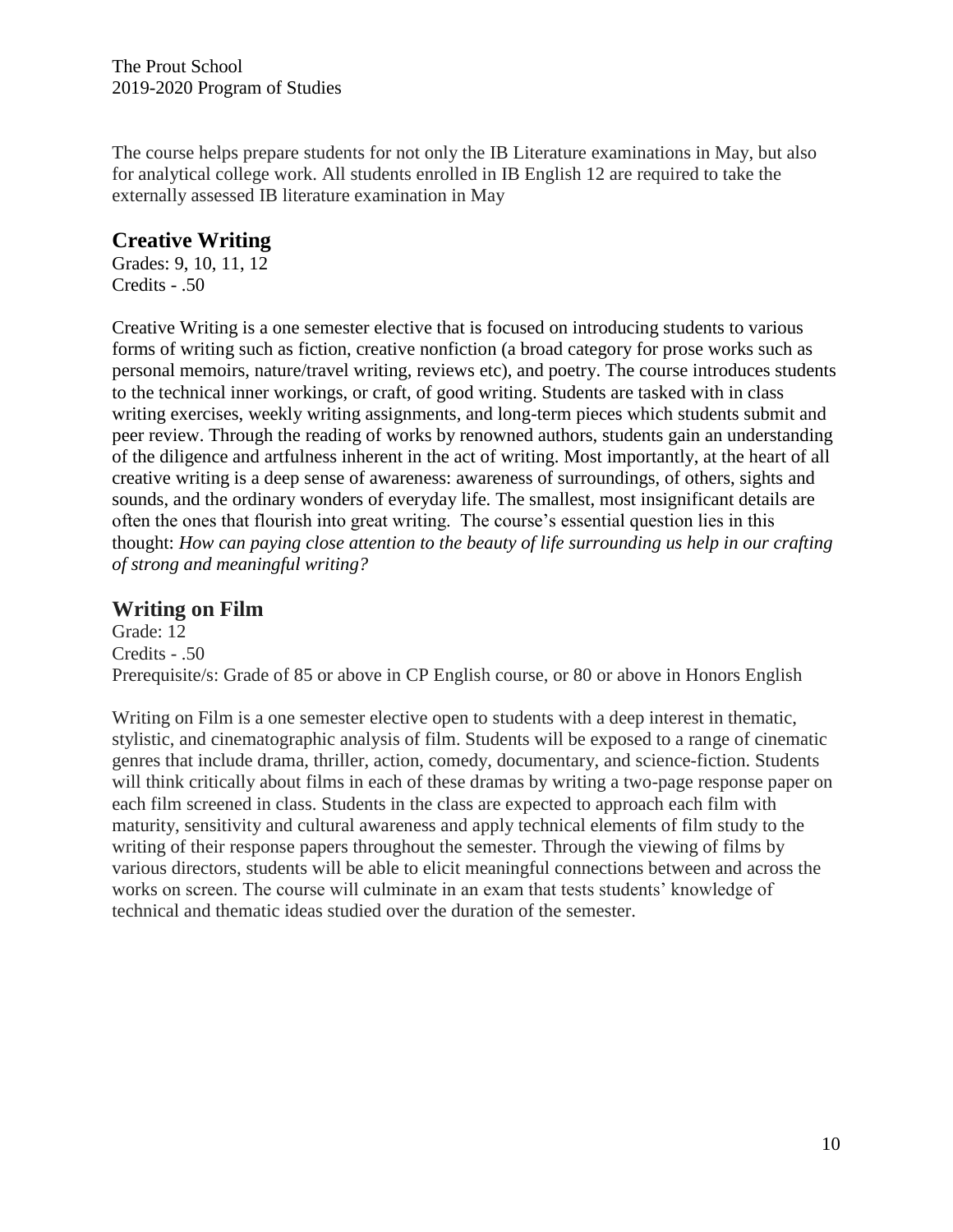#### **Media Literacy Honors**

Grade: 12

Credits - .50

Prerequisite/s: Grade of 90 or better in English CP or 87 in Honors or teacher recommendation focusing on the students' critical thinking ability and writing skills and on interest in majoring in Marketing, Communications, Television, or Film.

Media Literacy, as defined by the Media Education Foundation, is the ability to access, analyze, evaluate and create media in a variety of forms. It's about asking pertinent questions about what's there, and noticing what's not there. It's the instinct to question what lies behind media productions— the motives, the money, the values and the ownership— and to be aware of how these factors influence content. Media education encourages a probing approach to the world of media: Who is this message intended for? Who wants to reach this audience, and why? From whose perspective is this story told? Whose voices are heard, and whose are absent? What strategies does this message use to get my attention and make me feel included? Living in a highly technological age, students and adults alike are bombarded by a number of images taking the form of print ads, pop-up ads, television shows, movies, and the news that story our culture and shape our perception of reality. These messages carry with them information about gender, class, race, and Catholic Identity which shape our world and affect our way of thinking and behaving. Media Literacy aims to give students the necessary critical thinking skills and awareness in order to decipher these messages, understand that the world the media creates for us is not indeed reality, challenge the status quo, and ultimately be a smart consumer of said messages. Students should be tech savvy and be ready to work on a script and video independently for their final grade.

As this course is writing intensive, students must possess excellent research and writing skills, and be acquainted with proper method of using MLA citation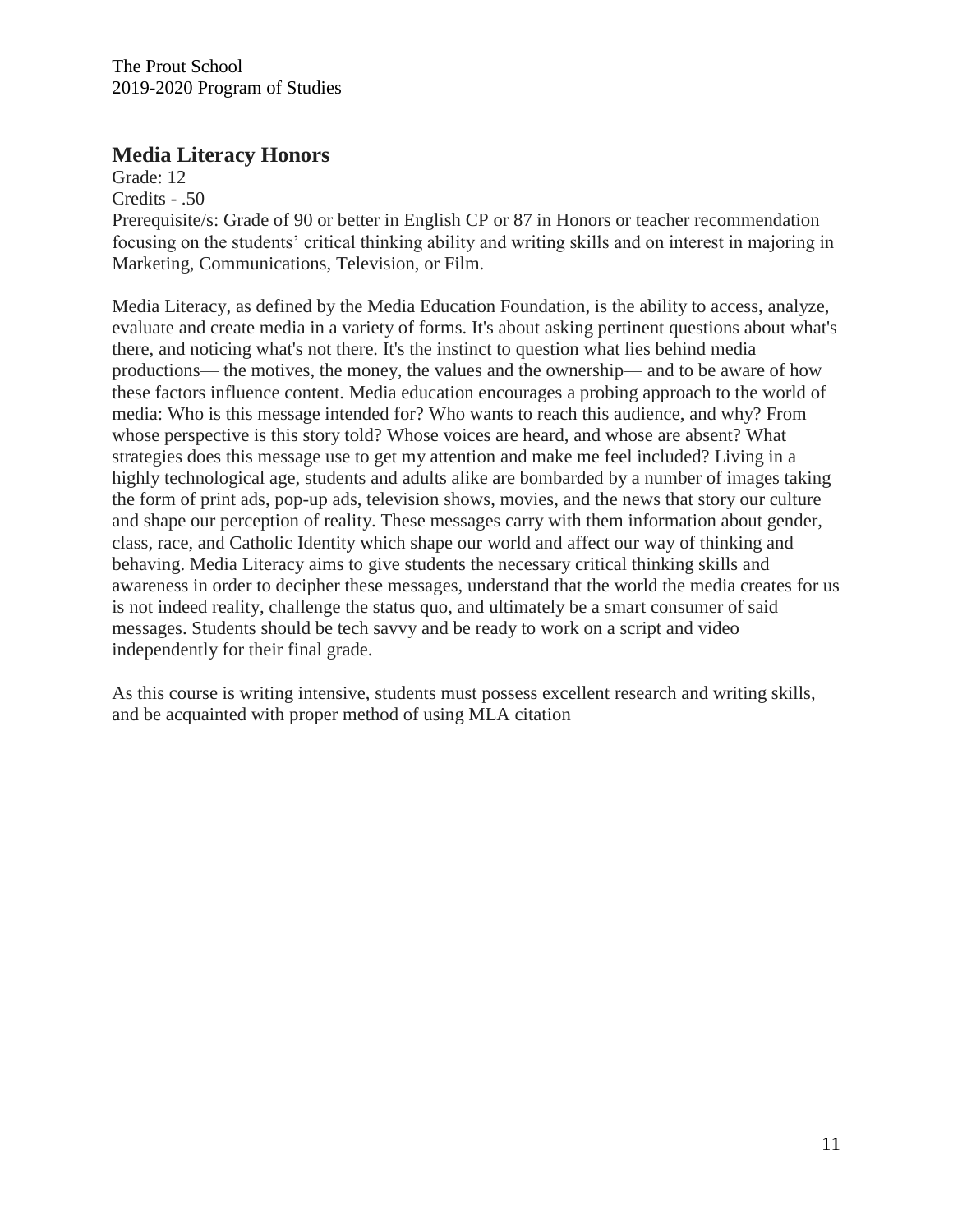#### **Mathematics Department**

A basic understanding and proficiency in mathematics is critical in the world today. Through the study of mathematics, the student gains practice and competence in intellectual problem-solving skills which carry over from the classroom into practical everyday application. Our philosophy in the mathematics department is rooted in building strong foundations. Our goal is to make sure students leave Prout with a foundation that will give them the best chance for success. Although students must successfully complete at least three years of math, Algebra I, Geometry and Algebra II, we strongly encourage students to take a mathematics course all 4 years. The Prout School offers a four year college preparatory (CP) mathematics program that includes Algebra I, Geometry, and Algebra II. Options beyond for rising seniors include Pre-Calculus, and/or Financial Algebra.

The honors math student is significantly challenged with courses that differ from CP courses in increased pace, breadth and depth. The courses offered at the honors level are Algebra 1 H, Geometry H, and Algebra II H. Options beyond for 2019-2020 include enrollment in the first years of the International Baccalaureate Higher Level (HL) and Standard Level (SL) courses. Rising seniors will have an opportunity to enroll in the IB SL 'two in one' (two year course taught in one), Calculus Honors, Calculus AP, and/or Financial Algebra.

# **Algebra I**

Grade: 9  $Credit - 1$ Prerequisite: Pre-Algebra

This course is the first course in Algebra. It is designed to develop proficiency in algebra skills, improve logical thinking and expand understanding of mathematical concepts. Problem solving applications and communication skills are stressed. The core topics include Real Number Operations, Solving, Writing and Graphing Linear Equations and Inequalities, Systems of Equations, Simplifying Radicals, and an introduction to Quadratic Equations through factoring and graphing.

## **Algebra I Honors**

Grade: 9  $Credit - 1$ Prerequisite: Pre-Algebra

This course is an accelerated Algebra I course, designed to improve proficiency in algebra skills, improve logical thinking, and expand understanding of mathematical concepts. This course is taught at a fast pace and will solve problems at a higher level of difficulty than in Algebra 1. Core topics include Real Number Operations; Solving, Writing and Graphing Linear Equations, Systems of Equations, Simplifying Radicals, Quadratic Equations, Radical Operations and Connections to Geometry.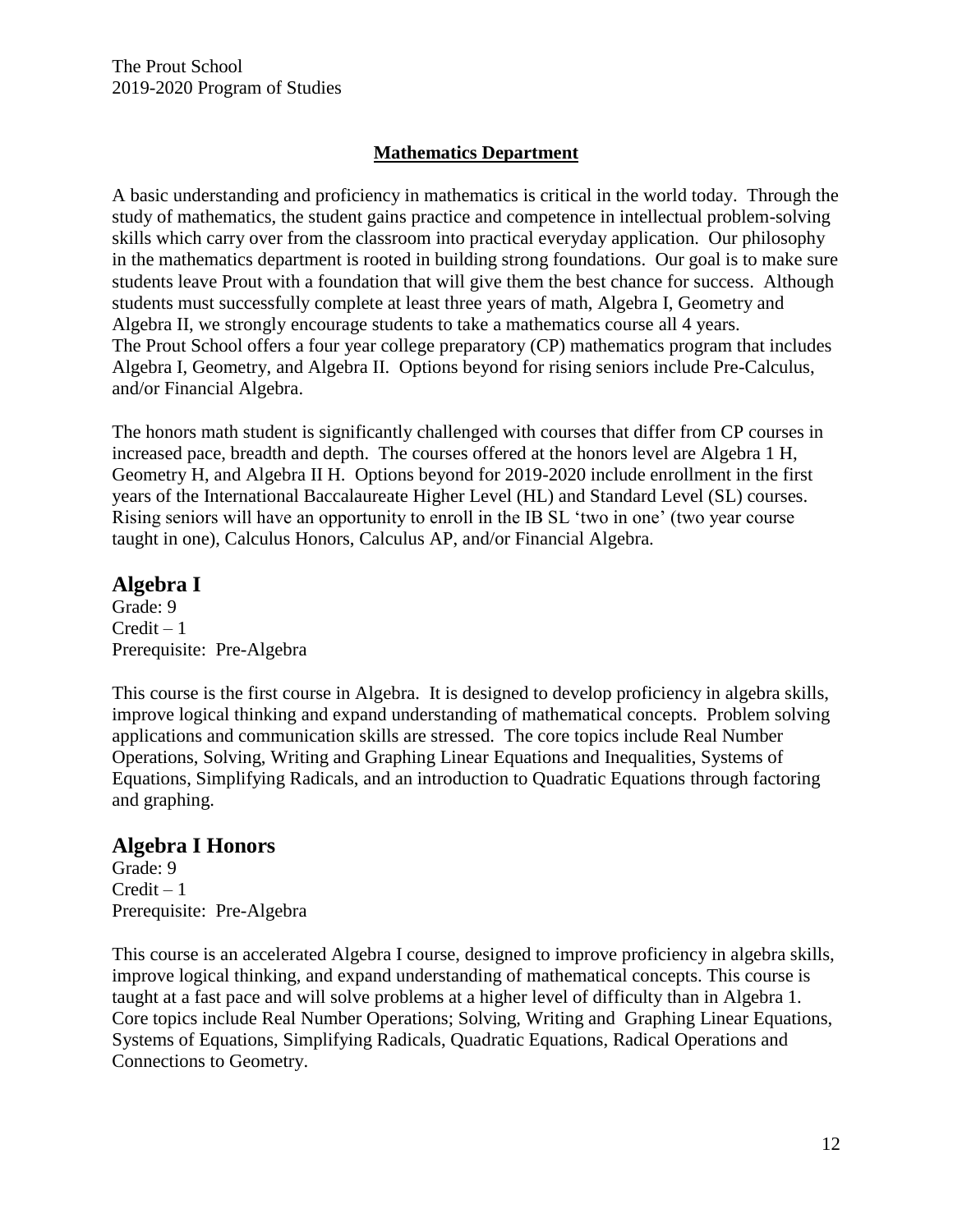#### **Geometry**

Grade: 10 Credit: 1 Prerequisite: Algebra I

This course integrates geometric and algebraic concepts through a thorough exposure to Euclidean geometry in two and three dimension. It encourages students to reason, think logically, and fully justify answers. This course covers the fundamentals of geometry through properties, proofs, and arithmetic/algebraic problem solving. The major topics include Development of 2 Column Proofs, Congruence of Triangles, Properties of Polygons, Circles, Parallel and Perpendicular Lines, Similarity, Right Triangle Trigonometry, Areas of Polygons, Surface Area, and Volume. A calculator with trigonometric functions is required.

#### **Geometry Honors**

Grades: 9, 10  $Credit - 1$ Prerequisite: Algebra 1 H

This course provides students with a rigorous exposure to Euclidean geometry in two and three dimensions. It encourages students to reason, think logically, and fully justify answers. In addition to the topics covered in Geometry, the honors level course goes beyond and tackles problems at a higher level of difficulty. The topics covered in addition to those in Geometry CP are relationships of special segments of triangles, trigonometry of obtuse and acute triangles, and coordinate geometry. A calculator with trigonometric functions is required.

## **Algebra II**

Grade: 11  $Credit - 1$ Prerequisite/s: Algebra 1, Geometry

This course is an extension of Algebra I, building upon algebraic and geometric concepts. There is an emphasis on function and graph relationships as well as applications and problem solving skills. The major topics covered include Linear, Quadratic and Polynomial Functions, Rational and Radical Equations, Powers, Roots, Matrices, Exponential and Logarithmic Functions. A graphing calculator is required for this course. The TI-84 (or TI-84 Plus) is strongly recommended.

## **Algebra II Honors**

Grade: 10  $Credit - 1$ Prerequisite/s: Algebra 1 Honors, Geometry H

This course continues the coverage of topics begun in Algebra I Honors and builds on algebraic and geometric concepts. There is an emphasis on function and graph relationships needed for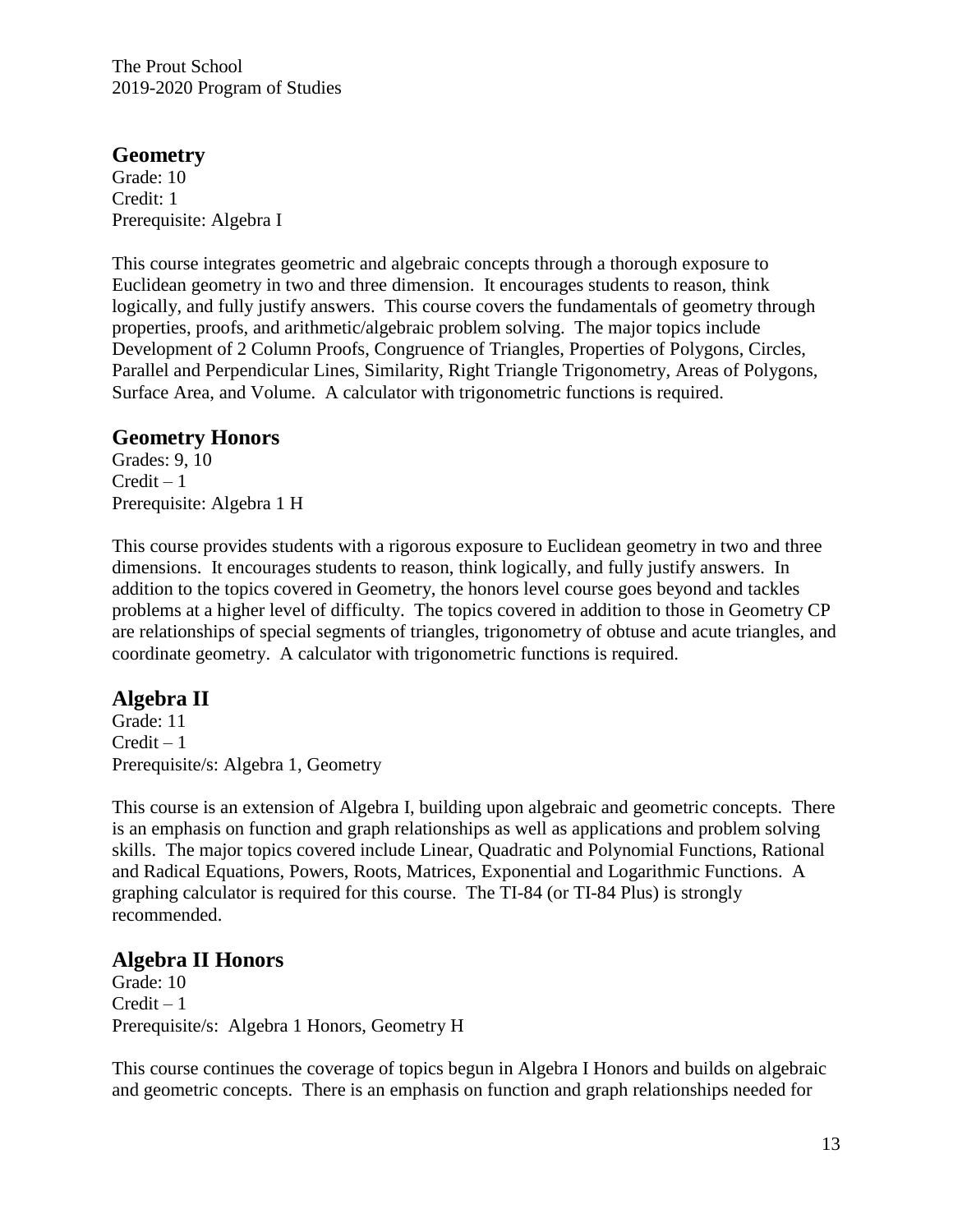further math courses, as well as applications and problem solving skills. Students in this course will be expected to work at a faster pace and to solve problems at a higher level of difficulty than in Algebra II CP. The major topics covered include Linear, Quadratic, and Polynomial Functions, Rational and Radical Equations and Functions, Powers, Roots, and Radicals, Exponential and Logarithmic Functions, Matrices, and an Introduction to Trigonometry. A graphing calculator is required for this course. The TI-84 (or TI-84 Plus) is strongly recommended.

## **Financial Algebra**

Grade: 12  $Credit - 1$ Prerequisite/s: Algebra I, Geometry, Algebra II

Financial Algebra is a technology-dependent, application-focused, and algebra-based course that aims to directly relate mathematical concepts to the financial decisions students will be making in their future, adult lives. This class is built more as a personal finance course than a typical Algebra or Calculus class. The first semester will focus primarily on business modeling and personal finance, and the second semester will focus primarily on employment and budgeting. The goal of this class is to assist students in making sense of the financial world around them through mathematical modeling, so that they are well-equipped with the ability to make responsible financial decisions in their lives. As a result, they will apply and develop the critical thinking and quantitative reasoning skills they have learning from previous math courses to the world around them.

## **Pre-Calculus**

Grade: 12  $Credit - 1$ Prerequisite/s: Algebra II and recommendation of the teacher

This course brings together and expands upon previous concepts from Algebra I and II, and Geometry as a preparation for Calculus. Students will continue to develop critical thinking and quantitative reasoning skills throughout this course. The major topics include Trigonometry, Function and Graph relationships, Sequences, Linear Algebra, Polynomial and Rational Functions and an introduction to Calculus. This is an applications-based course and knowledge and use of a graphing calculator is expected.

# **IB Math SL (2 yr course taught in 1 year)**

Grade: 12  $Credit - 1$ Prerequisite/s: Algebra II Honors and recommendation of the teacher

This Standard Level math course is part of the International Baccalaureate program. It is a comprehensive, fast paced course covering the seven compulsory topics of: algebra functions and equations, trigonometry, sequence and series, vectors, statistics, probability and calculus. In addition to regular classroom assessments, the student will be expected to prepare for and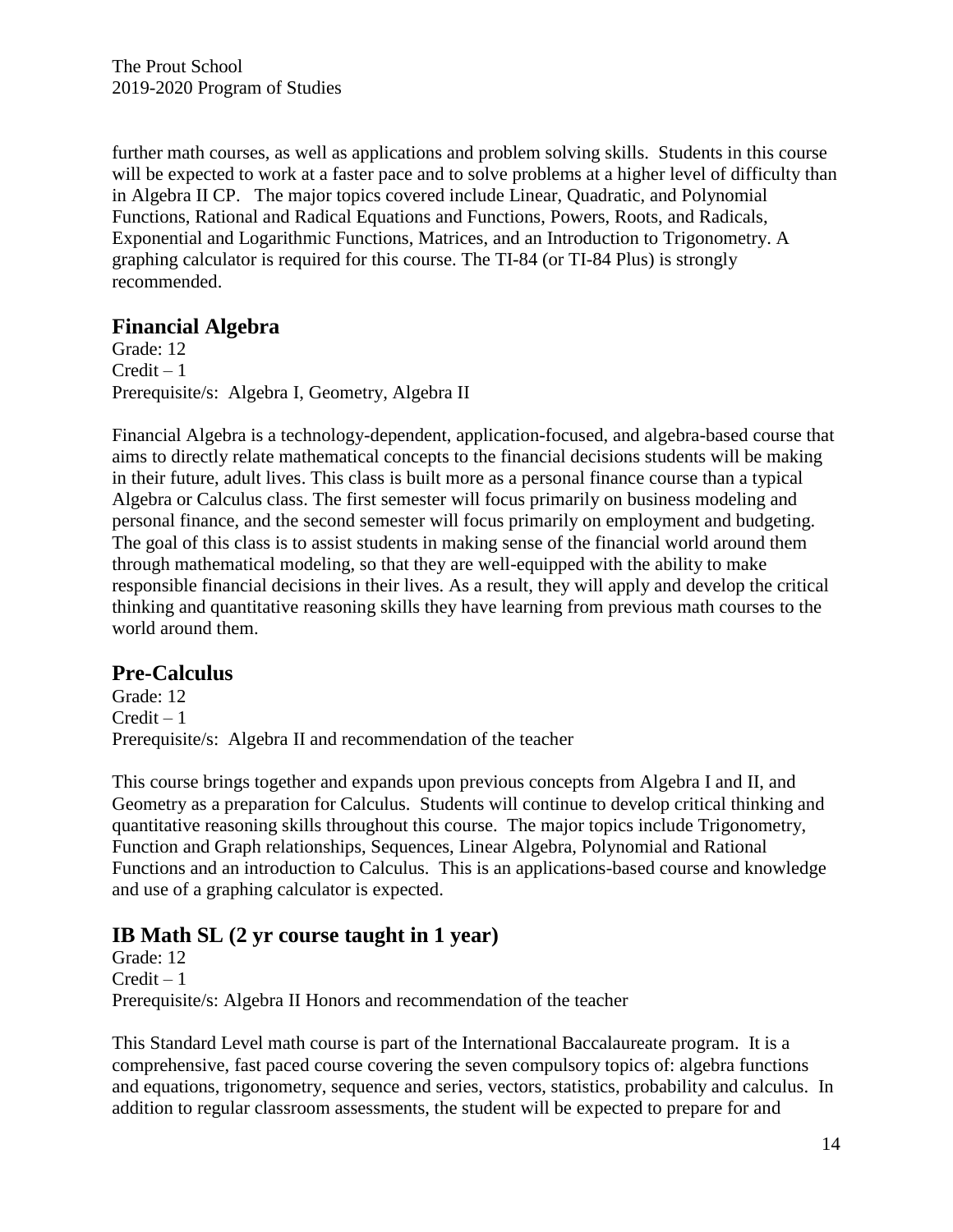complete both an internal and external assessment. The External Assessment will be given in the form of an exam in May. The Internal Assessment (IA) is a written exploration on a mathematical topic of your choosing that is also appropriate for the level of course work.

# **IB Math SL (Yr 1)**

Grade: 11  $Credit - 1$ Prerequisite/s: Algebra I, Geometry H, and recommendation of the teacher

This Standard Level math course is a part of the International Baccalaureate program. It is the first of a two year course that will expose students to topics similarly covered in Algebra II as well as Probability and Statistics. It is designed for students who enjoy describing the real world and solving practical problems using mathematics, those who are interested in harnessing the power of technology alongside exploring mathematical models and enjoy the more practical side of mathematics. Graphing Calculators (TI-84 or TI-84 Plus) are required.

# **IB Math HL (Yr 1)**

Grade: 11  $Credit - 1$ Prerequisite/s: Algebra II Honors and recommendation of the teacher

This Higher Level math course is a part of the International Baccalaureate program. It is the first of a two year course that will expose students to topics similarly covered in Pre-Calculus H with an emphasis on preparing students for physics based calculus. This course is for students who enjoy developing mathematical arguments, problem solving and exploring real and abstract applications, with and without technology. Graphing Calculators (TI-84 or TI-84 Plus) are required.

## **Calculus Honors**

Grade: 12  $Credit - 1$ Prerequisite/s: IB SL (2 in 1), Pre-Calculus, Pre-Calculus Honors and recommendation of the teacher

This course is designed for students who have successfully completed all the math classes through Pre-Calculus (or IB SL 2 in 1). The topics covered include an integration of polynomial, logarithmic, and exponential functions, analytic geometry with differential and integral calculus. Graphing Calculators are required.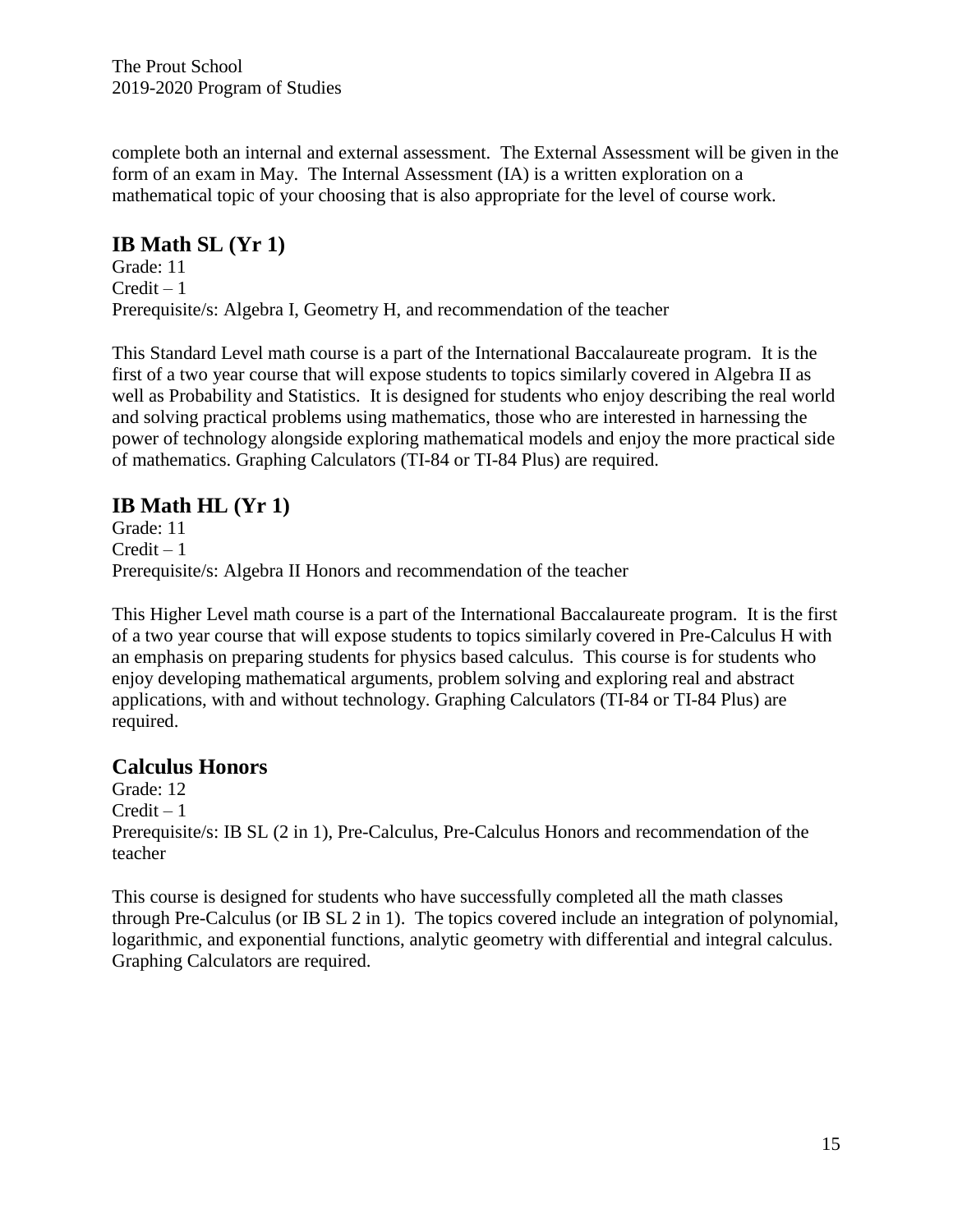#### **AP Calculus**

Grade: 12  $Credit - 1$ Prerequisites: Students who achieve an A in Pre-Calculus Honors, IB Math SL, or recommendation of the teacher.

The main goal of this course is to prepare students for the Advanced Placement Calculus AB Examination. This preparation requires students to understand the various concepts of Calculus and the connections between these concepts. Beyond this, students must learn the techniques of solving problems and how/when to apply these both singly and in combination. It is hoped that students will take away an appreciation for the subject and have an overall understanding of why Calculus was discovered and remains important.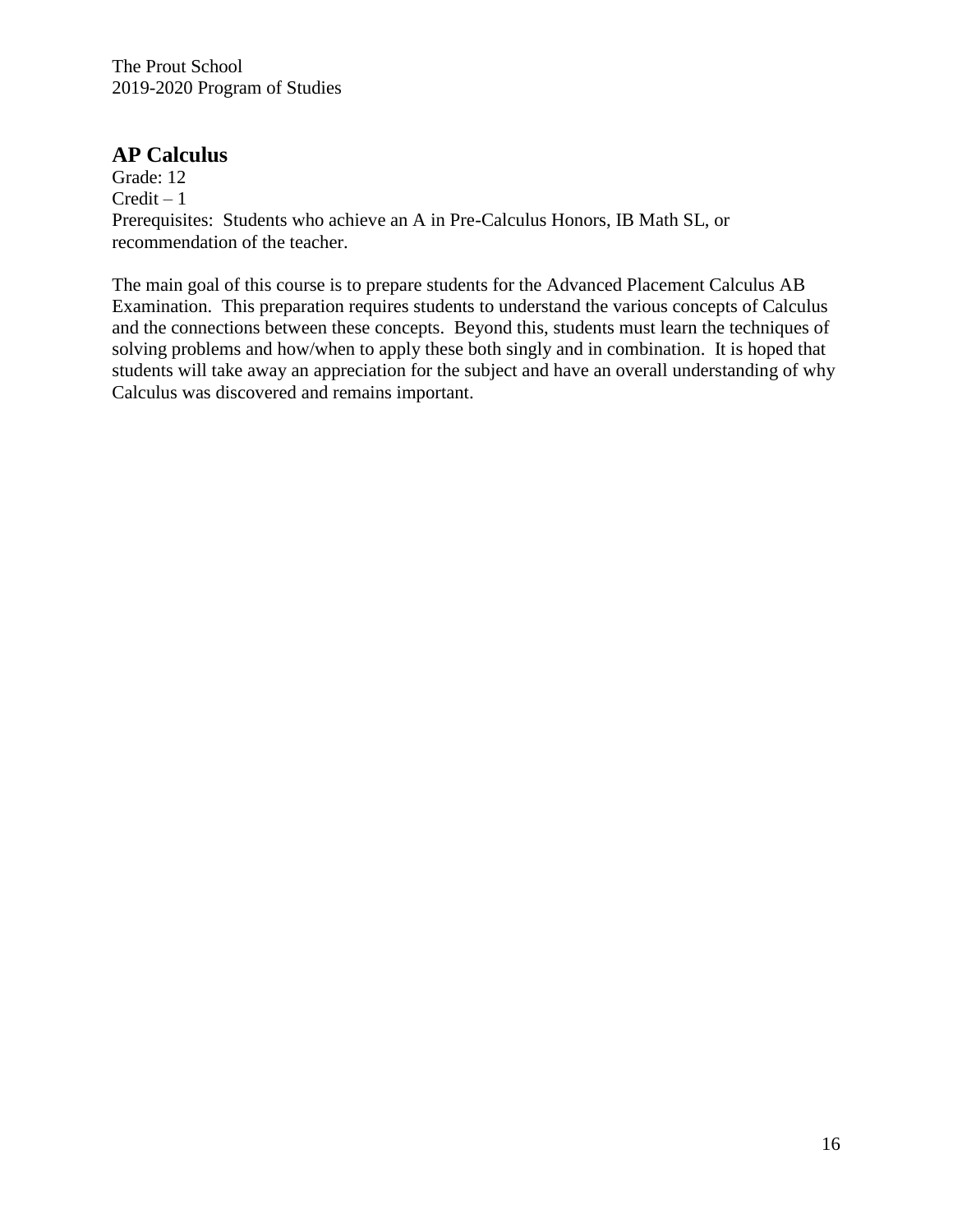## **Science Department**

The Science Department seeks to develop students who are scientifically literate and personally concerned about the major scientific issues in our world. We seek to provide our students with experiences that will develop their knowledge, skills, and values. Our science program encourages students to become personally and globally responsible individuals and to promote the Christian ideal that we are all stewards of the earth. To meet our goals and objectives, the Science Department courses are designed to meet the needs of all students. Through their study of such topics as cell theory, genetics, stoichiometry, mechanics, electromagnetic, wave theory, environmental and oceanographic studies, our students learn how to apply the scientific method and develop their problem solving and critical thinking skills. Extensive laboratory and field work supplement the course of study.

#### **Biology**

Grades: 9, 10 Credit: 1

In this course students will develop an understanding and appreciation of biology, the study of life. Laboratory experiences engage students in learning through inquiry to help students think conceptually about the world around them. Students will utilize a variety of resources to support the curriculum. The scientific method will be applied for investigations, predictions, and designing experiments for testing. Students will be educated in using laboratory measurements, tools, and techniques, in hands-on and interactive activities. Emphasis will be on developing and applying study skills, and enhancing and utilizing communication skills, both in class and in small group discussions.

Students will learn how organisms are classified. Anatomical structures of living organisms will be studied from the chemical level to the system level, including investigations of physiology using a variety of sources. Genetics and its influence on organisms will be examined. Students will gain knowledge of how organisms maintain homeostasis and be provided with examples of homeostatic imbalances. On a regular basis, connections will be made between the biological topics taught and the students' everyday life; such as, cell structure, Cell Theory, and Genetics.

## **Biology Honors**

Grades: 9, 10 Credit: 1

The honors biology course is a more rigorous and in-depth approach to the topics covered in the college preparatory biology course. It is also accelerated in its pace. Throughout this course, students will be engaged in laboratory experiments that are applicable to the concepts learned and will generate research-based laboratory reports.

In this course, students will develop an understanding and appreciation of life. Students will attain a basic knowledge of how science works. They will learn how to apply the scientific method to everyday life. This course will engage the students in a wide variety of interests in the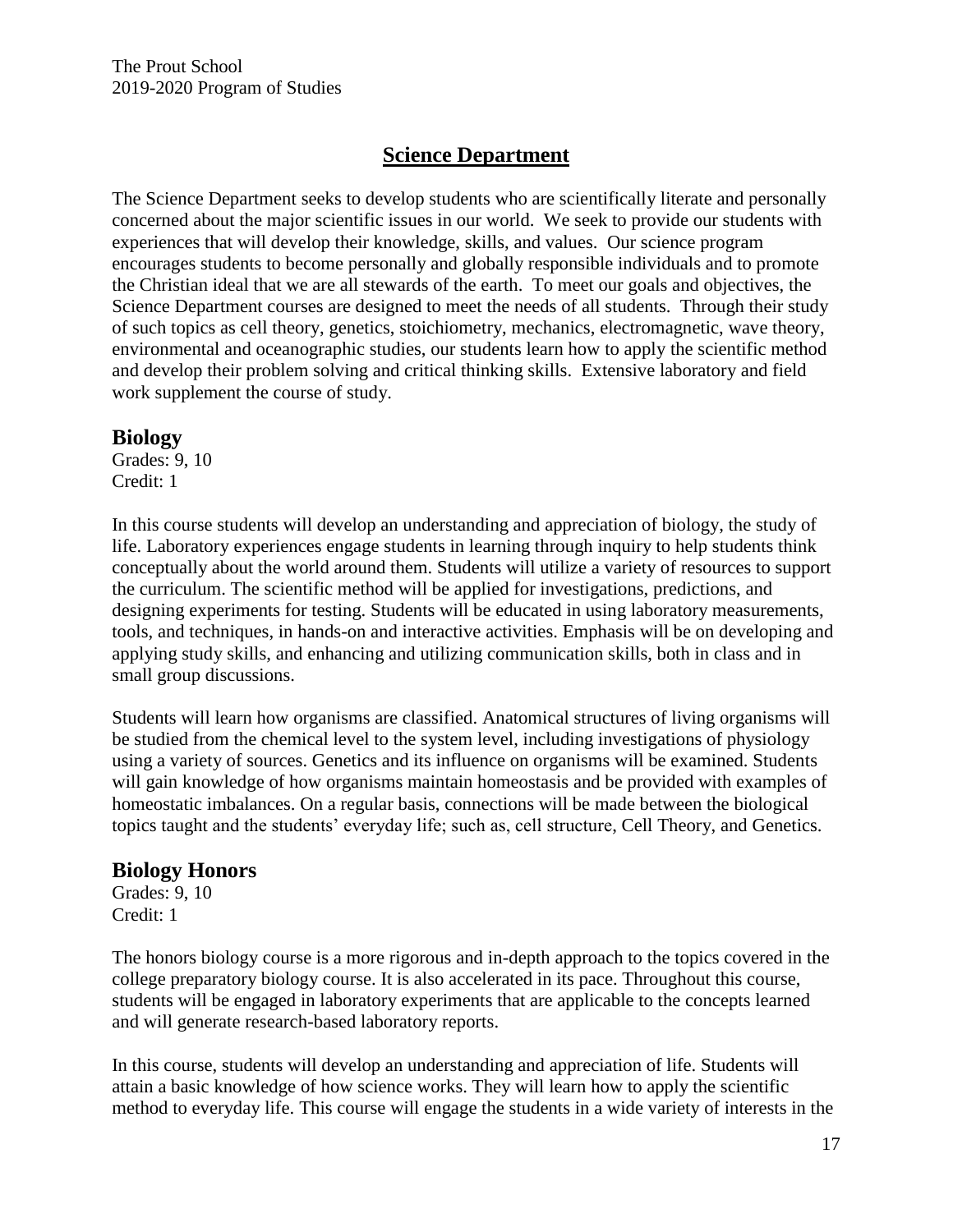wonders of the living world. Students will gain an understanding of the concepts of biology and their connections to our lives. They will be able to make informed evaluations of health issues, environmental problems, and applications of new technology.

Students will explore the scope of biology from an individual organism to the biosphere. They will learn the anatomical structures of living organisms from the chemical level to the system level and investigate the physiology of these structures through a variety of sources. Students will examine cellular biology and diversity in organisms, the cellular basis of reproduction and inheritance, patterns of inheritance, the flow of information from DNA to RNA to proteins, and control of genetic expression. Finally, students will attain an understanding of the organization and function of multi-cellular organisms through a brief overview of the human body.

## **Oceanography**

Grades: 10, 11, 12 Credit: 1 Prerequisite/s: Biology or Honors Biology

This course introduces students to the ocean, its components and their influence on our lives. The four major disciplines studied in this course are physical, geological, chemical and biological oceanography. They are presented using the textbook, class work, hands-on laboratory work and independent student scientific inquiries. This course will also allow the student the opportunity to understand the nature of the ocean through technological approaches, applying the internet as one of the sources of research and reference. Visits to the URI GSO campus on field trips are part of the curriculum.

#### **Chemistry Honors**

Grade: 10 Credit: 1 Prerequisite/s: Honors Biology, Honors level Math placement and teacher recommendation

This is an honors level chemistry course, and is taught at a faster pace and a higher level than the college preparatory chemistry course. More chapters and labs are covered in this course than in the college preparatory level. Students are expected to work nightly to review the covered material. This class is challenging and interesting, and should prepare students well for the AP Chemistry class, which is the next higher level. One chapter is covered every two weeks, on an average basis, and each chapter includes laboratory work. Written lab reports are required for all labs in this course. Tests are all multiple choice, and require analytical thinking, rather than memorization.

Students will learn the basic mathematical tools of scientific notation, significant digits and metric conversions. Some of the topics covered in this course include classification and properties of matter, chemical names and formulas, chemical reactions, atomic structure and periodic trends, molecular structure of solids and liquids, and the gas laws. Other, additional topics covered in the honors chemistry course are solution chemistry, chemical equilibrium, acid base theory, and redox reactions.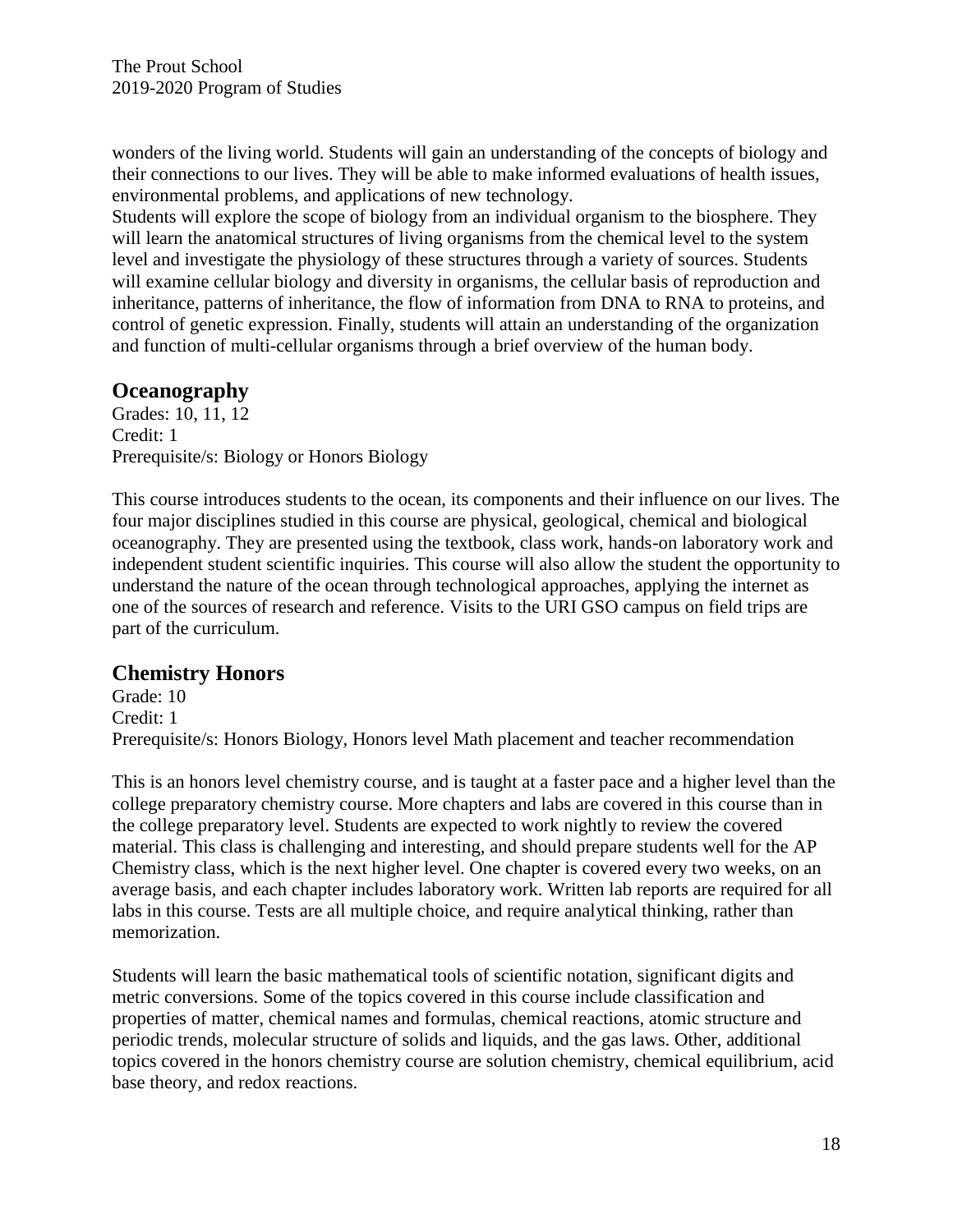### **Environmental Science**

Grades: 11, 12 Credit: 1 Prerequisite/s: Biology or Honors Biology

This course is a comprehensive overview of the present environmental issues, environmental law, ecosystem structure, and natural resources. The focus of environmental science is to examine and explain the relationships of organisms and the environment in which they live. Topics covered in the first semester include ecosystem structure, energy flow within ecosystems, food webs/chains, and the different biomes of the Earth. Second semester topics are water resources, water pollution, air pollution, wetland and wildlife management.

## **Chemistry**

Grades: 10, 11, 12 Credit: 1 Prerequisite/s: Biology, Oceanography or Environmental Science and Math placement of Algebra II or higher

This is an introductory chemistry course, which should enable the students to develop a better understanding of matter, its composition, structure, properties, and reactions. This course is designed to proceed at a slower pace than the honors chemistry course, and covers fewer topics in greater depth. Specific topics include mole relationships, atomic properties, molecular structure, kinetics, gas laws and acid/base reactions. A quantitative approach is taken, involving mathematical and algebraic problem solving.

Laboratory work is an integral part of this course, which demonstrates the chemical concepts listed above and fosters group learning and written communications skills. Written lab reports are required for every lab completed in this course. A mathematics background is highly suggested for success in this course. Test material will focus on analytical problem solving, rather than memorization.

# **IB Biology (HL) – Year 1**

Grades: 11 Credit: 1 Prerequisite/s: Honors Biology or CP Biology and Honors Chemistry or CP Chemistry

This course is a first-year course of the two-year Higher Level IB Biology curriculum. It employs the teaching and learning techniques of the experimental sciences. IB Biology gives students an intensive introduction to a conceptual appreciation of the workings of living things at the molecular and cellular levels. Topics covered include: biochemistry, energy relationships, prokaryotic and eukaryotic cells, genetics, ecology and evolution, the diversity of life, plant science and human health and physiology. Upon completing IB Biology, students will understand that the living world portrays a fundamental unity with regard to chemical composition and cellular structure.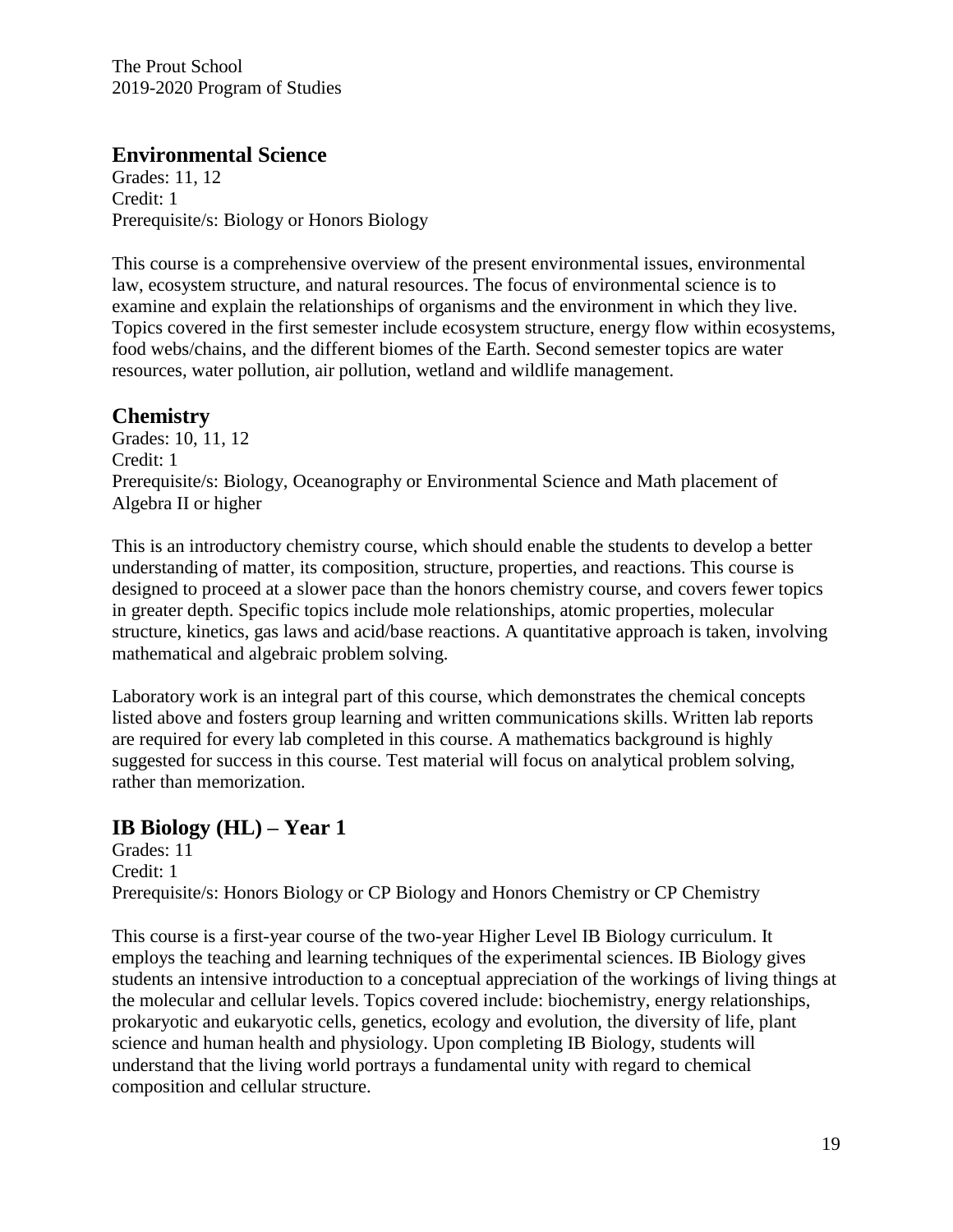Lab work is included in this course. Students complete a variety of labs as part of the classroom experience over two years; as well as, an independent, student driven lab project during their senior year. Each student in the course must also take part in the Group 4 Project, a collaborative laboratory assessment with the students in IB Science courses.

## **IB Biology (HL) – Year 2**

Grades: 12 Credit: 1 Prerequisite/s: IB Biology-Year 1

This course is the second year course of the two-year Higher Level IB Biology curriculum. It employs the teaching and learning techniques of the experimental sciences. IB Biology gives students an intensive introduction to a conceptual appreciation of the workings of living things at the molecular and cellular levels. Topics covered include: statistical analysis, biochemistry, energy relationships, prokaryotic & eukaryotic cells, genetics, ecology and evolution, the diversity of life, plant science and human health and physiology. Upon completing IB Biology, students will understand that the living world portrays a fundamental unity with regard to chemical composition and cellular structure.

Lab work is included in this course. Students complete a variety of labs as part of the classroom experience over two years; as well as, an independent, student driven lab project during their senior year. Each student in the course must also take part in the Group 4 Project, a collaborative laboratory assessment with the students in IB Science courses.

#### **Physics**

Grades: 12 Credit: 1 Prerequisite/s: Chemistry or Honors Chemistry

This course is collegiate and is specifically designed to prepare students to succeed in a first-year physics course. It is an algebra-based course that is designed to strengthen mathematical problem solving abilities and improve general math skills through applications that are based in the physical world. Additional time is spent in class on the mathematical operations to ensure a solid foundation in these skills.

The first three quarters of the year are spent on the topics of Newtonian physics: one and two dimensional motion, forces, momentum, work and energy. The final quarter of the year is spent on wave mechanics, light and optics. In addition to the many application problems that the student will encounter, a number of laboratory exercises will be completed. These labs are broken into two categories: hands-on and computer simulations. By the end of the course, students will have a thorough understanding of the physical laws that exist around us and be able to apply that knowledge in a multitude of environments.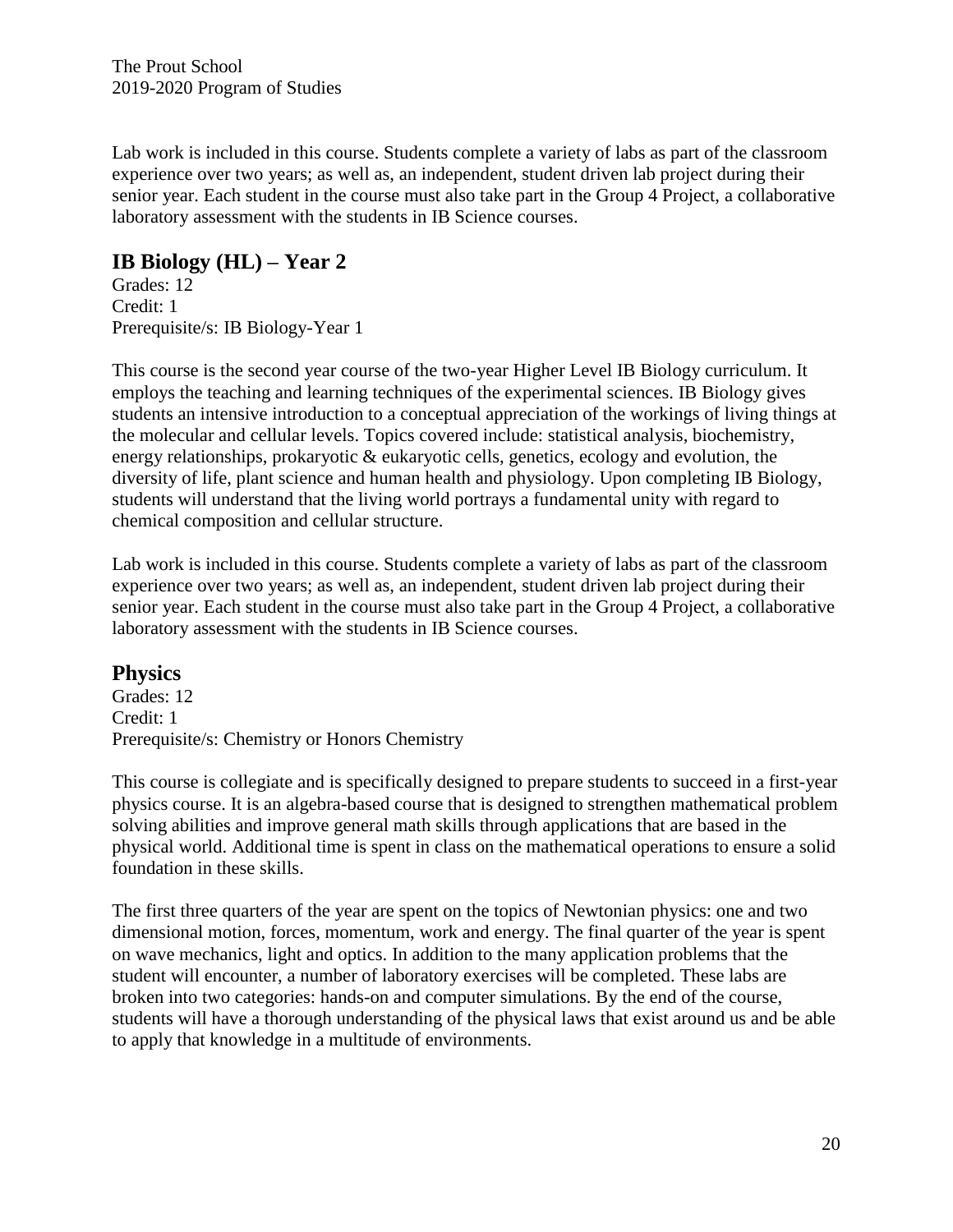#### **Physics Honors**

Grades: 12 Credit: 1 Prerequisite/s: Chemistry CP or Honors Chemistry

This is a fast-moving course designed to prepare students for the introductory physics classes at most universities. Students in this course should have successfully completed a course in Chemistry. We will be using an algebra-based approach to each topic, however, higher mathematics will be discussed and their applications explained. The material is split into 3/4 main categories: mechanics, waves and light, electricity and magnetism. Each topic will involve multiple individual sections focusing on one component of the larger concept.

In addition to the standard classroom activities there are a number of laboratory exercises that each student will be required to complete. The labs are broken into two categories: hands-on and simulation. The hands-on labs are the traditional physics labs that will allow students to use force sensors, motion sensors, low-friction tracks and other apparatus to investigate the laws of physics. The simulation labs use a virtual approach that allows the class to solve problems and perform experiments that would otherwise be unavailable in a school setting.

Text: Physics-Principles and Problems, Glencoe McGraw Hill, 2002

#### **IB Physics (HL) – Year 1**

Grades: 11 Credit: 1 Prerequisite/s: Honors Chemistry and teacher recommendation

The first year of IB Physics is a very challenging course that is open to students entering their junior year of high school. These students should have completed Honors Chemistry during their sophomore year. The students should also be concurrently enrolled in Pre-Calculus or IB Mathematics as the math requirements are quite rigorous. Students concurrently in Algebra 2 Honors will find additional difficulty maneuvering the mathematical components of the course. In addition to the standard course work, students will also have a prerequisite assessment over their first summer and additional work over their second summer.

The curriculum for this course is set by the IB board and is quite involved. The main topics covered in the first year of the course are Newtonian mechanics and wave mechanics, electricity, and thermal physics. The IB program also requires that a large portion of time be spent on laboratory work. This work will come in many forms, including independent lab assignments that must be submitted to the IB and are counted towards the final IB score. Each student in the course must also take part in the Group 4 Project, a collaborative laboratory assessment with the students in IB Science courses.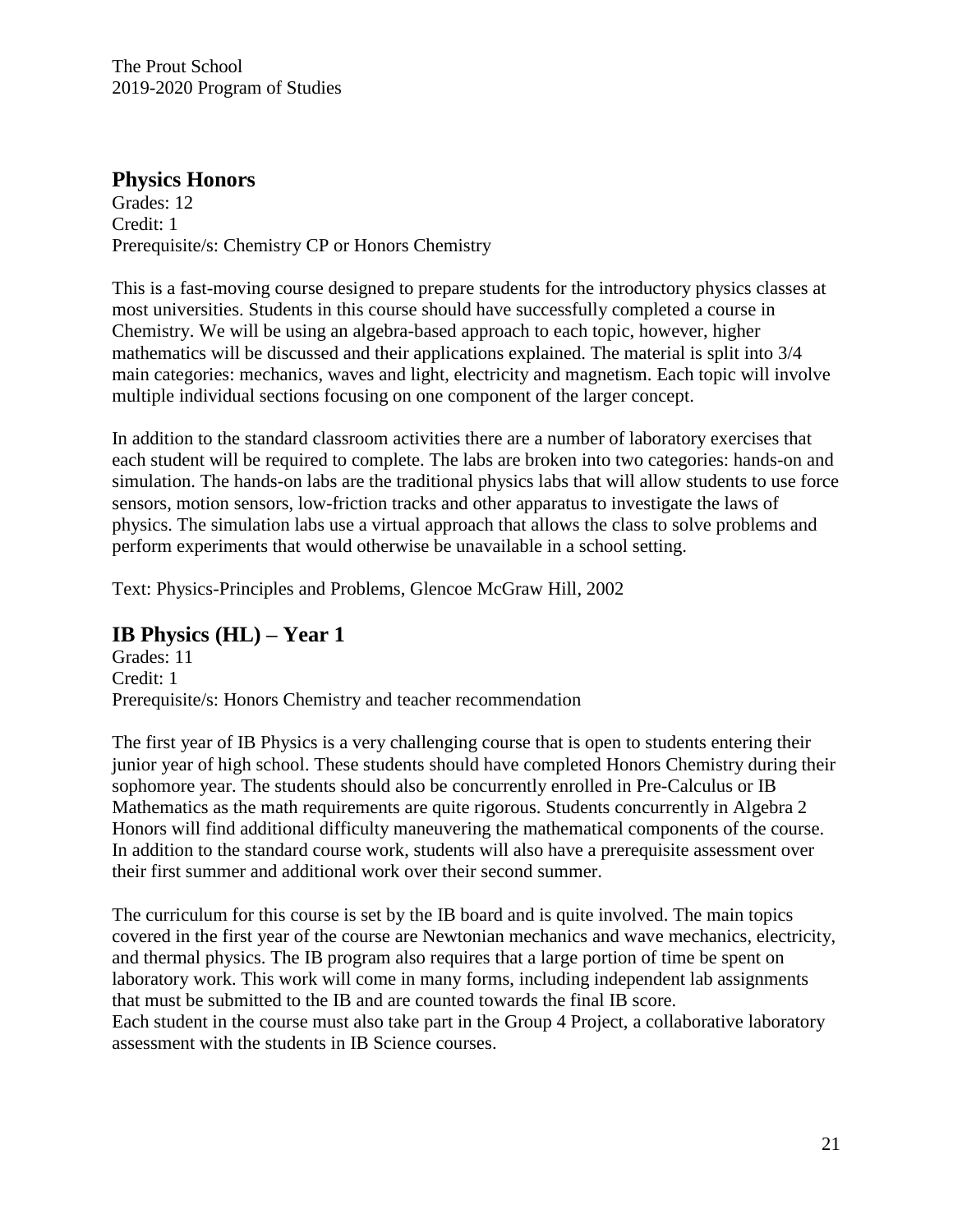## **IB Physics (HL) – Year 2**

Grades: 12 Credit: 1 Prerequisite/s: IB Physics – Year 1

The second year of IB Physics is a very challenging course that is open to students entering their senior year of high school who have successfully completed the first year of this course. At the end of this year each student will sit for the IB Physics exam, a comprehensive, three-section exam spanning two days. Additional time outside of scheduled classes will be spent preparing for the exam itself during the second semester.

The topics for the second year are broken into three categories: environmental physics, electricity and magnetism, and modern physics (atomic and nuclear). As with the first year of the course, students will complete a number of laboratory exercises to increase their understanding of the material. The level and depth of the material will be consistent with year one of the course. In May students are required to take the IB test. Each student in the course must also take part in the Group 4 Project, a collaborative laboratory assessment with the students in IB Science courses.

#### **Anatomy & Physiology Honors**

Grades: 11, 12 Credit: 1 Prerequisite/s: Biology, Chemistry or Chemistry Honors

In this course, students will develop an understanding and appreciation of the human body. This is an honors level anatomy course, and is taught at a faster pace and a higher level than the college preparatory anatomy course. Students will learn the anatomical structures of the body from the chemical level to the system level. They will also investigate the physiology of these structures through a variety of sources. Students will learn how the body maintains homeostasis, examples of homeostatic imbalances, and explanation of medical conditions and diseases as well as current treatment procedures. Students will conduct various dissections throughout the year. These dissections will enable students to visualize the different tissues being studied. Students will spend several weeks conducting an extensive dissection of a fetal pig. The dissection will allow students to visualize the different tissues studied earlier in the year and their relationship to various structures of the body.

#### **Anatomy & Physiology CP**

Grades: 11, 12 Credit: 1 Prerequisites: Biology H or CP, Chemistry H or CP

In this course, students will develop an understanding and appreciation of the human body. The students will learn the anatomical structures of the body from the chemical level through the system level. They will also investigate the physiology of these structures through a variety of sources. The students will learn how the body maintains homeostasis. They will be provided with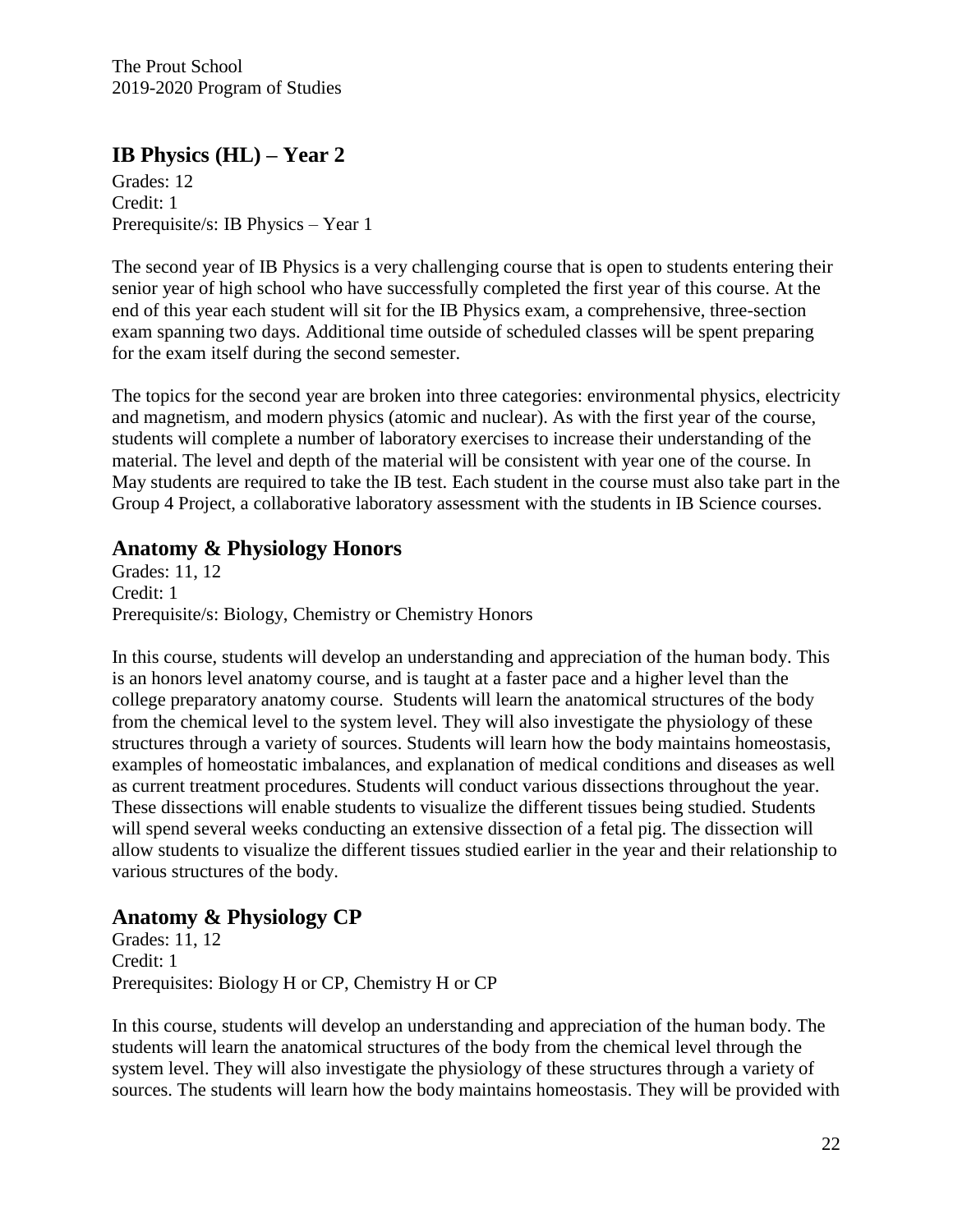examples of homeostatic imbalances and explanations of medical conditions and diseases, as well as, current treatments used.

Students will conduct various dissections throughout the year. These dissections will enable students to visualize the different tissues previously studied.

## **IB Design and Technology (SL)**

Grades: 11, 12 Credit: 1 Prerequisite/s: Chemistry Honors

This course is replacing Materials and Engineering Honors. This course depends heavily on understanding the chemistry behind materials and their crystal effect on the mechanical properties of many materials. During this course, students will apply their Chemistry and math knowledge to design, to test, to model, and to create products that serve a purpose or an objective. Students must apply their comprehensive knowledge about the materials science to accurately pick the most appropriate material that can be used to create a specific product. This course is not a typical course. The assessment types for this course are: tests, projects, research papers, presentations, and the IA, the internal assessment. The IA for this class starts from February of the first year to November of the second year. The teacher will divide this process over time so students are not overloaded.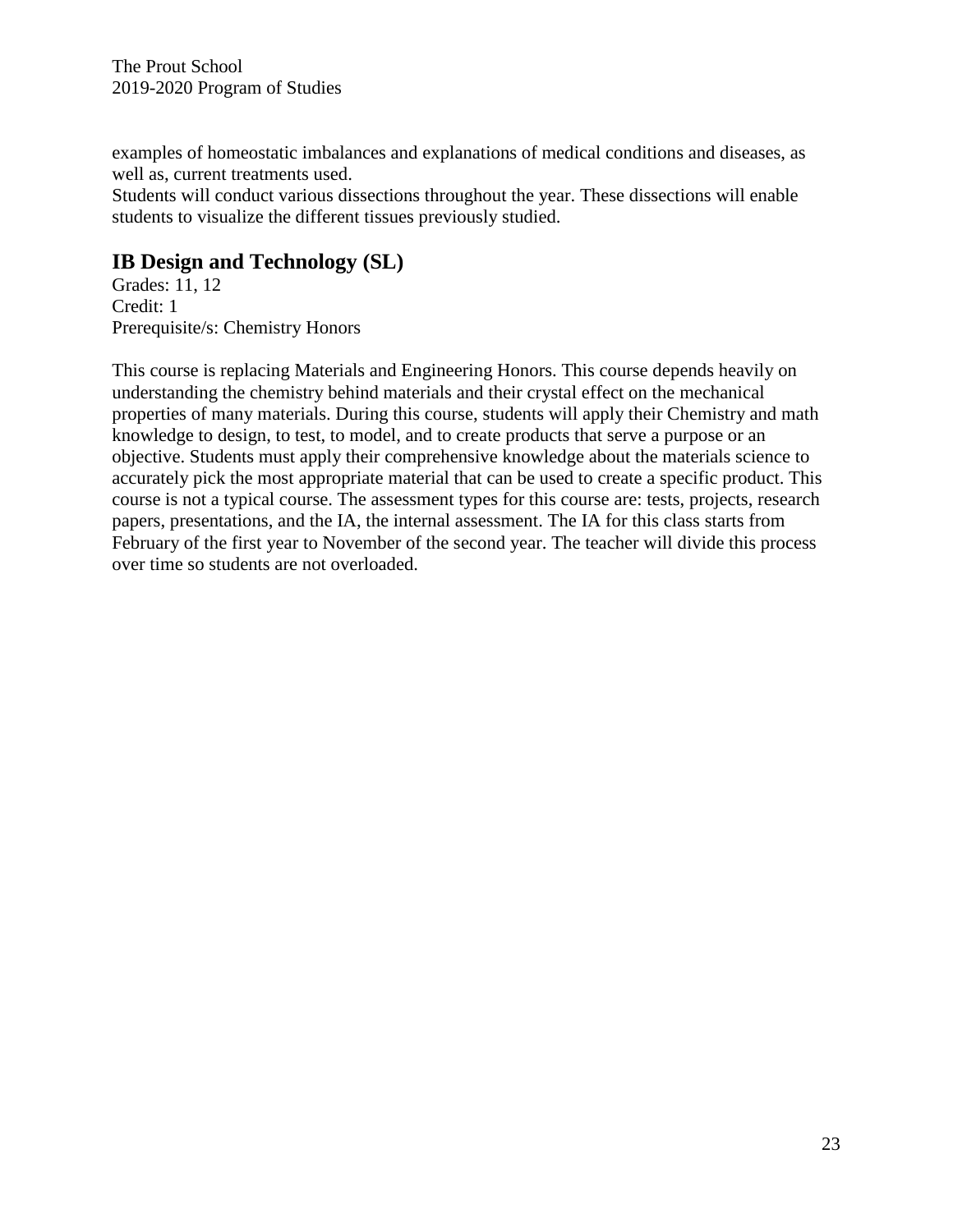# **Social Studies Department**

The Social Studies Department seeks to develop within the students a global awareness and a sense of the social responsibilities that are implied therein. The department strives to develop fully the concept of community and the duties and responsibilities as well as the privileges that accompany membership in the community. Students are encouraged to retain their own individuality and to focus on the Christian concepts of truth and justice exemplified in the Gospel as basic components of the community. All departmental courses aim at the students' development of a greater understanding of the development, advancement, differences, and similarities of societies and cultures. There is an examination of global economic and political systems. Communication, research skills and problem-solving techniques are developed. Students will be asked to acquire work habits that are both independent and cooperative, and to achieve proficiency in interpretative skills relating to maps, graphs, timelines charts and cause and effect relationships.

#### **Western Civilization 9**

Grade: 9 Credit: 1

This class is a one-credit course required of all Prout freshmen. The history of western civilization will begin with early river civilizations and cover topics such as Greece, Rome, the Middle Ages, the Renaissance and the ages of Absolutism and Revolution. The course is completed at the end of World War One. This class is concerned with the cultural, political, geographical, and economic aspects of history. Students will improve their critical thinking and map skills, work on the research process, while writing essays and completing class presentations. This college preparatory course will have an emphasis on skills and promote vocabulary, reading comprehension and organization.

## **Western Civilization H**

Grade: 9 Credit: 1 Prerequisite/s: Guidance Placement

This honors class is more demanding in scope and sequence. It a one-credit course required of all Prout freshmen. The history of western civilization will begin with early river civilizations and cover topics such as Greece, Rome, the Middle Ages, the Renaissance and the ages of Absolutism and Revolution. The course is completed at the end of World War One. This class is concerned with the cultural, political, geographical, and economic aspects of history. Students will improve their critical thinking and map skills, work on the research process, while writing essays and completing class presentations. As an honors course, it is designed for a motivated student. Prout's honors classes operate at a faster pace and are more inclusive in content and research.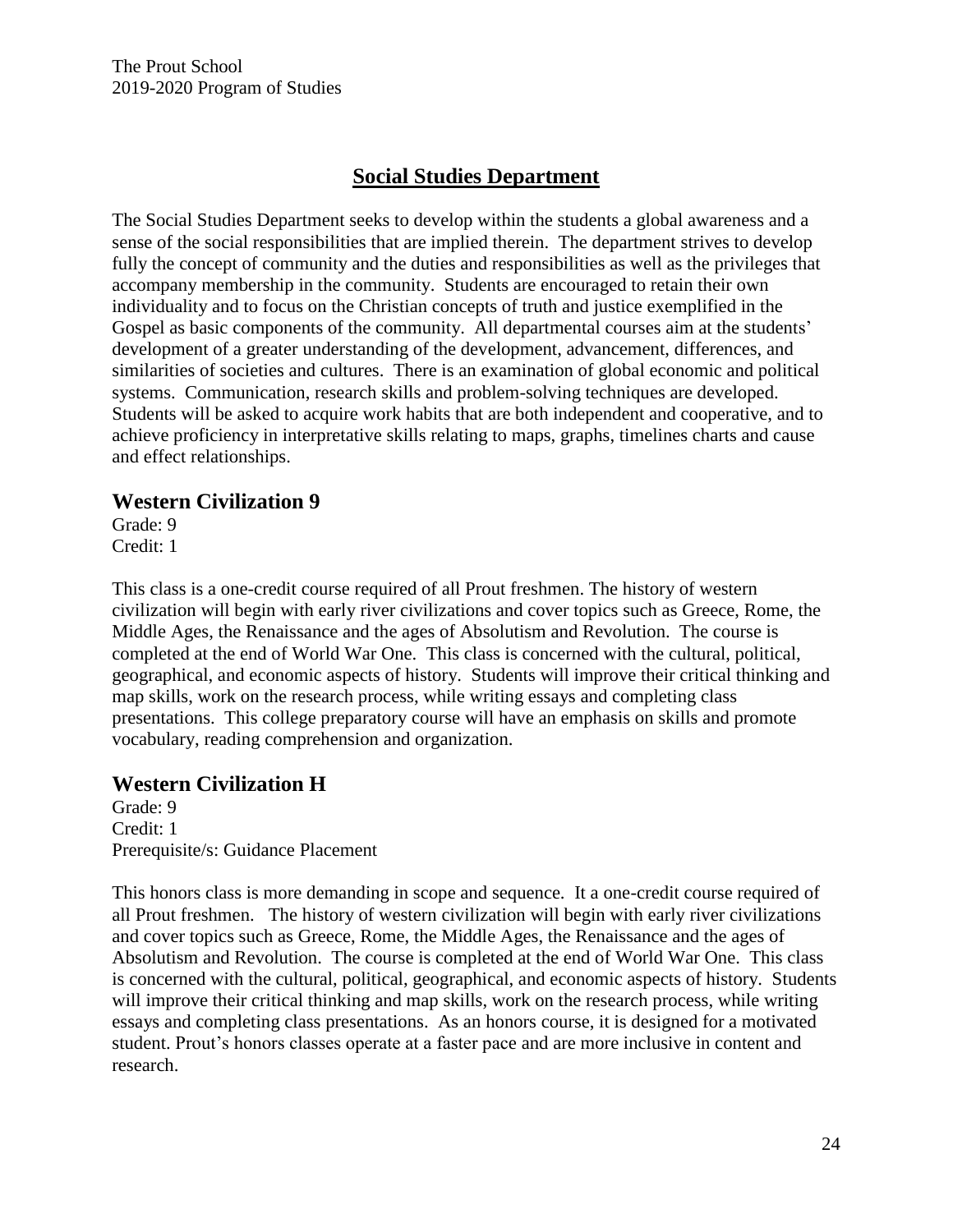## **US History**

Grade: 10 1 credit Prerequisite/s: Western Civilization

This course is a survey of United States history beginning with the American Revolution and progressing through World War II. The course examines the cultural, political, geographic, and economic aspects of American history. The purpose of the course is to develop a command of the intellectual foundations of American society in order to understand what it means to be an American. Emphasis is placed on an examination of various perspectives and interpretations of social and political issues and events. Writing, map and research skills will be practiced and honed.

#### **US History Honors**

Grade: 10 Credit: 1 Prerequisite/s: Completion of Western Civilization Honors with a grade of B or above and teacher recommendation

This course is a survey of United States history beginning with the American Revolution and progressing through World War II. The course examines several themes including: The United States as a melting pot, active citizenship and democracy, the changing economy and international relations. The role of the presidency in each period will be studied and analyzed for application of reflective thinking and oral discussion. Primary sources are examined and evaluated. Students will take greater responsibility for their learning by participating in problem seeking and problem solving, identifying central issues, cause and effect and predicting consequences. Essay tests and the writing of persuasive papers will strengthen note taking, critical analysis, research and reading comprehension skills.

#### **Global Studies**

Grades: 11, 12 Credit: 1

Global Studies is a full year course introducing students to history, geography, political, social and economic structures of various regions and continents throughout the world. Organizations such as the United Nations will be evaluated. Topics ranging from Nuclear Proliferation to the Arab-Israeli Conflict and Apartheid in South Africa will be examined. Students will be challenged in conflict resolution and projecting outcomes. International Relations, Culture, Religion and Cooperation/Conflict are the four themes that dominate this course.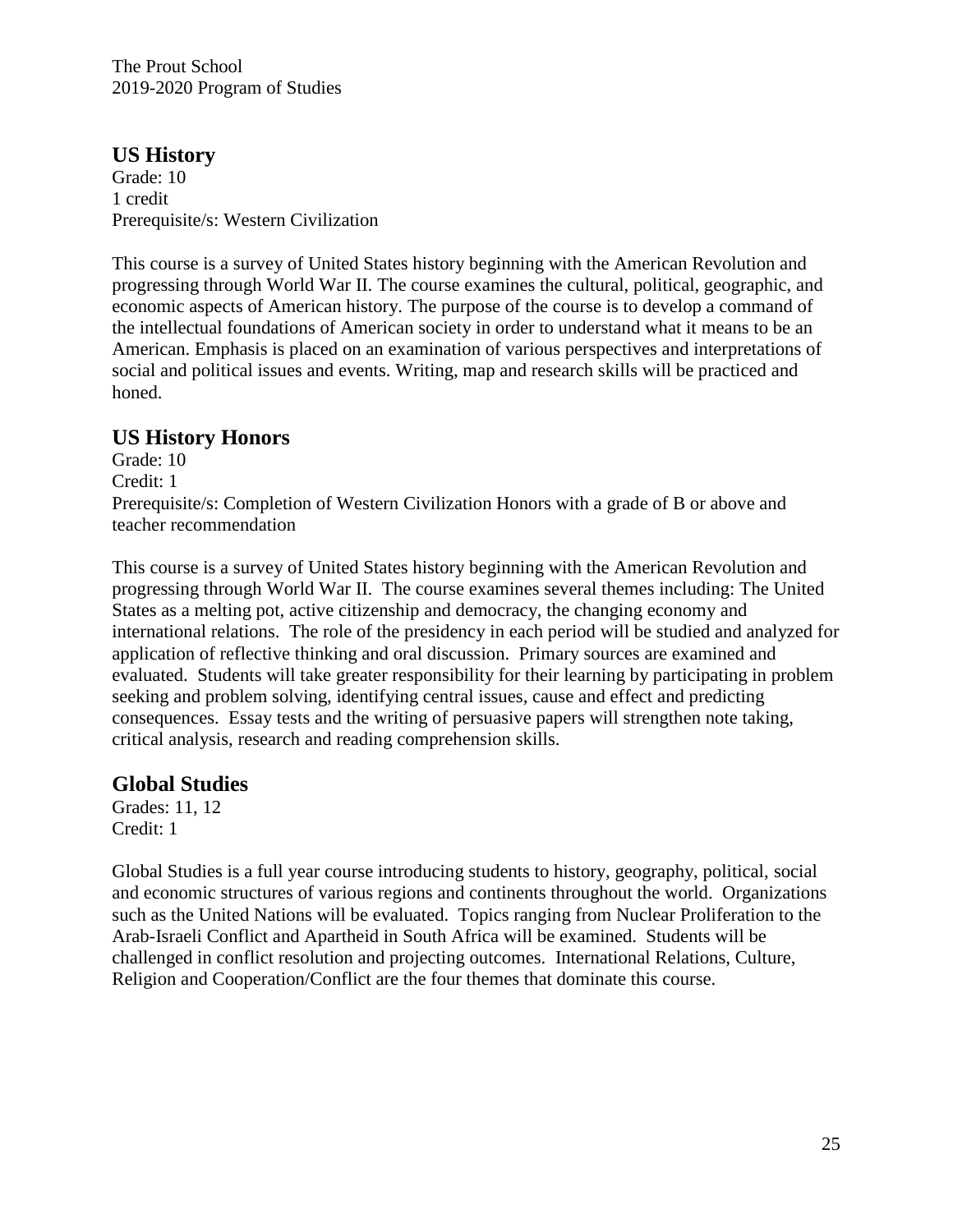#### **Global Studies Honors**

Grades: 11, 12 Credit: 1

Global Studies is a full year course introducing students to history, geography, political, social and economic structures of various regions and continents throughout the world. Organizations such as the United Nations will be evaluated. Topics ranging from Nuclear Proliferation to the Arab-Israeli Conflict and Apartheid in south Africa will be examined. Students will be challenged in conflict resolution and projecting outcomes. International Relations, Culture, Religion and Cooperation/Conflict are the four themes that dominate this course. Students in Global Studies Honors are expected to show an understanding of the material in both written as well as oral expression. Presentation of ideas and conclusions are expected to be done orally at least once a quarter and all assessments are heavy in written expression of understanding the course content.

## **Introduction to Law Honors**

Grades: 11, 12 Credit: .5

Introduction to Law is a semester long social studies elective that serves as an introductory course to government, law and the criminal justice system in the United States. Units will include… Concept of Law and Lawmaking, Introduction to the Legal System, Criminal Justice Process, Crimes against the person and crimes against property and Constitutional Rights. Like any introductory course, this is a survey. We will touch on broad and some specific legal topics to give students a better understanding of law and how it affects you in real life. We will use case studies, individual research, group discussion / debate, movies, and current events analysis to reach our goal. Dueling opinions and lively debate will hopefully be the norm making the class fun, enriching and meaningful.

# **IB World History - 20th Century World History (HL)**

Grades: 11 and 12

The IB World History HL course follows a two-year course following the guidelines set forth by the IB World History curriculum at the Higher Level (2017 revision). History is an exploratory subject that fosters a sense of inquiry. It is also an interpretive discipline, allowing opportunity for engagement with multiple perspectives and opinions. Studying history develops an understanding of the past, which leads to a deeper understanding of the nature of humans and of the world today.

The Diploma Program (DP) history course is a world history course based on a comparative, multi-perspective approach to history and focused around key historical concepts such as change, causation and significance. It involves the study of a variety of types of history, including political, economic, social and cultural, encouraging students to think historically and to develop historical skills. In this way, the course involves a challenging and demanding critical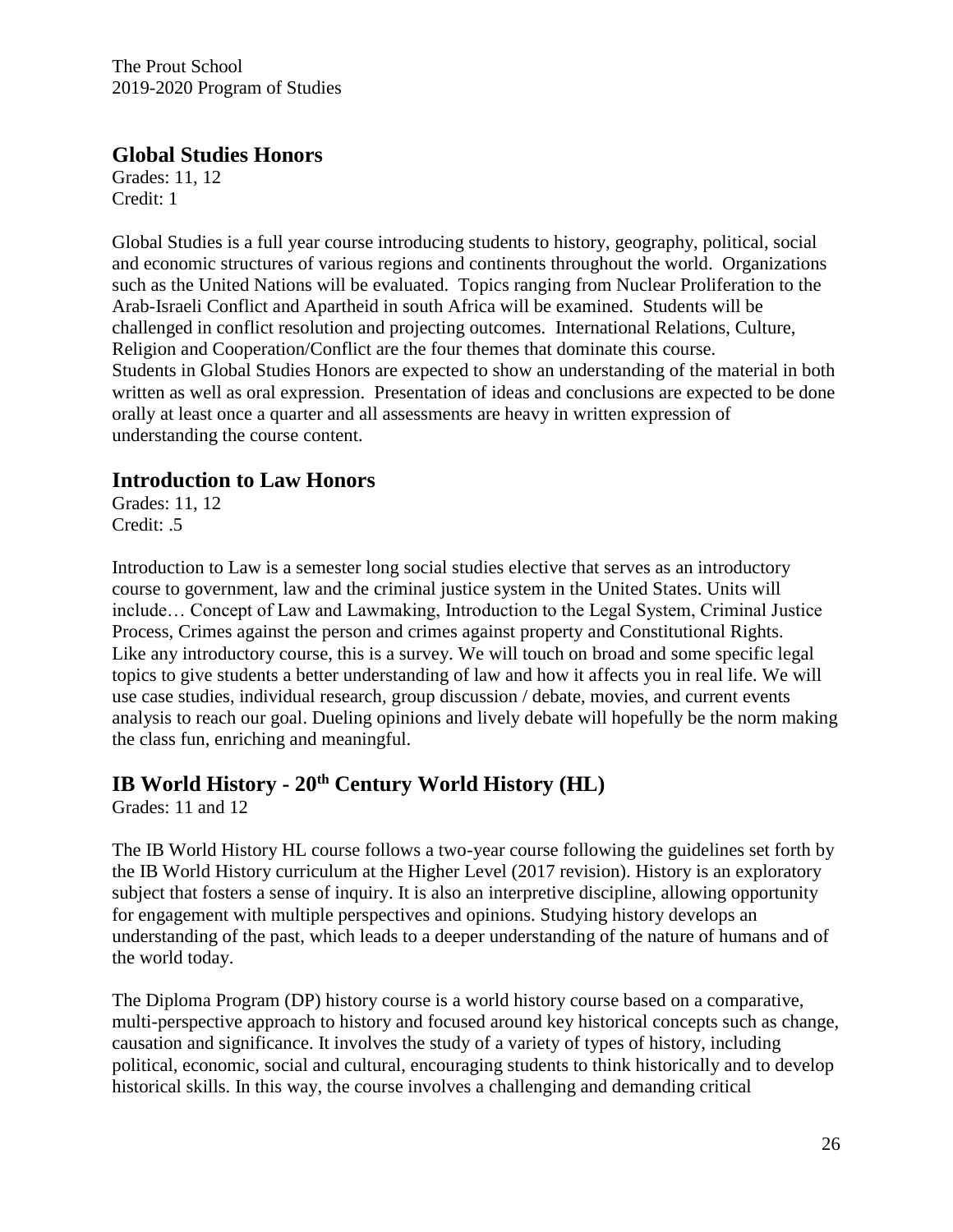exploration of the past. Skills that will be developed include college level scholarly research, source analysis looking for value and limitations and comparative thinking.

The course requires students to study and compare examples from different regions of the world, helping to foster international mindedness.

I. Prescribed Subject: The move to global war

- \* Case Studies Japanese expansion in East Asia (1931-41) and
- German and Italian expansion (1933 1940)
- II. World history Thematic Topics
	- A. Authoritarian states (Italy Mussolini, Germany Hitler, China Mao, Cuba Castro)
	- B. The Cold War: Superpower tensions and rivalries
	- C. Causes, nature and effects of 20th Century wars
	- (WW1, WW2, Spanish Civil War, Chinese Civil War)
- III. Regional History Option: History of the Americas after 1945
	- A. Civil rights and social movements in the Americas after 1945
	- B. Political Developments in the United States (1945 1980) and Canada (1945 1982)
	- C. The Cold War and the Americas 1945-81

# **IB World History - 20th Century World History (SL)**

Grades: 11 and 12

The IB World History HL course follows a two-year course following the guidelines set forth by the IB World History curriculum at the Higher Level (2017 revision). History is an exploratory subject that fosters a sense of inquiry. It is also an interpretive discipline, allowing opportunity for engagement with multiple perspectives and opinions. Studying history develops an understanding of the past, which leads to a deeper understanding of the nature of humans and of the world today.

The Diploma Program (DP) history course is a world history course based on a comparative, multi-perspective approach to history and focused around key historical concepts such as change, causation and significance. It involves the study of a variety of types of history, including political, economic, social and cultural, encouraging students to think historically and to develop historical skills. In this way, the course involves a challenging and demanding critical exploration of the past. Skills that will be developed include college level scholarly research, source analysis looking for value and limitations and comparative thinking. The course requires students to study and compare examples from different regions of the world, helping to foster international mindedness.

I. Prescribed Subject: The move to global war

\* Case Studies – Japanese expansion in East Asia (1931-41) and German and Italian expansion (1933 - 1940)

II. World History Thematic Topics

A. The world at the turn of the century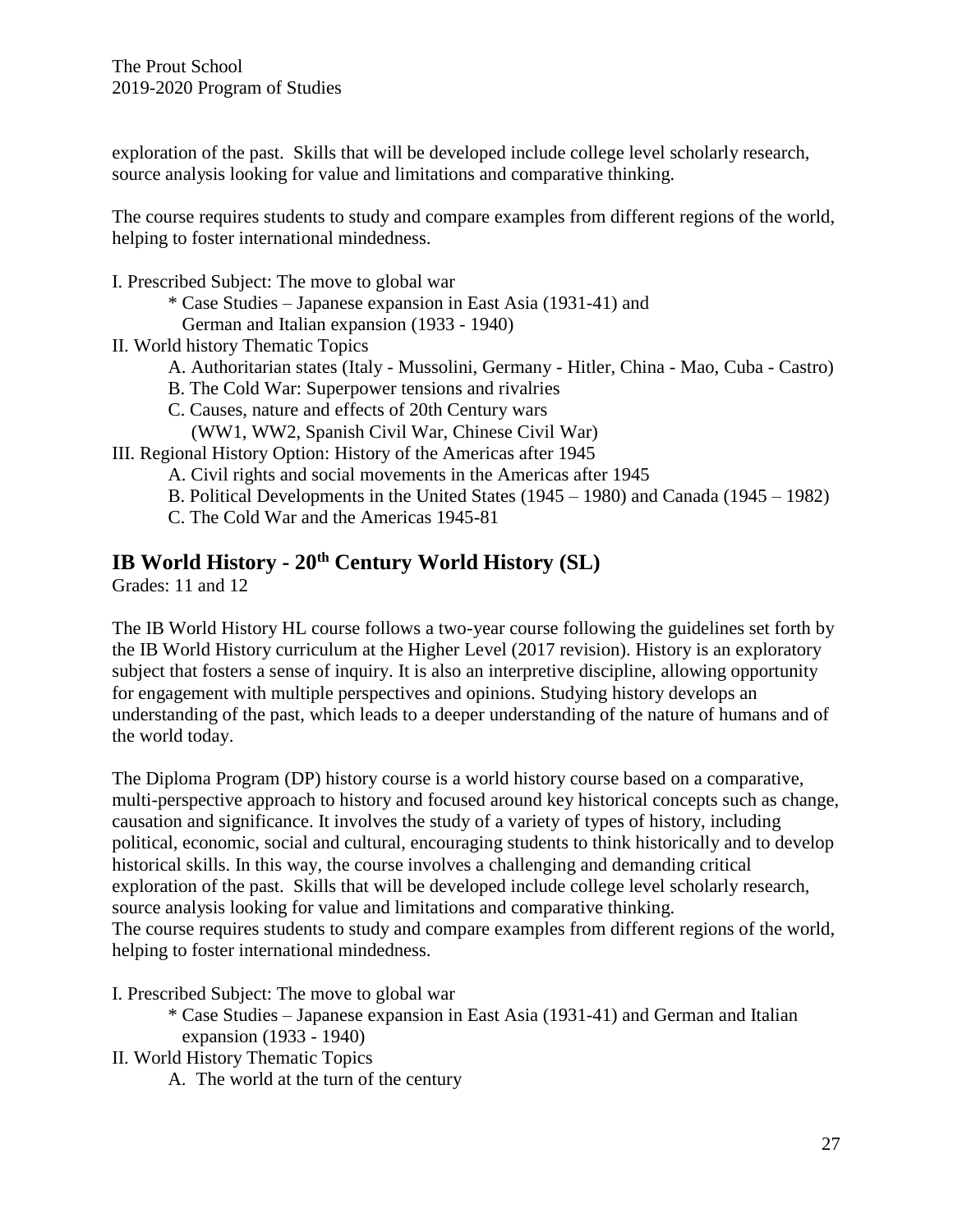- B. Authoritarian states (Italy Mussolini, Germany Hitler, Soviet Union Stalin, China - Mao, Cuba - Castro)
- C. Causes, nature and effects of 20th Century wars (WW1, WW2, Spanish Civil War, Chinese Civil War, Russian Civil War)
- C. The Cold War: Superpower tensions and rivalries

## **AP US History**

Grade: 10

Credit: 1

Prerequisite/s: 90 or above in Western Civilization Honors, Writing Sample and teacher recommendation

The AP Program in United States History is designed to provide students with the analytical skills and factual knowledge necessary to deal critically with the problems and materials in United States history. This program prepares students for intermediate and advanced college courses by making demands upon them equivalent to those of full year introductory college courses. Students will learn to assess historical materials – their relevance to a given interpretative problem, their reliability, and their importance – and to weigh the evidence and interpretations presented in historical scholarship. This course will develop the skills necessary to arrive at conclusions on the basis of an informed judgment and to present reason and evidence clearly and persuasively in essay format. Students are required to sit for the AP exam in May.

## **Economics**

Grades: 11, 12 Credit: .5

The study of economics as it affects every day life is the focus of this course. It serves as an introduction to economics at the college level. This course will investigate ways of dealing with the economic changes and how economics influences our daily lives. The structure of business, investing, the stock market, banking, finance, and personal economics are some of the topics which will be covered.

## **Environmental Justice**

Grades: 11, 12

The people of our world face many environmental challenges as we work to create a more just society. This course is designed to identify issues concerning our environment, investigate them and work as a community to improve the world we live in. This class will take a project based approach in which students become engaged and work together to create a better society. Our overall objective is to explore and create solutions for some of the complex environmental challenges that individuals and groups face locally and all over the world.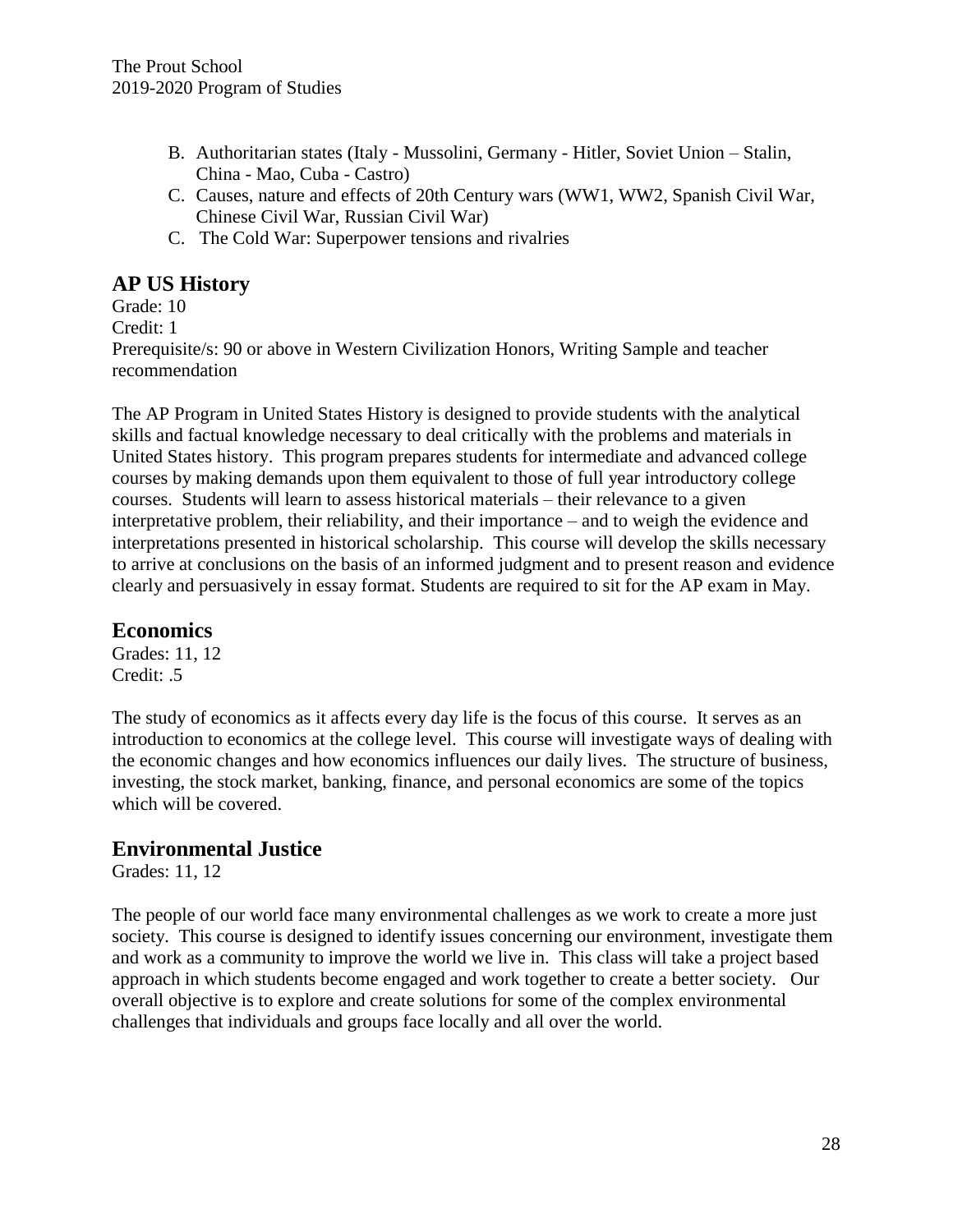## **Developmental Psychology**

Grades 11, 12 Credit: .5

This course utilizes a developmental approach to the study of psychology. Students will study the stages of human development: Infancy, Childhood, Adolescence, Adulthood, Old Age, and Dying.

## **Approaches to Psychology**

Grades: 11, 12 Credit: .5

This course examines the various approaches to psychological study. Topics include Behavioral, Freudian, Physiological, Cognitive, Humanistic and Abnormal Psychology.

#### **Psychology Honors**

Grades: 11, 12 Credit: .5

Honors Psychology will be an intense and engaging course focusing on the scientific study of the behavior and mental processes of human beings and animals. You will learn psychological facts, principles and myths within the various fields of Psychology. Students will think critically about the world of Psychology and their relationship to it. Students will learn about Psychologists, their experiments and theories, over the past century. Students will assess differing theories of Psychologists such as Psychoanalytic, Behavioral, Cognitive, Humanistic, Biological and they will explore socio-cultural perspectives. Students will demonstrate an understanding of how Psychologists think and the ethical ways in which they test their hypotheses. Students will be able to relate Psychological theories to current events, think critically and draw their own conclusions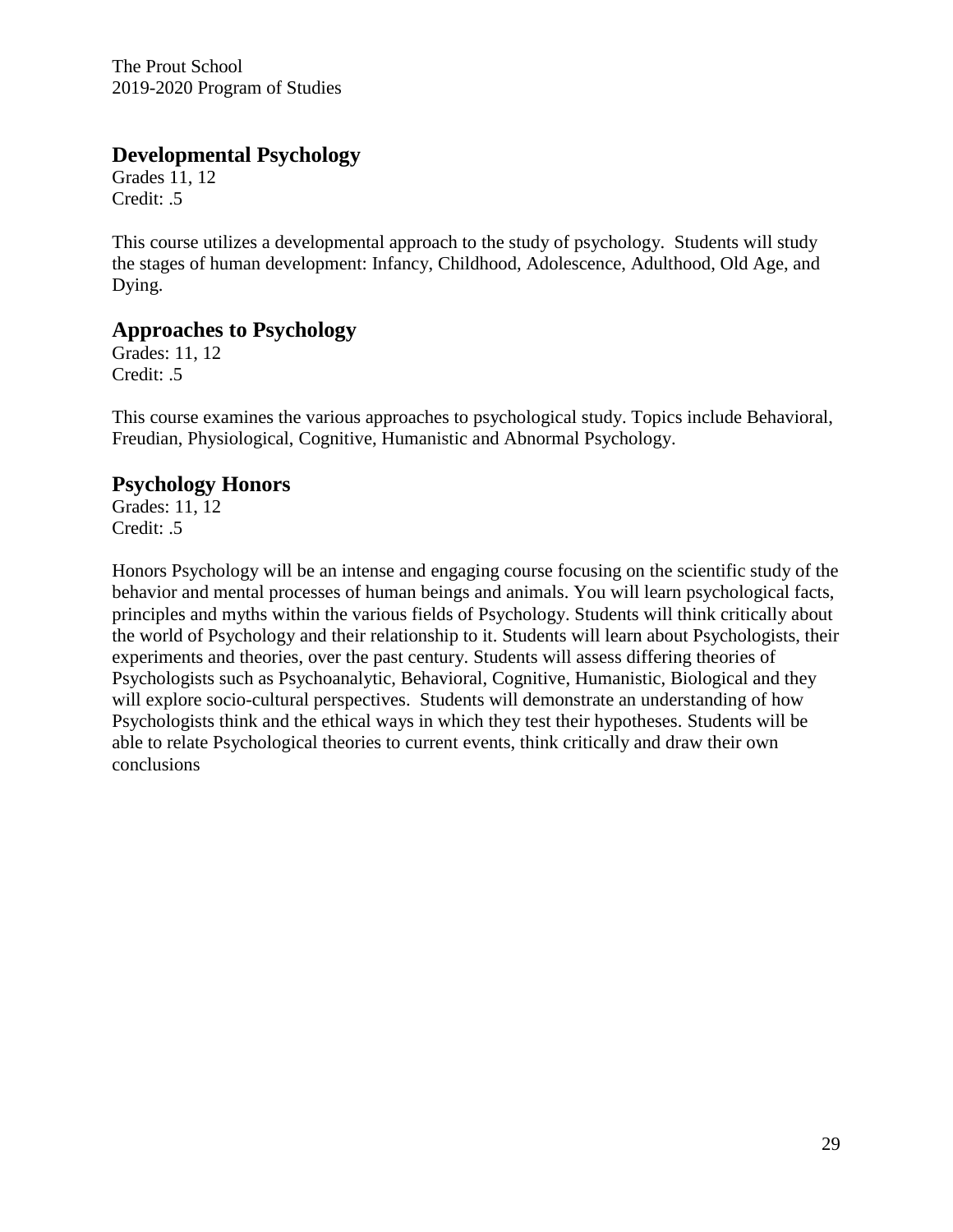# **Theology Department**

The Theology Department at The Prout School seeks to introduce students to the richness of the Roman Catholic Tradition following the bishop's curriculum, according to the United States Conference of Catholic Bishops (USCCB). They are led to know the God who loves them and to examine their own religious beliefs in light of the Catholic faith. Students are led to an understanding of the person and the message of Jesus Christ. They are empowered to encounter the Gospel message in the community of the Church; brought together in common faith, public worship, prayer, doctrine, the sacraments, and the liturgy, they hear the challenge to build up God's Kingdom on Earth. Additionally, students are exposed to other religious traditions with a view to greater mutual understanding and human interaction. Through study, reflection, prayer, and service, students are challenged to answer the call to discipleship.

#### **Old Testament**

Grade: 9 .5 credit

This course provides a map for high school students to navigate the salvific work of God-Father, Son, and Spirit-forming a People, giving a Law, and preparing for the Messiah. The one semester course gives students a general knowledge and appreciation of Sacred Scripture through which they encounter Jesus Christ. Tracing the stages of Salvation History, this course introduces key figures, events, vocabulary, and doctrine that will appear continuously throughout a four-year curriculum. The curriculum follows the USCCB framework.

#### **New Testament**

Grade: 9 .5 credit

This course deepens the study of Jesus, highlighting key events in his earthly ministry while unpacking his teachings about God the Father, the Trinity, Mary, and the Holy Spirit. Students learn that the goal of discipleship is a life of grace and holiness and a share of God's everlasting Kingdom. Jesus Christ: His Mission and Ministry encourages a course of action and calls on teens to "pick up their cross" and follow the Lord in this life and beyond by introducing key vocabulary terms, exploring relevant questions of faith, profiling famous Christian disciples, and offering several applications to put the lessons into action. The curriculum follows the USCCB framework.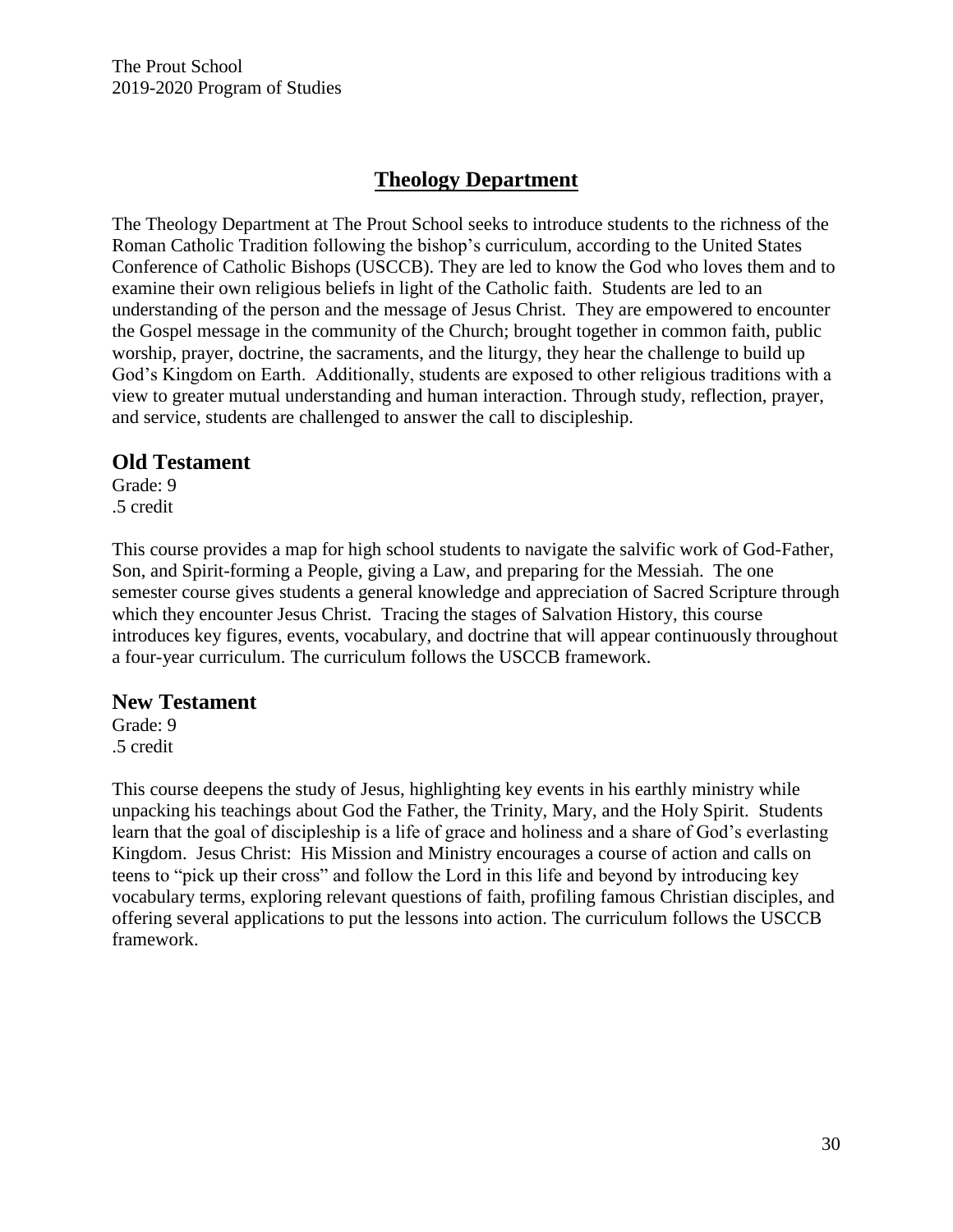## **The Paschal Mystery**

Grade: 10

.5 credit

The primary focus of this course is to emphasize Christ's saving work in the Paschal Mystery and its effects on the Church. This course provides students with an insight into the Paschal Mystery and Salvation. The student will be introduced to the stages of Divine Revelation, culminating in the Life, Death, and Resurrection of Jesus Christ. The major focus is on the Paschal Mystery as the pinnacle of God's Revelation. Numerous Scripture references from both the Old and New Testaments will be used to help students to understand Jesus Christ, as source of our salvation. This curriculum follows the USCCB framework.

# **Morality**

Grade: 10

.5 credit

This course provides students with a greater understanding of how they can apply their own lives to God's plan for us; using Jesus as a role model and the teachings of the Catholic Church as a guide. As a class, we will study moral decision making which includes recognizing both vice and virtue, sin, and conscience. Being more aware of our behaviors can help us do more of what God asks of us, thus making moral decisions that affect not just ourselves, but the world around us. This curriculum follows the USCCB framework.

## **Sacraments**

Grade: 11

.5 credit

This course provides students with an introduction to the Catholic Church's Seven Sacraments. The student will be introduced to basic concepts pertaining to the sacraments in general or to a sacrament in particular. A brief history of how the Church has celebrated a particular sacrament as well as changes called for by the Second Vatican Council will be presented. Meeting Jesus in the Sacraments reveals the sacraments as the definitive way that Jesus remains present to the Church and the world today. The text explores concrete ways for students to understand the sacraments, participate in their rites, and benefit from their graces. This curriculum follows the USCCB framework.

## **The Church**

Grade: 11

#### .5 credit

This course provides students with an introduction to explore the Body of Christ: Church as Community. The student will be introduced to the basic concepts pertaining to Church as ONE, HOLY CATHOLIC, and APOSTOLIC. As students engage in this course, students will recognize Christ present and active in their lives through the visible and vibrant mission of the Church, defined by her four characteristics - one, holy, catholic, and apostolic. This curriculum follows the USCCB framework.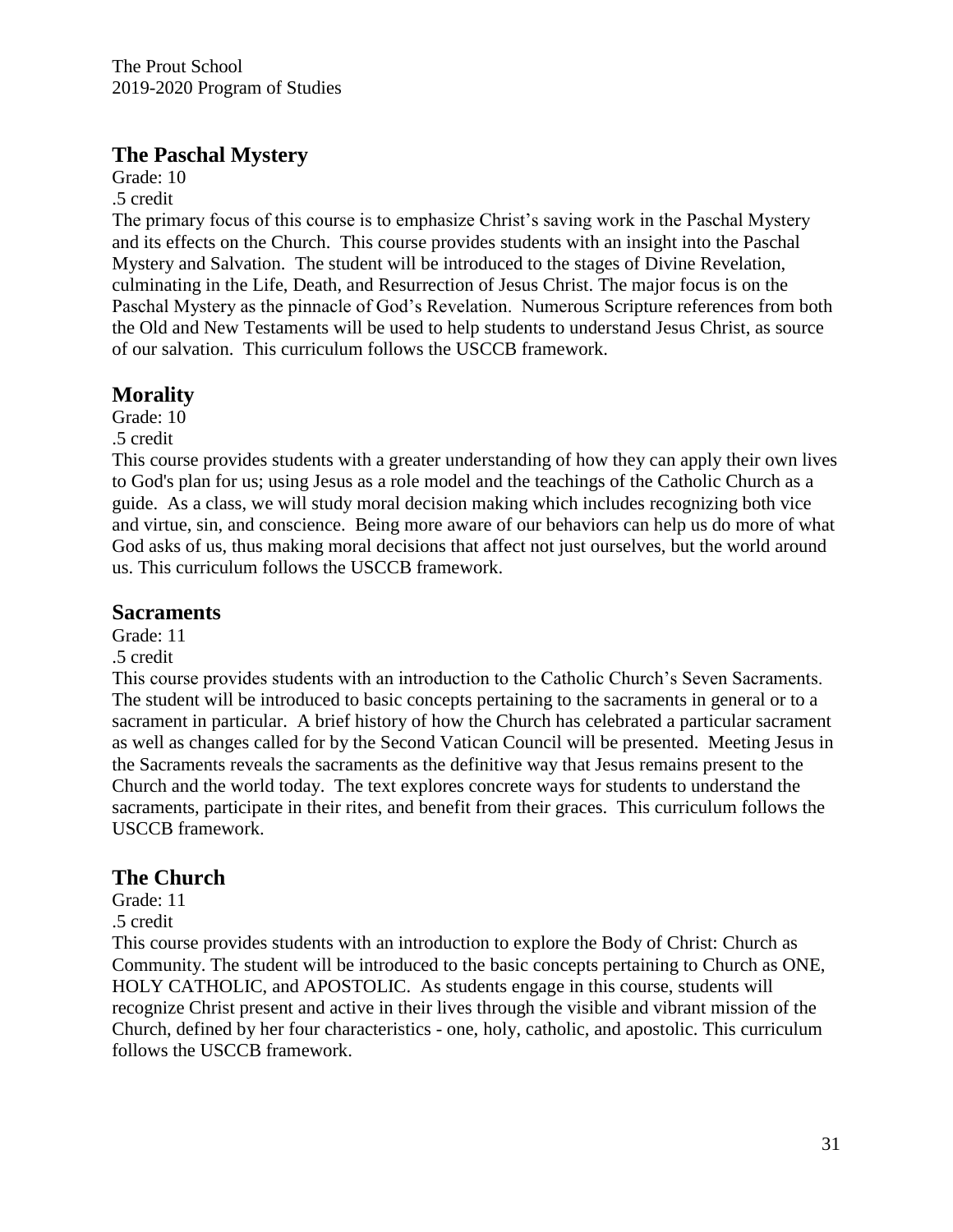**In grade 12, students who are not full IB candidates choose two of the three following courses to complete their theology requirement for graduation.**

#### **Catholic Social Teaching**

Grade: 12 .5 credit

This course provides students with an introduction to the Catholic Church's social teaching. The student will be presented with how Christ's love for others, especially the poor and needy, is present today when Catholics follow the Church's social teaching and mission. The student will be introduced to how Catholic social teaching addresses how society should function so that all individuals can better fulfill their earthly journey of discipleship and ultimately achieve union with God in eternity.

## **Prayer and Spirituality**

Grade: 12 .5 credit

This course presents prayer in its many forms. It centers on the concept of communicating with God. There are many ways we can accomplish this communication, through our words and actions. There are many types of prayer we can use to communicate with God such as formal prayer, contemplative prayer, and communal prayer and also through the things we do. There are many reason for prayer; to thank God, to petition for our needs or the needs of others, and to praise God. This course is designed to present the various prayer methods we can accomplish this communication with God and as a result, increase and grow in our personal relationship with Him as a response to God's invitation to know and love Him.

#### **World Religions**

Grade: 12 .5 credit

The study of World Religions provides a unique opportunity for students to examine beliefs in many areas through critical reflection. Through readings, discussions, essays and projects, students will encounter and examine questions concerning the validity of religious beliefs, moral judgment, as well as questions of values and social policy. The program as it explores the religions of our world will offer students the opportunity to acquire an understanding of religious experience, both as an individual response and within social, historical, literary and political contexts. To foster an understanding that, in keeping with the tradition of the Catholic Church expressed by Vatican II, the student should "reject nothing of what is true and holy in these religions." Specific religions are studied as well as the mythical and mystical dimensions of religious experience in general. The course will strive to clarify the relationship between the religious experience and other facets of human life.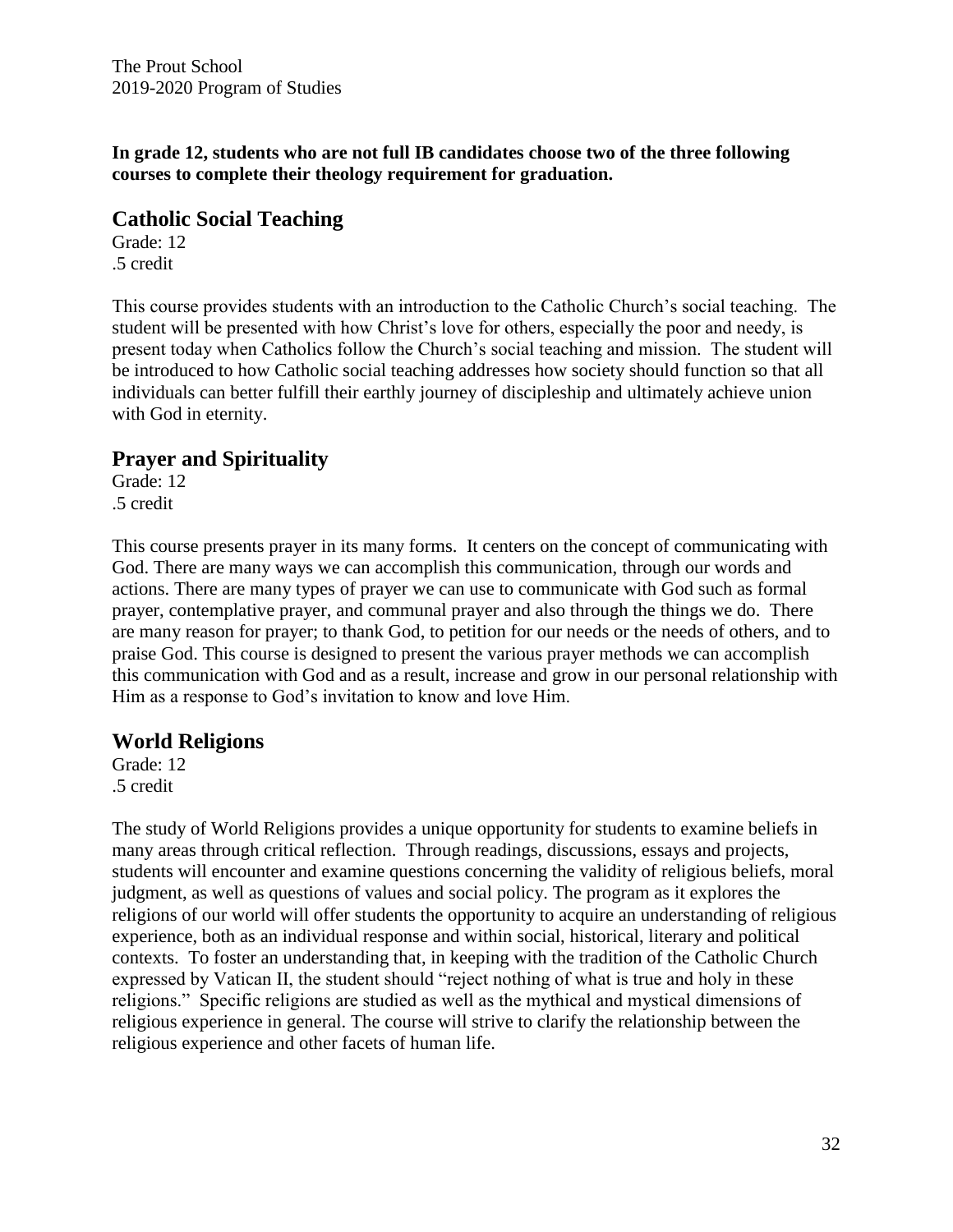#### **Full IB Candidates**

Grade: 12 1 credit

The IB Diploma Program World Religions course is a systematic, analytical yet empathetic study of the variety of beliefs and practices encountered in the main religions of the world. The course seeks to promote an awareness of religious issues in the contemporary world by requiring the study of the diverse range of religions. The religions will be studied in such a way that students acquire a sense of what it is like to belong to a particular religion and how that influences the way in which the followers of that religion understand the world, act in it, and relate and respond to others.

The Diploma Program World Religions course seeks to promote respect for the diversity of religious beliefs, both locally and globally, with the aim of enhancing international and interreligious understanding. The course provides a very different perspective in this area. Students should be encouraged to look at contemporary national and international issues regarding religion and how these may have an impact on ethical and legal issues.

In the study of World Religions, the experiential dimension to learning is of great importance and it is hoped that the course will be a catalyst for visits to and from members of different faith communities. Where this is not possible, imaginative teaching, combined with the use of a range of resources should enable the students to come to know what it means to be a follower of a particular religion.

The course consists of an introductory unit in the 1st semester during which we will be exploring at least five of the living world religions that form the basis of the syllabus. During the 2nd semester, the course is guided by themes, key concepts and key questions from the 1st semester. The final component is the investigative study which provides opportunities for individual research of an aspect of the religious experience, practice of belief of a group and/or individual adherents. Students are required to sit for the IB exam in May.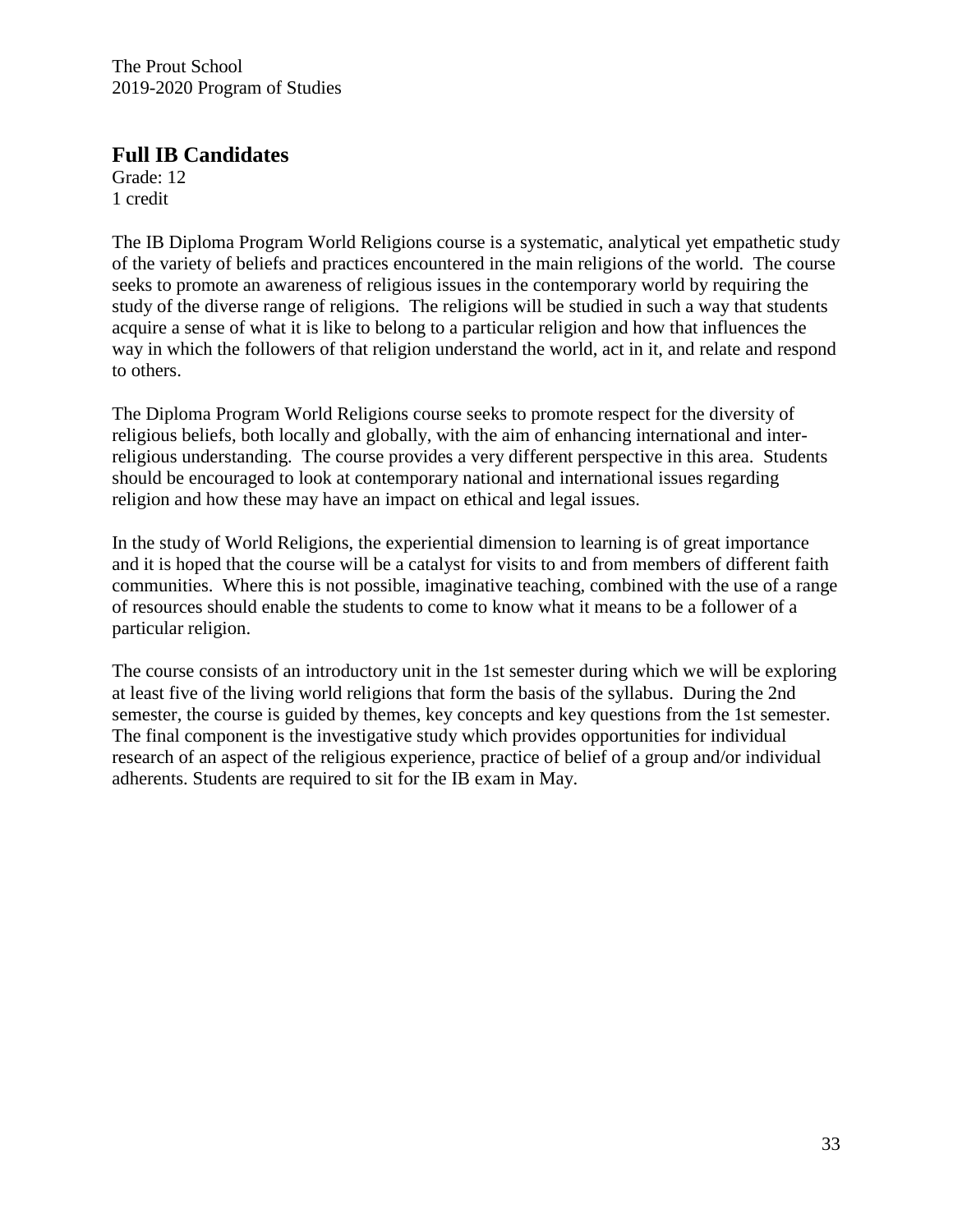# **Foreign Languages**

The Foreign Language program at The Prout School develops each student's ability to communicate in a foreign language and appreciate his or her role as a Christian in a global society. At The Prout School, the study of foreign language focuses on the development of listening, speaking, reading and writing with the aim of preparing the individual for communication in real world situations. It also aims to foster appreciation of different cultures through the study of culture and of the language. Primary source materials, along with traditional materials, are used to develop linguistic proficiency and cultural insight.

While the content of CP and Honors classes are the same, students in Honors language are expected to perform more complex tasks.

## **French I & French I H**

Grade: 9 1 credit

This course introduces the student to the French language via the study of basic vocabulary and structure patterns. The emphasis is on developing skills of listening, speaking, reading, and writing in the target language. Speaking skills are encouraged through individual and group work centered on communicative activities. Grammatical structures in French are compared and contrasted with grammatical structures in English. Culture study highlights the geography and customs of France.

## **French II & II H**

Grade: 10 1 credit Prerequisite: Successful completion of French I/IH

**Description:** This course builds upon topics studied in French I/IH by emphasizing the skills of listening, speaking, reading, and writing. Speaking skills are augmented through vocabulary and idiom building. Common grammatical structures continue to be introduced permitting the student to speak, read, and write on progressively higher levels. Further study of the customs and life of French people is achieved through reading and research.

## **French III & III H**

Grade: 11 1 credit Prerequisite: French II/IIH

This course builds upon French I-IH/II-IIH by emphasizing the skills of listening, speaking, reading, and writing in a variety of situations. Speaking skills are augmented through vocabulary and idiom building. Common grammatical structures continue to be introduced permitting the student to speak, read, and write on progressively higher levels. Further study of the customs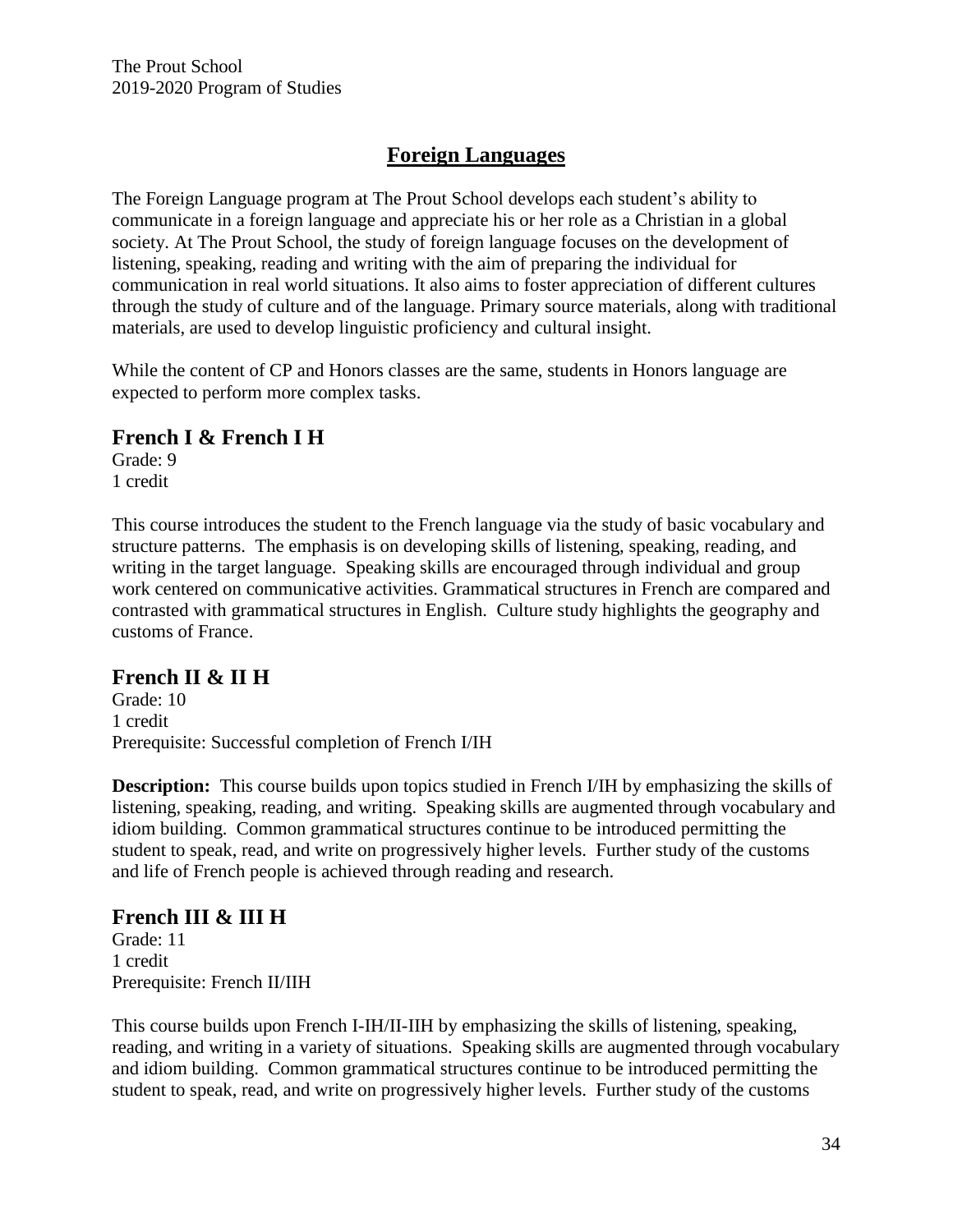and life of French people is achieved through reading and research. Literature and other text types analyzed in increased depth.

## **French III IB**

Grade: 11 1 credit Prerequisite: French II/II H

This course builds upon French II/IIH. In the language B course, students develop the ability to communicate in the target language through the study of language, themes and texts. In doing so, they also develop conceptual understandings of how language works. Communication is evidenced through receptive, productive and interactive skills across a range of contexts and purposes that are appropriate to the level of the course. French III IB is the first half of the two year IB sequence.

#### **French IV & IV H**

Grade: 12 1 credit Prerequisite: French III/III H

This course builds upon French III/IIIH by emphasizing the skills of listening, speaking, reading, and writing. Speaking skills are augmented through vocabulary and idiom building. Common grammatical structures continue to be reviewed permitting the student to speak, read, and write on progressively higher levels. A variety of reading material is explored, including many primary source selections.

#### **French IV IB**

Grade: 12 1 credit Prerequisite: French III IB

This course builds upon French III IB. In the language B course, students develop the ability to communicate in the target language through the study of language, themes and texts. In doing so, they also develop conceptual understandings of how language works. Communication is evidenced through receptive, productive and interactive skills across a range of contexts and purposes that are appropriate to the level of the course. French IV IB is the second half of the two year IB sequence.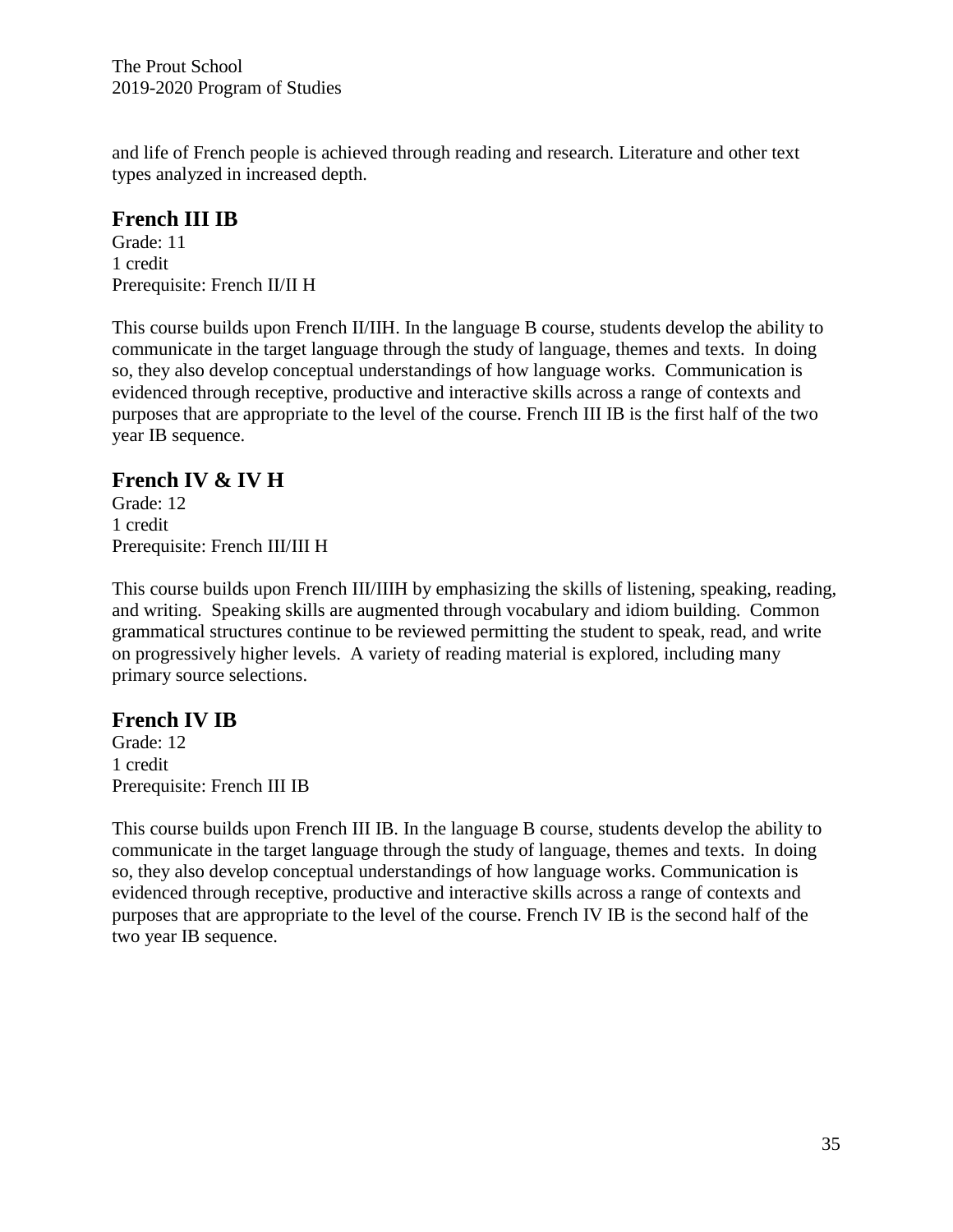# **Italian I & Italian I H**

Grade: 9

1 credit

This course introduces the student to the Italian language via the study of basic vocabulary and structure patterns. The emphasis is on developing skills of listening, speaking, reading, and writing in the target language. Speaking skills are encouraged through individual and group work centered on communicative activities. Grammatical structures in Italian are compared and contrasted with grammatical structures in English. Culture study highlights the geography and customs of Italy.

# **Italian II & II H**

Grade: 10 1 credit Prerequisite: Italian I/I H

This course builds upon topics studied in Italian I/I H by emphasizing the skills of listening, speaking, reading, and writing. Speaking skills are augmented through vocabulary and idiom building. Common grammatical structures continue to be introduced permitting the student to speak, read, and write on progressively higher levels. Further study of the customs and life of Italian people is achieved through reading and research.

# **Italian III & III H**

Grade: 11 1 credit Prerequisite: Italian II/II H

This course builds upon Italian I-I H/II-II H by emphasizing the skills of listening, speaking, reading, and writing in a variety of situations. Speaking skills are augmented through vocabulary and idiom building. Common grammatical structures continue to be introduced permitting the student to speak, read, and write on progressively higher levels. Further study of the customs and life of Italian people is achieved through reading and research. Literature and other text types analyzed in increased depth.

# **Italian III IB**

Grade: 11 1 credit Prerequisite: Italian II/II H

This course builds upon Italian II/II H. In the language B course, students develop the ability to communicate in the target language through the study of language, themes and texts. In doing so, they also develop conceptual understandings of how language works. Communication is evidenced through receptive, productive and interactive skills across a range of contexts and purposes that are appropriate to the level of the course. Italian III IB is the first half of the two year IB sequence.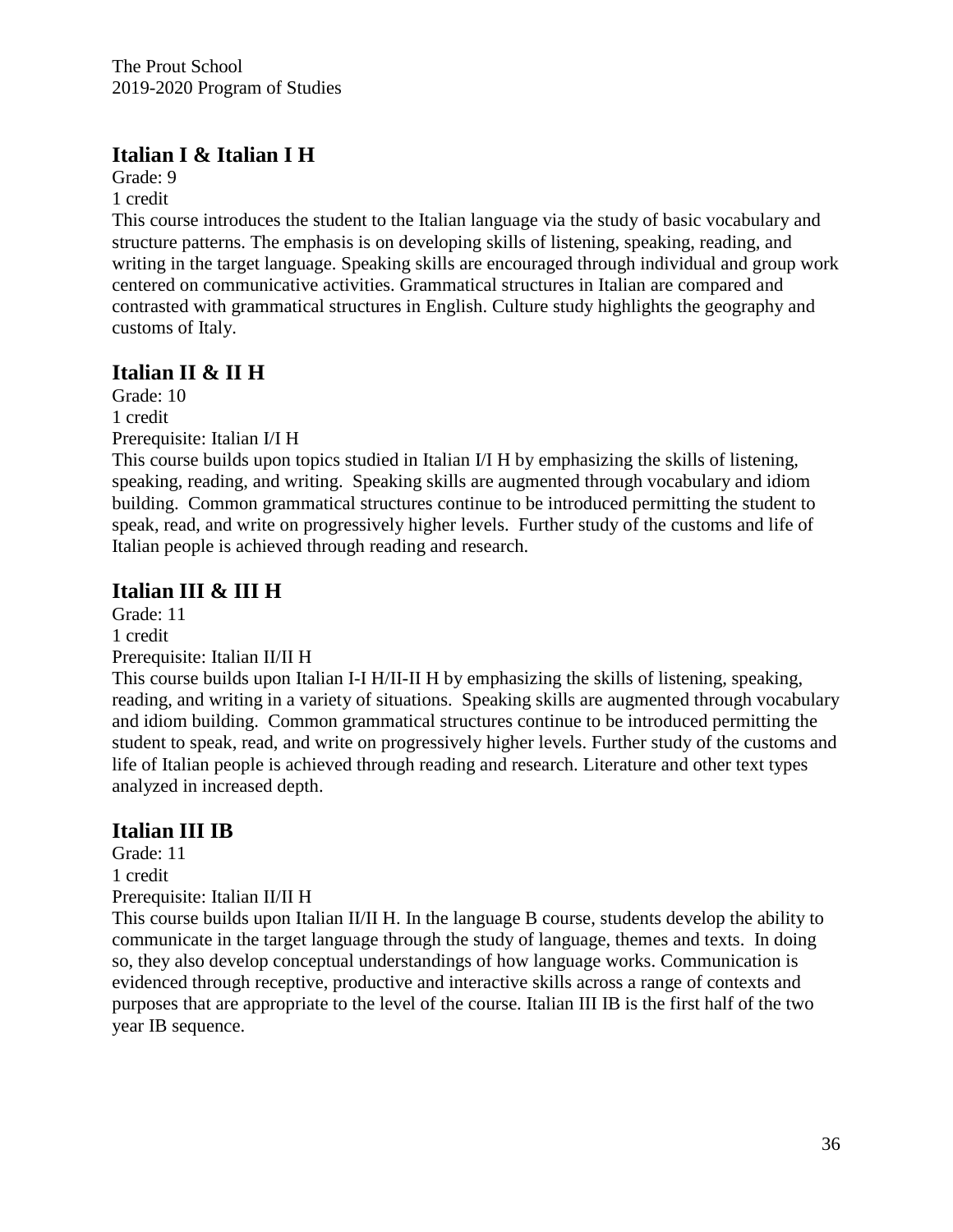# **Italian IV & IV H**

Grade: 12 1 credit Prerequisite: Italian III/III H

This course builds upon Italian III/III H by emphasizing the skills of listening, speaking, reading, and writing. Speaking skills are augmented through vocabulary and idiom building. Common grammatical structures continue to be reviewed permitting the student to speak, read, and write on progressively higher levels. A variety of reading material is explored, including many primary source selections.

# **Italian IV IB**

Grade: 12 1 credit Prerequisite: Italian III IB

This course builds upon Italian III IB. In the language B course, students develop the ability to communicate in the target language through the study of language, themes and texts. In doing so, they also develop conceptual understandings of how language works. Communication is evidenced through receptive, productive and interactive skills across a range of contexts and purposes that are appropriate to the level of the course. Italian IV IB is the second half of the two year IB sequence.

# **Spanish I & IH**

Grade: 9

1 credit

This course introduces the student to the Spanish language via the study of basic vocabulary and structure patterns. The emphasis is on developing skills of listening, speaking, reading, and writing in the target language. Speaking skills are encouraged through individual and group work centered on communicative activities. Grammatical structures in Spanish are compared and contrasted with grammatical structures in English. Culture study highlights the geography and customs of Spanish speaking countries.

# **Spanish II & IIH**

Grade: 10 1 credit Prerequisite: Spanish I/IH

This course builds upon topics studied in Spanish I/I H by emphasizing the skills of listening, speaking, reading, and writing. Speaking skills are augmented through vocabulary and idiom building. Common grammatical structures continue to be introduced permitting the student to speak, read, and write on progressively higher levels. Further study of the customs and life of Spanish speaking people is achieved through reading and research.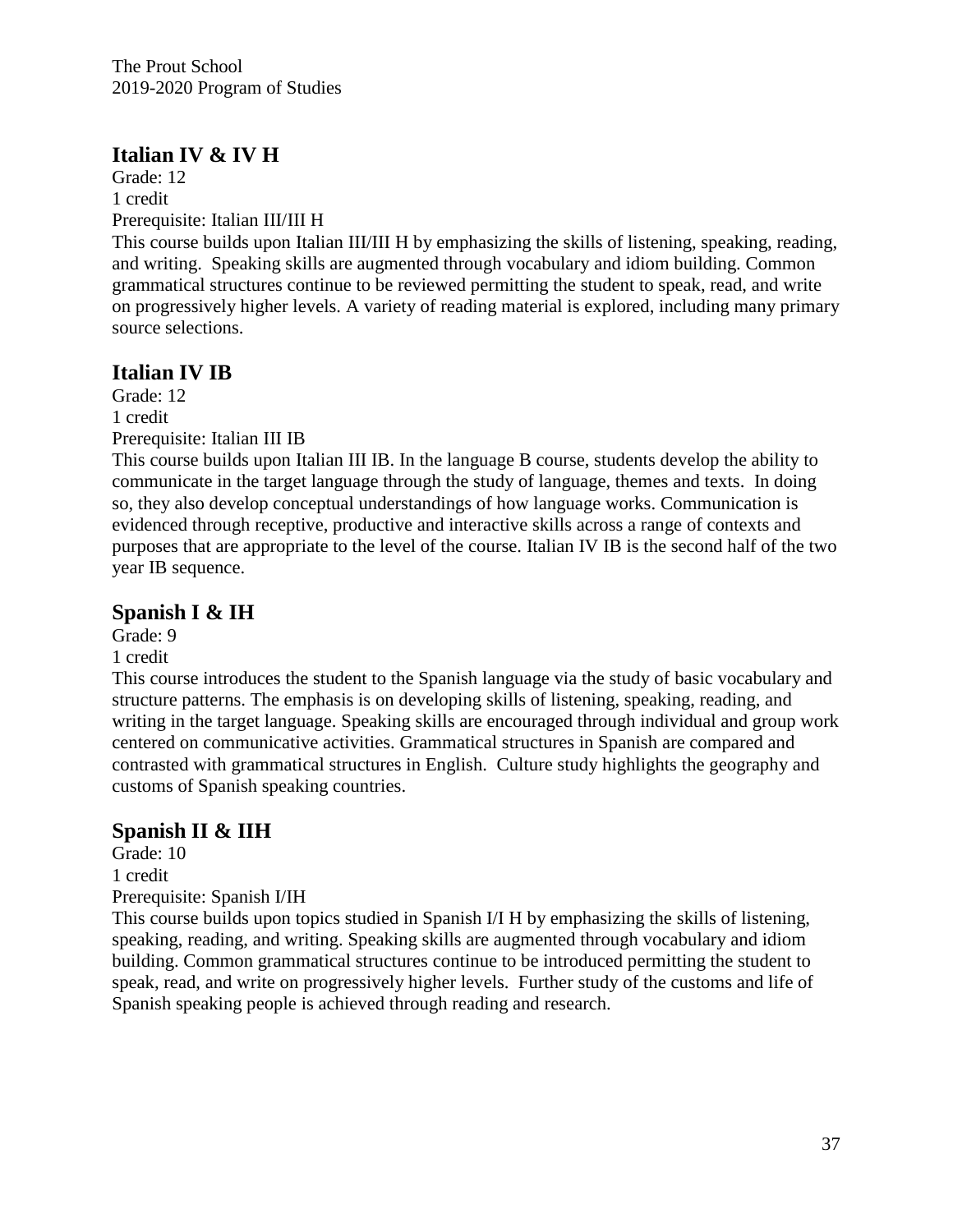# **Spanish III & III H**

Grade: 11 1 credit Prerequisite: Spanish II/IIH

This course builds upon Spanish I-IH/II-IIH by emphasizing the skills of listening, speaking, reading, and writing in a variety of situations. Speaking skills are augmented through vocabulary and idiom building. Common grammatical structures continue to be introduced permitting the student to speak, read, and write on progressively higher levels. Further study of the customs and life of Spanish speaking people is achieved through reading and research. Literature and other text types analyzed in increased depth.

# **Spanish III IB**

Grade: 11 1 credit

Prerequisite: Spanish II/II H

This course builds upon Spanish II/IIH. In the language B course, students develop the ability to communicate in the target language through the study of language, themes and texts. In doing so, they also develop conceptual understandings of how language works. Communication is evidenced through receptive, productive and interactive skills across a range of contexts and purposes that are appropriate to the level of the course. Spanish III IB is the first half of the two year IB sequence.

# **Spanish IV & IV H**

Grade: 12 1 credit Prerequisite: Spanish III/III H

This course builds upon Spanish III/III H by emphasizing the skills of listening, speaking, reading, and writing. Speaking skills are augmented through vocabulary and idiom building. Common grammatical structures continue to be reviewed permitting the student to speak, read, and write on progressively higher levels. A variety of reading material is explored, including many primary source selections.

# **Spanish IV IB**

Grade: 12 1 credit Prerequisite: Spanish III IB

This course builds upon Spanish III IB. In the language B course, students develop the ability to communicate in the target language through the study of language, themes and texts. In doing so, they also develop conceptual understandings of how language works. Communication is evidenced through receptive, productive and interactive skills across a range of contexts and purposes that are appropriate to the level of the course. Spanish IV IB is the second half of the two year IB sequence.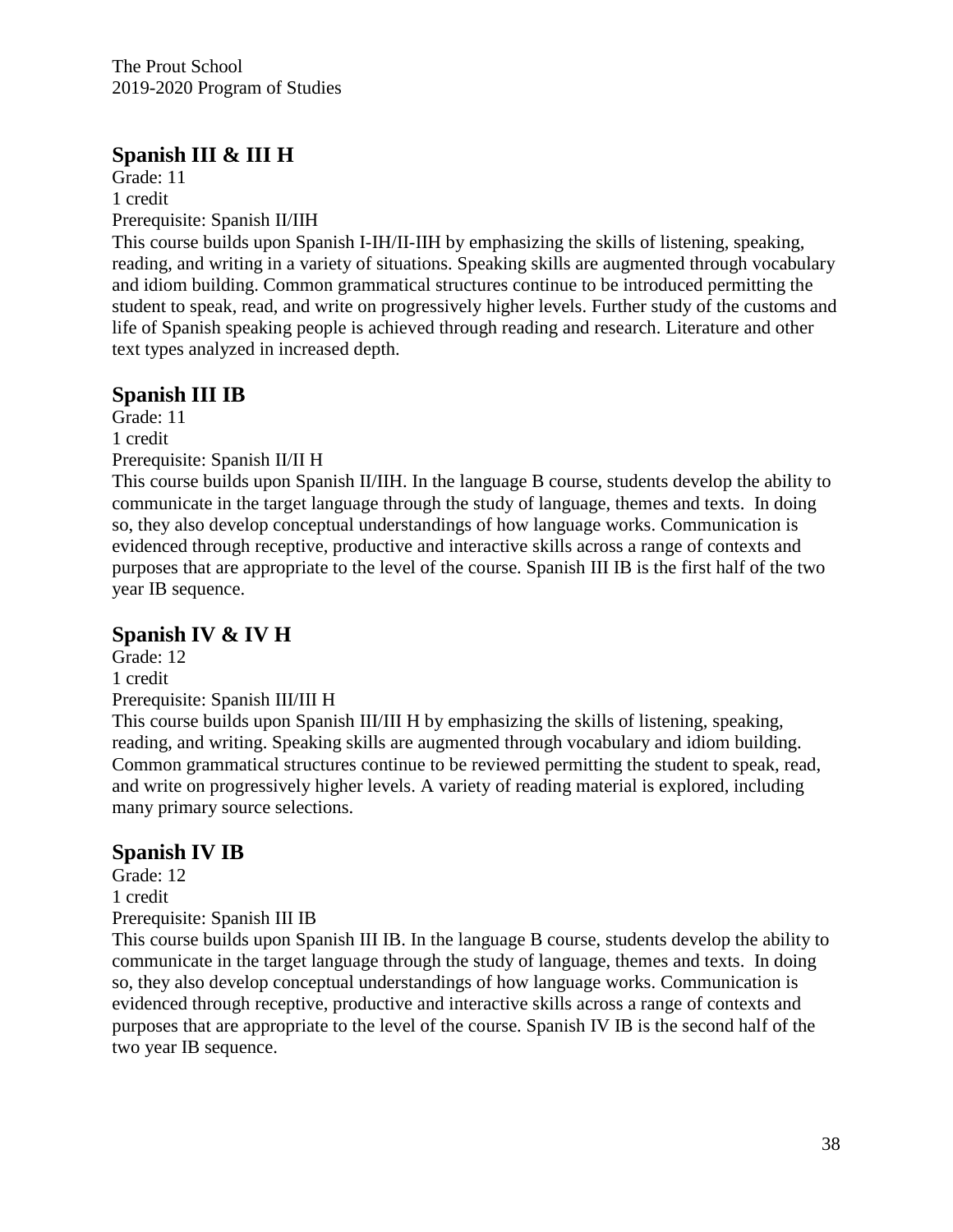# **Visual and Performing Arts Department**

The Visual and Performing arts Department encompasses Theatre, Music, Dance and the Visual Arts. Drawing on the intellectual and practical aspects, the department strives for their students to explore and develop their creative talents in rigorous settings. Students acquire selfconfidence, and develop a life-long appreciation or participation in the world of Arts. Through their education, students are encouraged to take risks, accept studio discipline, and learn to work independently or cooperatively with a common goal. One of the distinct aspects of the department is united in its commitment to foster critical thinking and truly examine one's creative gifts, all within the context of a Christian life.

All students are required to take one full credit within Visual & Performing Arts Department to graduate from The Prout School.

#### **Visual Art I**

Grades: 9-12 .5 credits (CP)

In this introductory course to the visual arts, students will gain an understanding of the elements and principles of art as they pertain to design. Students will apply this knowledge to both two and threedimensional design issues through the use of a wide range of media, techniques and subject matter. Painting, drawing, mixed media, photography, printmaking and sculpture can be used as a tool to express ideas. Students will be introduced to aesthetics and art criticism methods. They will apply these methods to interpret and analyze artworks of their own and other artists throughout history and cultures. An appreciation for the visual arts and its relevance within our everyday lives will be encouraged and reinforced as a result of this course.

## **Visual Art II**

Grades: 10-12 .5 credits (H) Prerequisite: Visual Art I

In this honors level course, students will build upon and utilize the foundation of the elements and principles of design, which were taught in Visual Art I. This class will offer a more rigorous pace, with deeper levels of content; focusing on materials and methods. Students will have the opportunity to investigate a range of artistic styles and techniques in order to achieve their goals. (ex. Painting, Drawing, Sculpture, Collage and Printmaking may be explored)

## **Visual Art III**

Grades: 11-12 .5 credits (H) Prerequisite: Visual Art II

In this honors level course, students are expected to have a solid background in both how to structure a composition and the skill of how to use the media *(from Visual Art I & II)* Artworks created in this course will be more independently driven, and the teacher is more of a facilitator and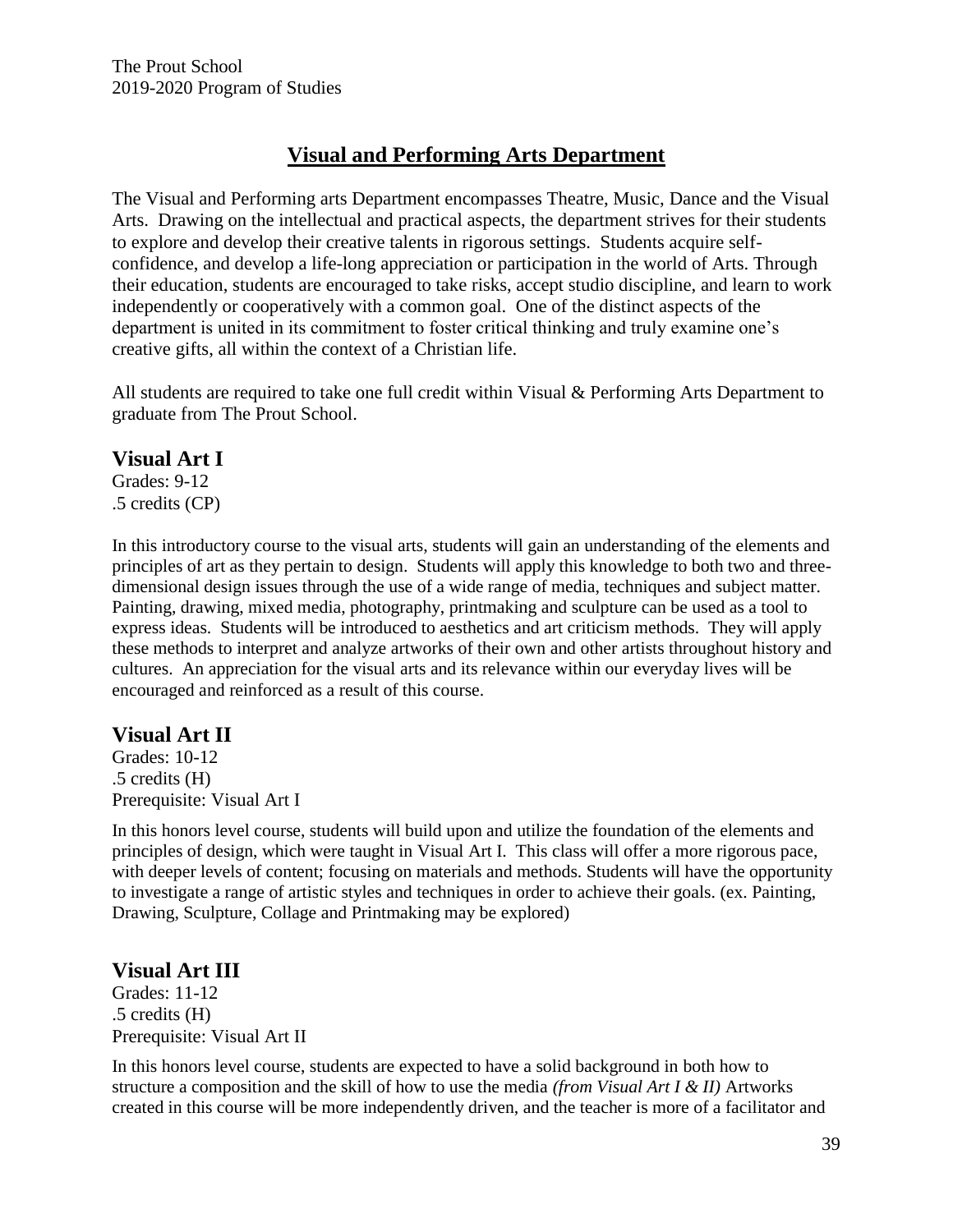guide. Abstraction and more expressive work will be explored. Assessment will be based on depth of concept and technical skill. A wide range of media and materials will be chosen based on concept. (ex. Painting, Drawing, Sculpture, Collage and Printmaking may be used)

# **Graphic Design**

Grades: 9-12 .5 credits (H) Prerequisite/s*:* VA I preferred, not required

In this honors level course, a foundation of the elements and principles of design (which were taught in Intro Art) will be built upon and utilized throughout the learning process. This class will offer a more rigorous pace, with deeper levels of content. Adobe Illustrator will be the primary tool used to create digital artworks in this class. Successful graphic design is achieved when there is a combination of function/purpose with creativity. Examples of such graphic design within the class and around us will be analyzed and critiqued. Students will become more aware of the fact that graphic design is ever-present in today's society and have the knowledge to discover and create such examples of their own.

# **AP Studio Art – 2D/ Drawing**

Grades: 11-12 1 credit Prerequisite/s: Visual Arts I-III/ Graphic Design / Recommendation/Portfolio Review

In this full-year course, students will prepare for the practical experience of the visual arts at the college level. An emphasis on achieving confidence through mastery and control of a wide range of media will be reinforced. Assignments in this course will have greater depth on a conceptual level. College credits may be obtained in AP Studio Art (*Drawing / 2D Portfolio*) through the submission of a comprehensive portfolio of work. Portfolios are packaged and sent to be evaluated in early May. Portfolios are submitted in both digital slide form (*a total of 24 slides*) as well as five actual pieces (*which must not be larger than 18x24 and matted*). Readers will then give a student an overall score from 1-5 (*5 being outstanding*) under the rigorous criteria of: I. Quality, II. Concentration, and III. Breadth.

The 2D Design Portfolio may use painting, printmaking, mixed media, as well as wide range of drawing media to solve ways to integrate the elements and principles of design in a purposeful and creative way. Photography, video, graphic design, typography, digital media and other media may be submitted for the 2D Design Portfolio. The Drawing Portfolio may use painting, printmaking, mixed media, as well as wide range of drawing media to solve complex drawing issues such as: intricacies of light and shade, line variation, illusion of depth, and figural interaction within their compositions. Photography, video, and digital media are **not** to be submitted for the Drawing Portfolio.

The assimilation of aesthetics and art criticism will be used to decipher and analyze the students own artworks as well as those from other artists throughout history and cultures. Critiques are an integral part to the course, and will be completed in a typed format that will require the student to analyze their work using the evaluation guidelines found in the AP Studio Art rubric.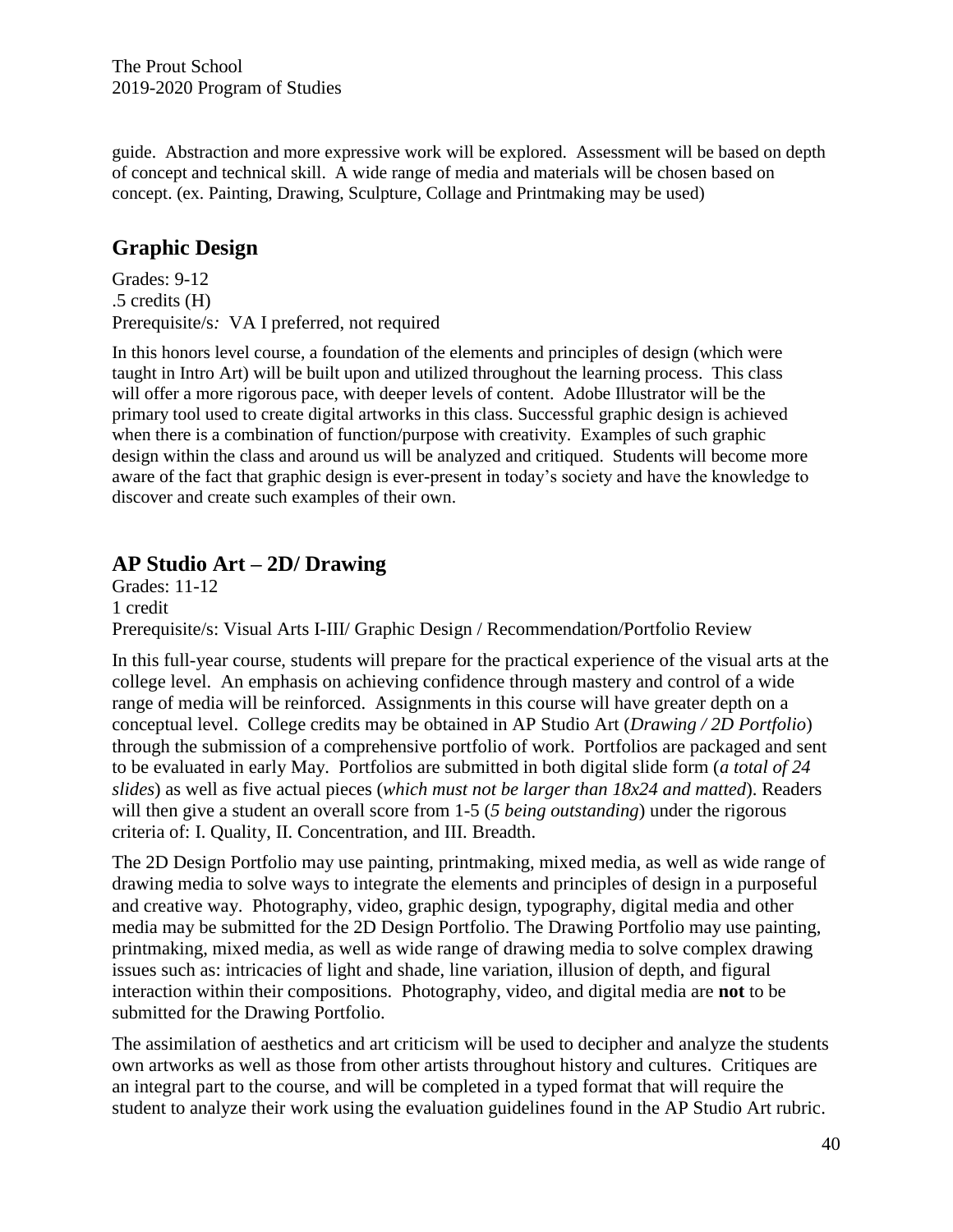As a result of self-analysis, students will be expected to make any revisions they see fit to improve upon their imagery.

Members of the AP Studio Art course will have mandatory meetings bi-weekly from 3:00 – 4:30. During these meetings students we will have group critiques, presentations, and discussions concerning preparation for the AP Portfolio. All Portfolios must be digitally photographed and will be sent out to be reviewed in late April. All AP Studio Art members will be expected to put together a comprehensive display of their own work for both art shows in the spring and fall that will include an artist's statement.

## **20th Century American Studies**

Grades: 11-12 .5 credits (H)

Popular culture is all around us, and yet sometimes we fail to pay attention to its significance. Popular culture provides a window into the perspectives of the everyday person and allows us to consider the values and experiences of fellow Americans in different historical time periods. This semester long course encourages students to consider how arts and culture in America is a reflection of the historical events of the time in which they occurred. During the semester, we will be analyzing a variety of examples of art and culture, including visual arts (painting and sculpture), music, fashion, literature, advertisement, film and television, and other popular culture items. While lessons will directly focus on the decades ranging from the 1920s – 1980s, throughout the course, students will be asked to make connections to present day America. Assignments will come in the form of: presentations, projects, essays, and quizzes.

# **Ceramics I**

Grades: 10-12 .5 credits (H) Prerequisite: Visual Arts I

This honors level course of study is designed for students who have an interest in working with clay. Students will learn basic hand-building techniques and the overall process of working with clay. Students will have experiences in making functional as well as sculptural pieces, using a variety of forming and decorating techniques. The foundation of the elements and principles of art in relation to a three dimensional design will be reinforced and utilized throughout the learning process. Students will be expected to use this foundation to evaluate their own artwork in both verbal and written reflections and critiques. Good craftsmanship and studio skills will also be emphasized.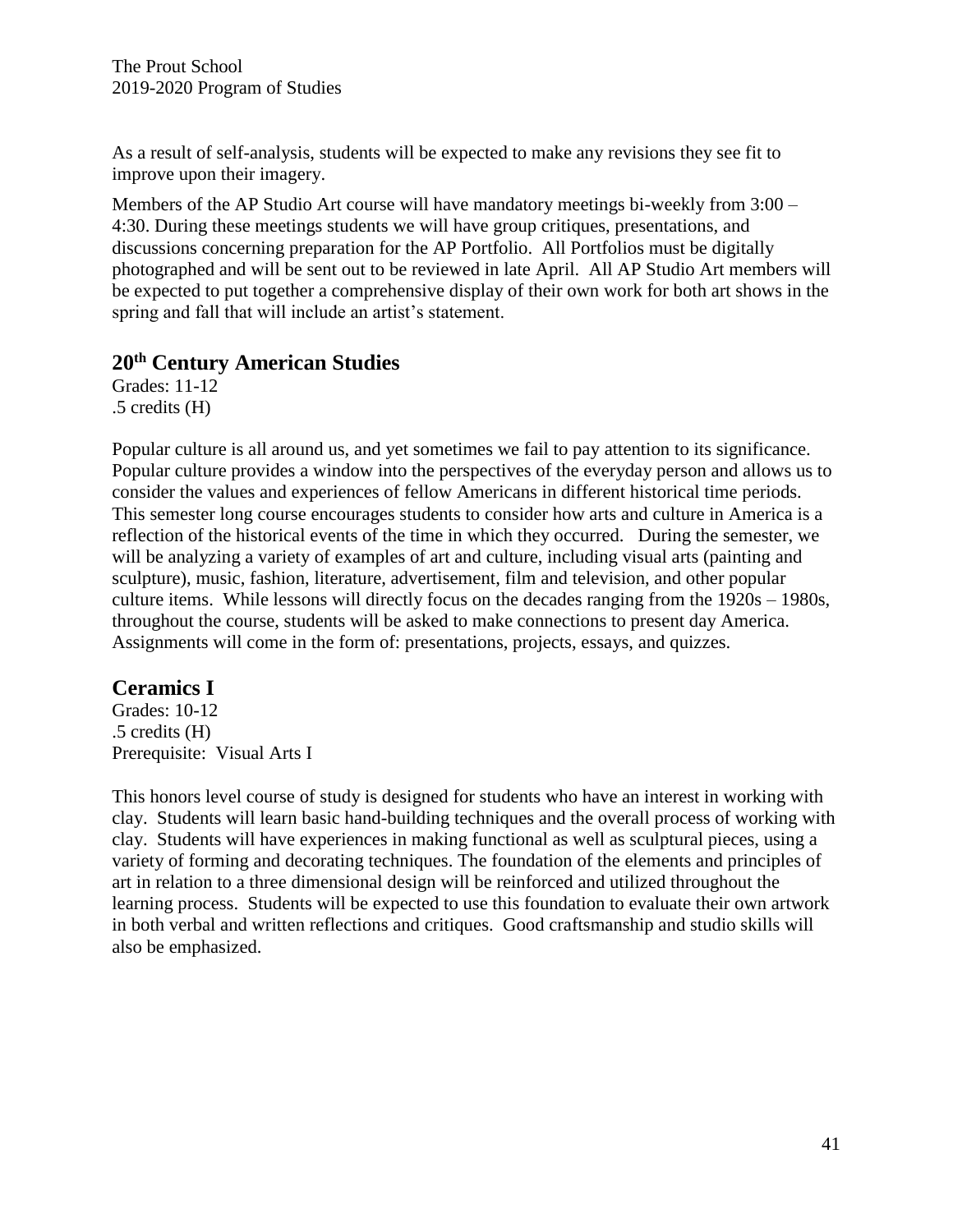## **Ceramics II**

Grades 10-12 .5 credits (H) Prerequisite/s: Visual Arts I AND Ceramics I

This honors level course of study is designed for students want to continue working with clay as an artistic medium. Students will become proficient at making functional objects on the potter's wheel. They will also be challenged to apply the hand-building skills learned in the Ceramics I to produce artworks with more complexity, both conceptually and structurally. The elements and principles of design will continue to be reinforced, and students will be expected to use this knowledge to critique their work and the work of their peers.

#### **Ceramics III**

Grades 12 .5 credits (H) Prerequisite: Visual Arts I, Ceramics I, Ceramics II, Recommendation of the Instructor

This honors level course of study is designed for the serious ceramics student, who wants to continue to challenge himself/herself with clay as an artistic medium. Students will mainly work independently with the teacher as more of a mentor and guide. They will be required to develop 2-3 focused assignments over the course of the semester that incorporate hand-building, wheel work, and various surface techniques learned in Ceramics I and II. High level work will be expected in terms of concept and product. The elements and principles of design will continue to be reinforced, and students will be expected to use this knowledge to critique their work and the work of their peers. Students of this course will be expected to attend a mandatory meeting once a week from 2:45-3:45. During these meetings students will have weekly progress checks, critique their work with the instructor, and present concepts and ideas for new work. Students will be expected to submit at least one piece to a juried exhibition (Ex. Scholastics Art Awards).

## **IB Art**

Grades: 11-12 1 credit per year Prerequisite: VA 1 and at least one other VA course/ Recommendation of the Instructor

IB Art is a two-year course which students must begin in their junior year. The requirements specific to IB are the Comparative Study (a research project), the Process Portfolio, and the Exhibition of the required number of resolved artworks. These tasks are submitted during the students' senior year. This course can be taken to as a stand-alone IB course or as part of the full IB Diploma Program.

The visual arts are an integral part of everyday life, permeating all levels of human creativity, expression, communication and understanding. The IB Diploma Program visual arts course encourages students to challenge their own creative and cultural expectations and boundaries. It is a thought-provoking course in which students develop analytical skills in problem-solving and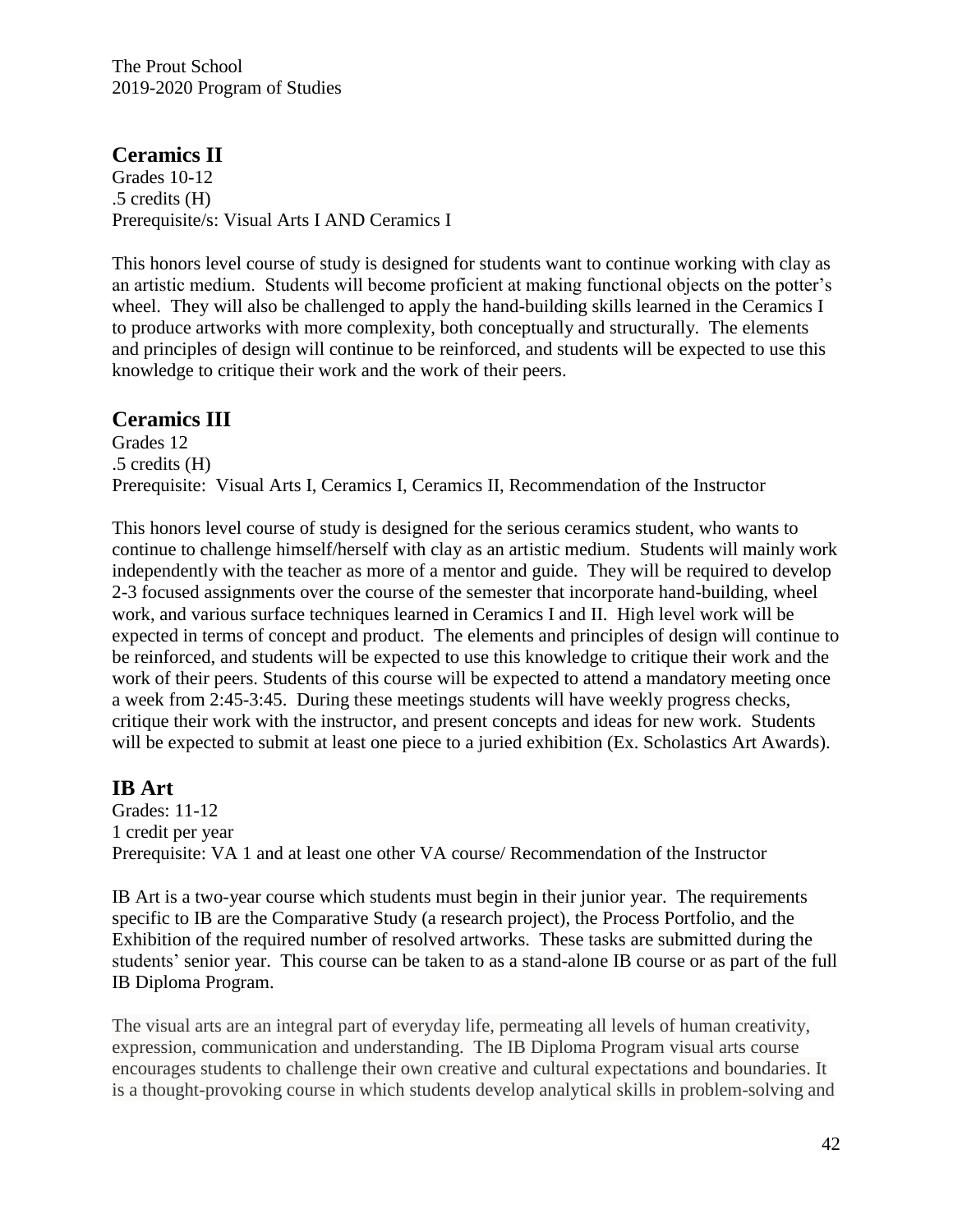divergent thinking, while working towards technical proficiency and confidence as art-makers. In addition to exploring and comparing visual arts from different perspectives and in different contexts, students are expected to engage in, experiment with and critically reflect upon a wide range of contemporary practices and media.

# **Beginner/Intermediate Dance I, II**

Grades: 9-12 .5 credits

Dance I, II is a beginner/intermediate level technique class designed for students with little or no dance training or those looking to refine their technique. This course will also introduce students to various styles of dance including modern, contemporary, jazz, musical theater, improvisation and ballet. The student will learn how to work in a studio environment which will include released floor work, standing warm-up and center combinations, along with larger more complex movement sequences. The techniques of Graham, Limon, Horton, Cunningham, Ballet, Bartenieff Fundamentals, and Yoga will embody the exercises presented in class. Students will also learn dance/ballet vocabulary, performance skills, and choreography which will be presented in the final performance.

# **Intermediate/Advanced Dance III, IV**

Grades: 10-12 .5 credits Prerequisite: Dance I, II

Dance III, IV is an intermediate/advanced level technique class designed for students who have taken Dance I & II. This course will refine techniques learned in Dance I & II as well as introduce students to cultural, social and historical dance styles. Students will also learn choreographic techniques and have the opportunity to create dances for the final performance.

# **IB Dance**

Grades 11-12 .5 credits Prerequisite: Dance II, Recommendation of the Instructor

Consistent with the educational philosophy of the IB, the Diploma Program dance curriculum aims for a holistic approach to dance, and embraces a variety of dance traditions and dance cultures—past, present and looking towards the future. Performance, creative and analytical skills are mutually developed and valued whether the students are writing papers or creating/performing dances. The curriculum provides students with a liberal arts orientation to dance. This orientation facilitates the development of students who may become choreographers, dance scholars, performers or those, more broadly, who seek life enrichment through dance.

#### **Course Aims (referenced from IB Dance Guide):**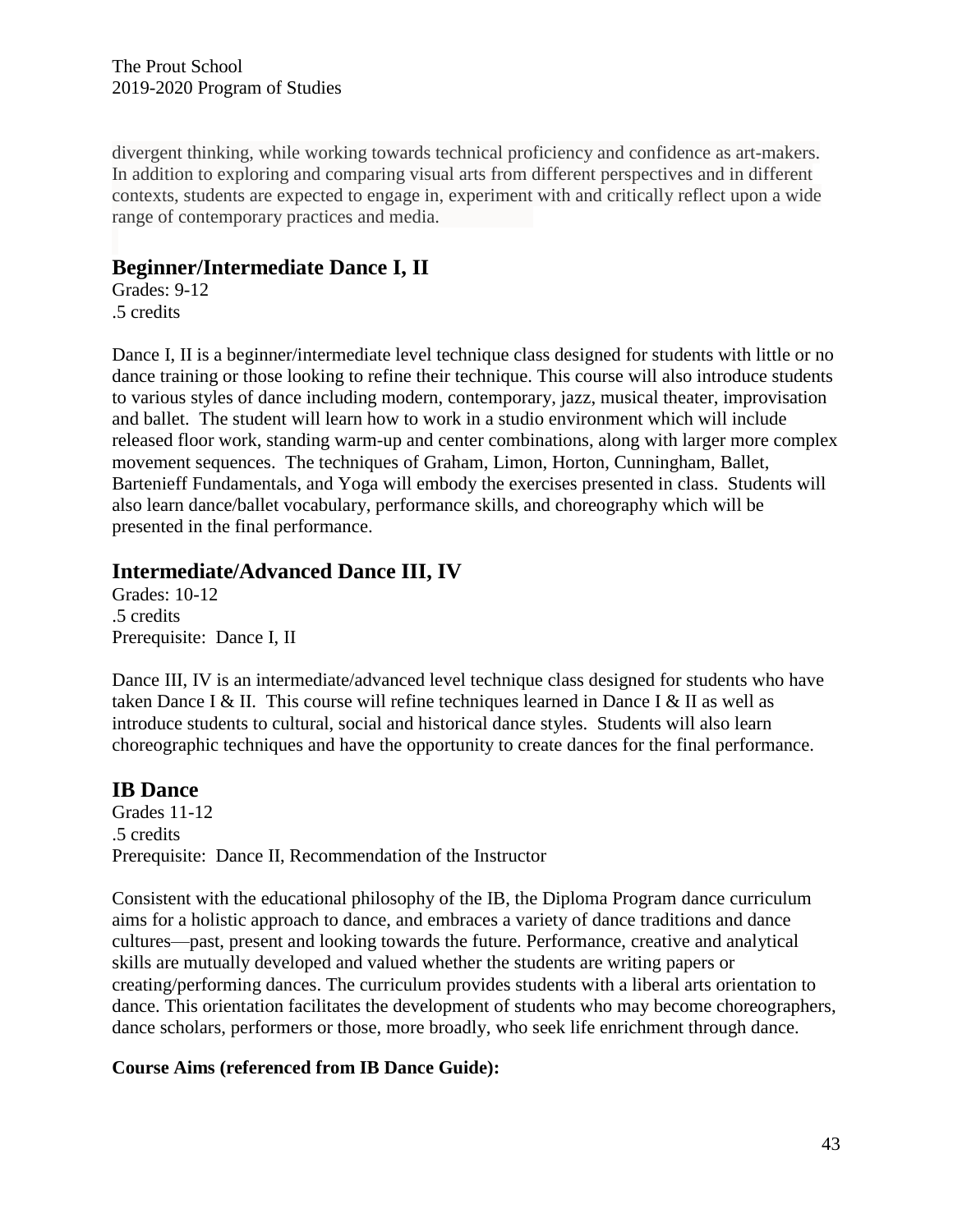Through studying any of the group 6 subjects—the arts—students become aware of how artists work and communicate. The aims of all subjects in group 6 are to enable students to:

- 1. Enjoy lifelong engagement with the arts
- 2. Become informed, reflective and critical practitioners in the arts
- 3. Understand the dynamic and changing nature of the arts
- 4. Explore and value the diversity of the arts across time, place and cultures
- 5. Express ideas with confidence and competence
- 6. Develop perceptual and analytical skills

#### **Yoga**

Grades: 9-12 .5 credits

This course is an introduction to the practice of yoga. Students will learn the basic elements of yoga which will facilitate a greater sense of well-being-physically, emotionally, mentally, and socially. Consistent yoga practice will increase flexibility, strength, and focus. In order to refine their yoga practice, students are encouraged to repeat this class. The yoga practice will include the following elements: asanas(postures), mindfulness, breathing practices, self-study/journals, and relaxation/stress relief.

#### **Concert Choir**

Grades: 9-12 .5 credits (H)

This performing ensemble of singers practices during the day as an elective and performs throughout the school year. Repertoires of many periods are included in our programs. Field trips and competitions provide an opportunity to take the learning outside the classroom.

# **Concert Band/Jazz Band**

Grades 9-12 1 credit (H) Prerequisite: Experience on a band instrument

Concert Band is a full year class open to any Prout student who has experience on a band instrument and wants to be part of the school band. This class rehearses during the day. Music by many composers and styles are included in the repertoire. The Concert Band performs regularly throughout the school year and also performs in Festivals.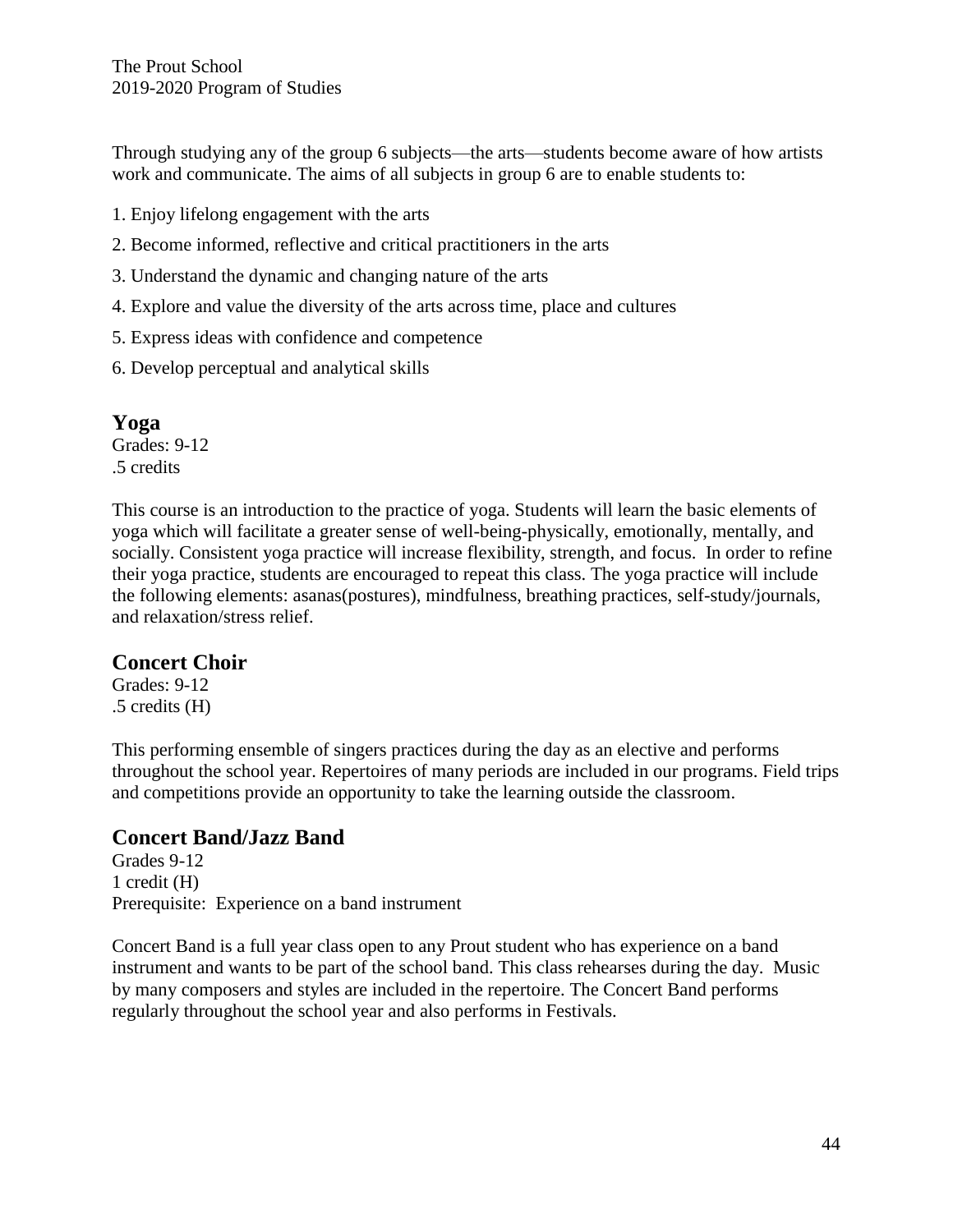#### **String Ensemble**

Grades: 9-12 .5 credits (H) Prerequisite: Experience on a string instrument

The Prout String Ensemble is a performing ensemble open to any Prout student who as experience on a string instrument. This class meets during the day and performs regularly throughout the school year. Repertoire of various composers, periods and styles will be performed.

#### **Technical Theatre**

Grades: 10-12 .5 credits (CP)

In this one-semester class, students work independently and collaboratively on selected projects in the technical (backstage) areas of theatre. These are set construction, makeup, costumes, sound, lights, design work, etc. A wide range of projects allows students to work creatively. Teamwork, cooperation and dependability are stressed, and each student is expected to meet deadlines. The student will:

- Apply sensory and emotional experiences in theatrical choices
- Understand the aesthetic and practical requirements of movement in production designs
- Identify and evaluate technical theatre decisions
- Analyze and evaluate live theatre using selected technical criteria
- Understand and use the processes, techniques and materials of technical theatre
- Perform as needed; construct scenery, assemble properties, execute a light plot, record sound effects and music, create costumes, and apply makeup suitable to a production concept
- Perform the duties of crew heads
- Use theatre etiquette in crew work sessions and rehearsals
- Use available technology to enhance theatre productions.

#### **Foundations of Theatre**

Grades: 9-12 .5 credits (CP)

This class is designed to introduce students to the basics of theatre production and acting. The class will teach theatre vocabulary, understanding body language and vocal techniques expose the students to different acting techniques and improvisation. Students will be required to perform speeches, monologues and scenes and work in partnership with other actors.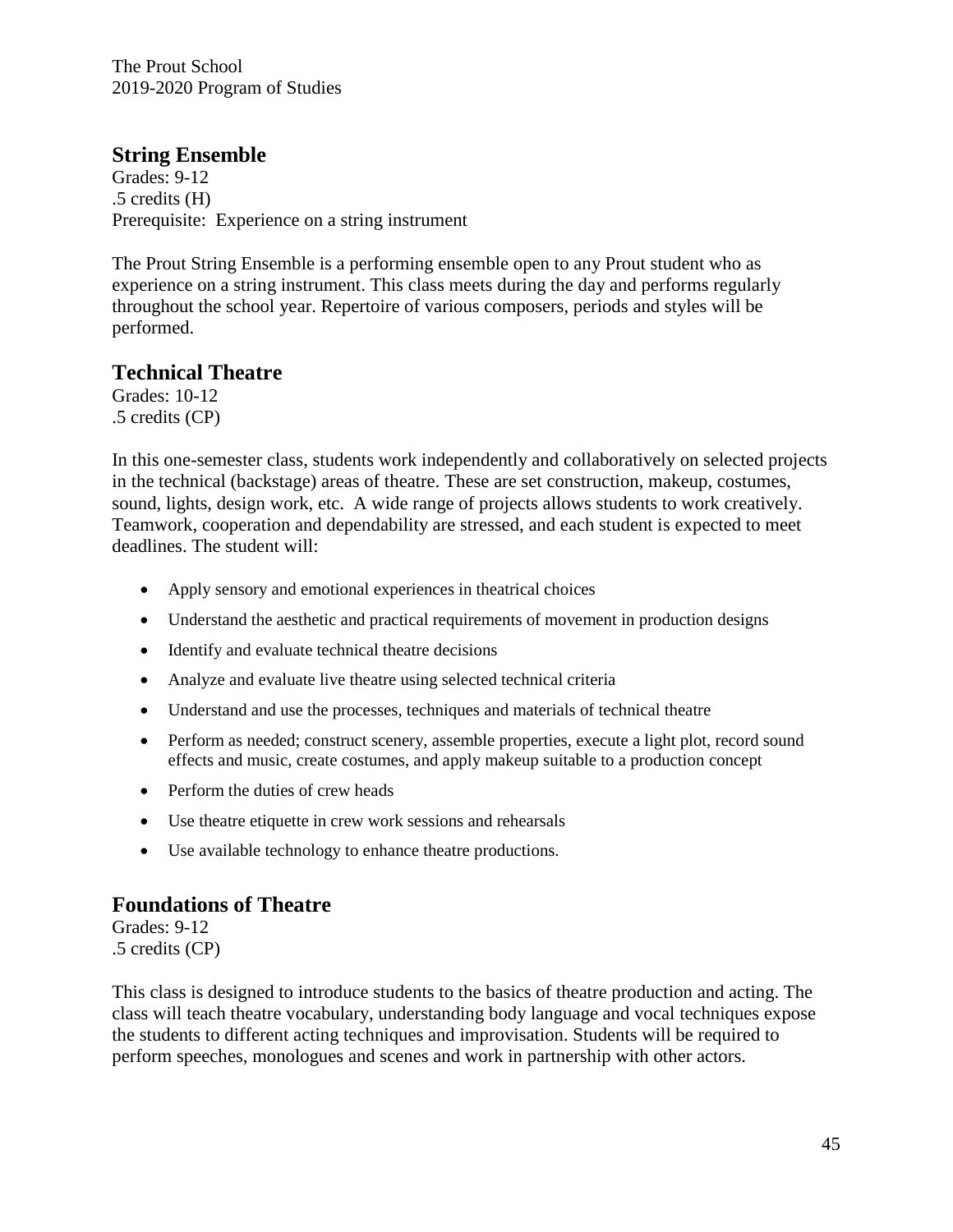#### **Acting (Honors)**

Grades: 10-12 .5 credits (H) Prerequisite: Foundations of Theatre

The purpose of this course is to further the students skills in drama as a literature, craft and performing art. This is a performance based class. Major areas of study will include: Scene study, monologues, acting exercises, character development, script and character analysis.

#### **Musical Theatre I**

Grades: 10-12 .5 credits (H)

This class will explore the history of American Musical Theatre from 1910 through the present day. Different styles of music, dance and performance will be explored. Scenes and songs will be learned from each decade. This class will culminate in an evening performance.

#### **Musical Theatre II**

Grades: 10-12 .5 credits (H) Prerequisite: Musical Theatre

This class will continue to explore the history of American Musical Theatre from 1970 through the present day. In-depth analysis of the different styles of music, dance and performance will be explored. Scenes and songs will be learned from each decade. There will be more focus on individual performances in this class and will culminate in an evening performance.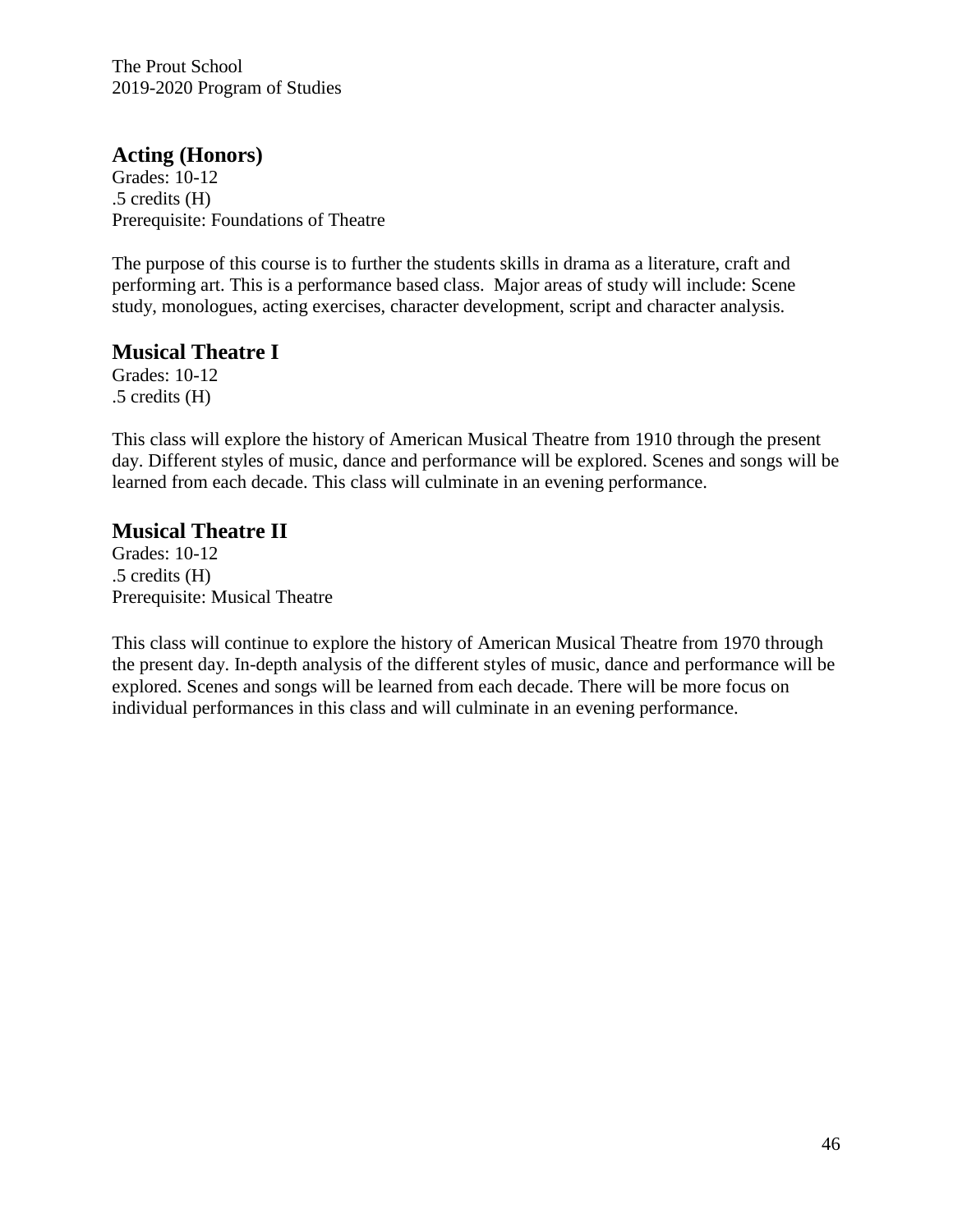# **Computer Science**

The Computer Science Department works to develop computer literacy and the ability to use computers as in all areas of their academic life at Prout and beyond. The school computer infrastructure has recently been upgraded. This network is providing state-of-the art network support to students, staff and administration. We continue to strive to provide our student and staff with the necessary tools to function in the 21st century.

In individual courses, students learn a variety of skills, with particular emphasis on an awareness of the computer as a necessary tool in the contemporary academic environment. Specific projects attempt to move students toward a higher order thought process enabled by the use of trouble shooting routines, use of anti-virus software, and a moral awareness of the issues facing the world in the Internet age.

Advanced courses deal specifically with programming in the JAVA environment, learning how to process strings, create equations, evaluate results, debug programs, and how to create tools for use by third party users.

## **Computer Science**

Grades: 9-12

.5 credit

Students in this course are introduced to a broad spectrum of computing tasks. They begin with an introduction to keyboarding skills, and advance through a series of programs, developing the ability to use them effectively. Students must utilize the Microsoft Office suite, using the software to enable them to communicate more effectively with both teacher and student.

# **Computer Programming**

Grades: 9-12

.5 credit

Prerequisite: Computer Science

Students in this course will be covering programming methodology with an emphasis on problem solving and algorithm rather than language syntax. In this course students will develop higher-order thinking skills because the focus is on programming concepts, design and abstraction rather than on memorization or syntax. The JAVA programming language will be used. This is the language that the AP Programming Course is based on. This course is not an AP course, but will follow the course material as recommended by the College Board.

## **Web Page Design**

Grades 9-12 .5 credit

The emphasis of the course will be an understanding of HTML, CSS, and their use in the creation of web pages. Students will begin with the basics of HTML (Hypertext Mark-Up Language) to apply and enhance your knowledge of web page design. They will continue onto CSS (Cascading Style Sheets) and will be introduced to programs that help in generating Web Pages. You will learn how to effectively design, develop and evaluate web pages.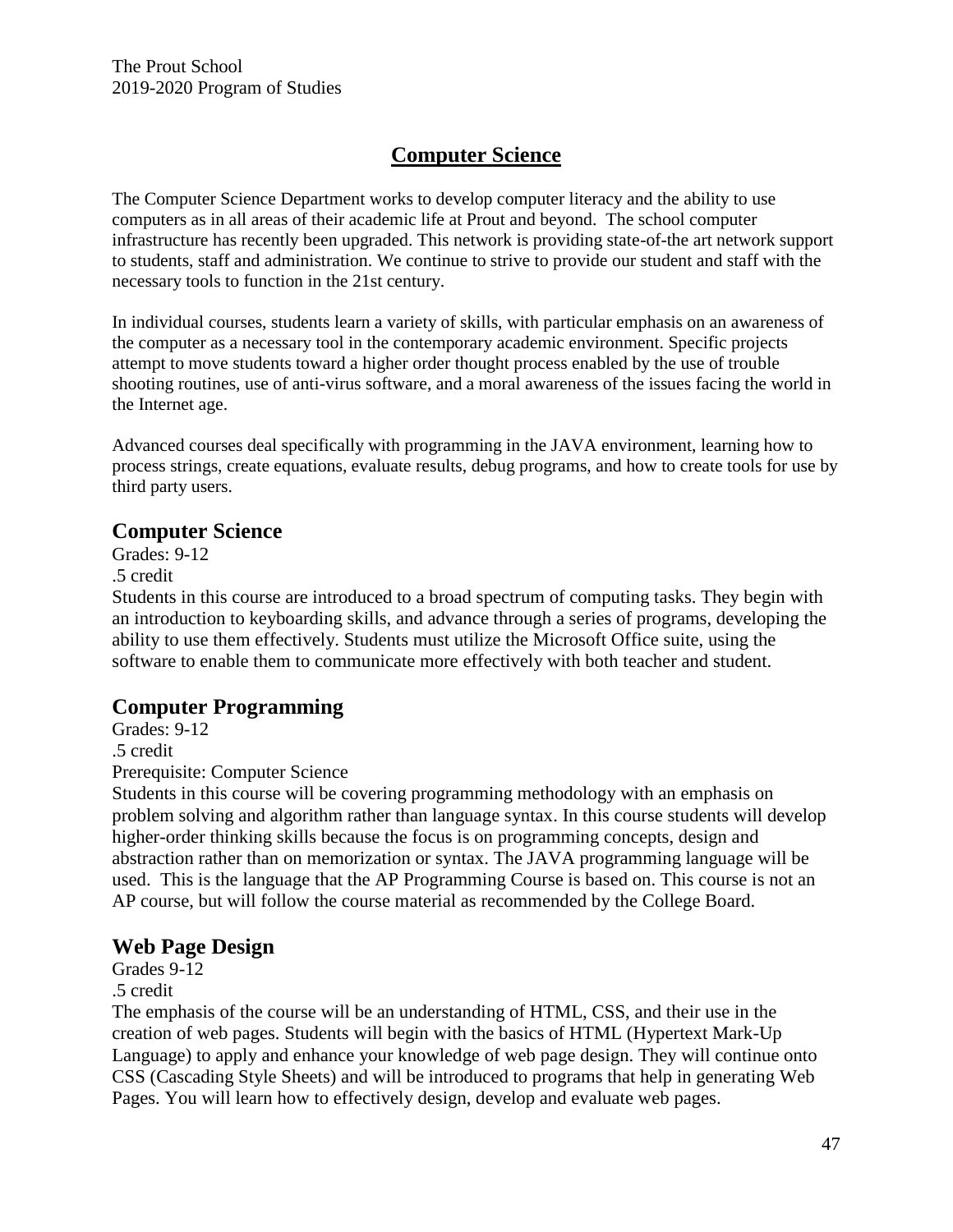# **Physical Education/Health**

Grades: 9-12 Credits: .50 credit per year

The overall purpose of the Physical education department is to provide students with a solid physical and mental background. The students are given a chance to explore different types of activities that they may or may not have experienced in the past. Throughout this course the students will be challenged to meet specific goals designed around their capabilities to compete.

The Physical education department takes into consideration the various stages of adolescent development. Students are evaluated on how well they have improved upon their performance from the beginning to the end of each activity. All of the class units involve physical activity, which can also further the cognitive and social aspects of life. The students need to learn rules, participate regularly and communicate with one another during all activities.

The students will complete various units of activities in Physical Education class. These units range from 2 to 3 week lessons, depending on the material needed to be covered. Students must meet the standard requirements set by the department in order to pass each unit.

The Physical education department thrives on and encourages students to invoke good sportsmanship as well as fair play. It is in our best interest to have the students leave this class with a better understanding of teamwork, responsibility and pride, in hopes to create healthier and more productive citizens for our community.

**Program Courses:** Soccer, Tennis, Ultimate Frisbee, Lacrosse, Flag Football, Volleyball, Basketball, Superball, Kickball, Indoor Soccer, Street Hockey, Frisbee Golf, Whiffle-ball.

#### **Health Education**

The goal of Health Education at The Prout School is to improve upon the health of all students. Research indicates that young people today are less healthy than those of recent generations. Health is the condition of the physical, mental, and social self. The level of our health can change from minute to minute, hour to hour, and year to year. This is why it is so important for people to realize that they have the power to control their own health and wellbeing. Health education in the school setting provides classroom opportunities to present objective information on a variety of health topics. This is done through the use of text books, lectures, videos, internet access, and presentations done by the students. Health education also makes the students aware of how the body reacts to diseases, drugs, tobacco products, and environmental hazards. Health education at The Prout School is developed to help students become more aware of today's health issues, which will in turn enable the students to become healthy literate individuals.

**Course Topics:** Healthy Foundations, Diseases and Disorders, Personal Care and Body Systems, Injury Prevention and Environmental Health, Mental and Emotional Health, Safe and Healthy Relationships, Physical Activity and Nutrition, Tobacco, Alcohol and other Drugs.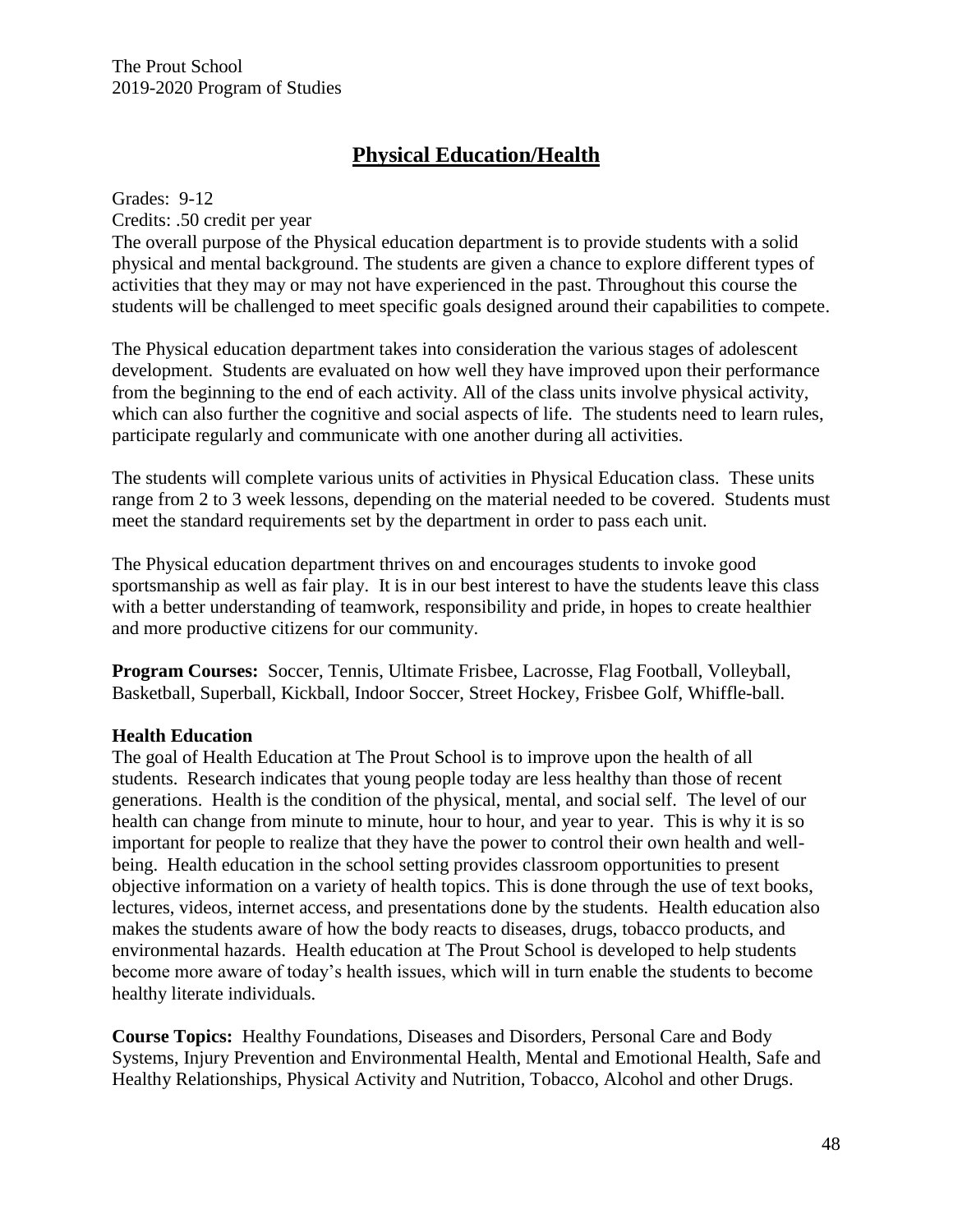# **International Baccalaureate Diploma**

The International Baccalaureate (IB) Diploma Program is a challenging, comprehensive, advanced college preparatory program. For over 40 years the IB has built a reputation for highquality, challenging programs of education that develop internationally minded young people who are well prepared for the challenges of life in the 21st century and able to contribute to creating a better, more peaceful world. The IB Diploma Program, is an academically challenging and balanced program of education that prepares students for success at university and life beyond. Students take courses in six different subject groups, maintaining both breadth and depth of study. Students working in the IB Program are highly motivated and demonstrate an aptitude for in depth learning across the curriculum. IB Diploma Students choose **six subjects**, one from each of the major academic disciplines offered at Prout. They are also enrolled in a Theory of Knowledge course, write an original extended essay on an in-depth study, and complete a "Creativity, Action and Service" requirement. Students may also elect individual IB courses for certificate recognition. Universities recognize the rigor of the IB Program and the outstanding achievements of its students. Most universities offer advanced standing and college credit for successful completion of IB courses.

# **IB Theory of Knowledge**

Grades: 11 (second semester) and 12 (first semester) 1 credit Prerequisite/s: Must be a full IB diploma candidate

IB Theory of Knowledge is a required course for all IB Diploma Candidates. Students enrolled in the class take part one during the spring semester of their junior year and part two the fall of their senior year.

The class examines the origins and validity of the various ways of knowing and characteristics of various forms of knowledge. Theory of Knowledge involves two stages of inquiry:

1. Students examine ways of knowing (perception, language, and forms of thought) and forms of knowledge (their belief systems and subject areas).

2. By a process of critical reflection, students explore these content areas seeking to come to conclusions about what they claim to know or what is professed as knowledge by others.

The course emphasizes critical thinking development through regular journal writing and student discussion of these issues. Essay assignments ask students to evaluate knowledge systems, to evaluate the strengths and limitations of various ways of knowing, and to explore the implications of knowledge claims we make as individuals and societies. The goal of this course is to provide students with philosophical perspective of their academic, social and personal knowledge and beliefs.